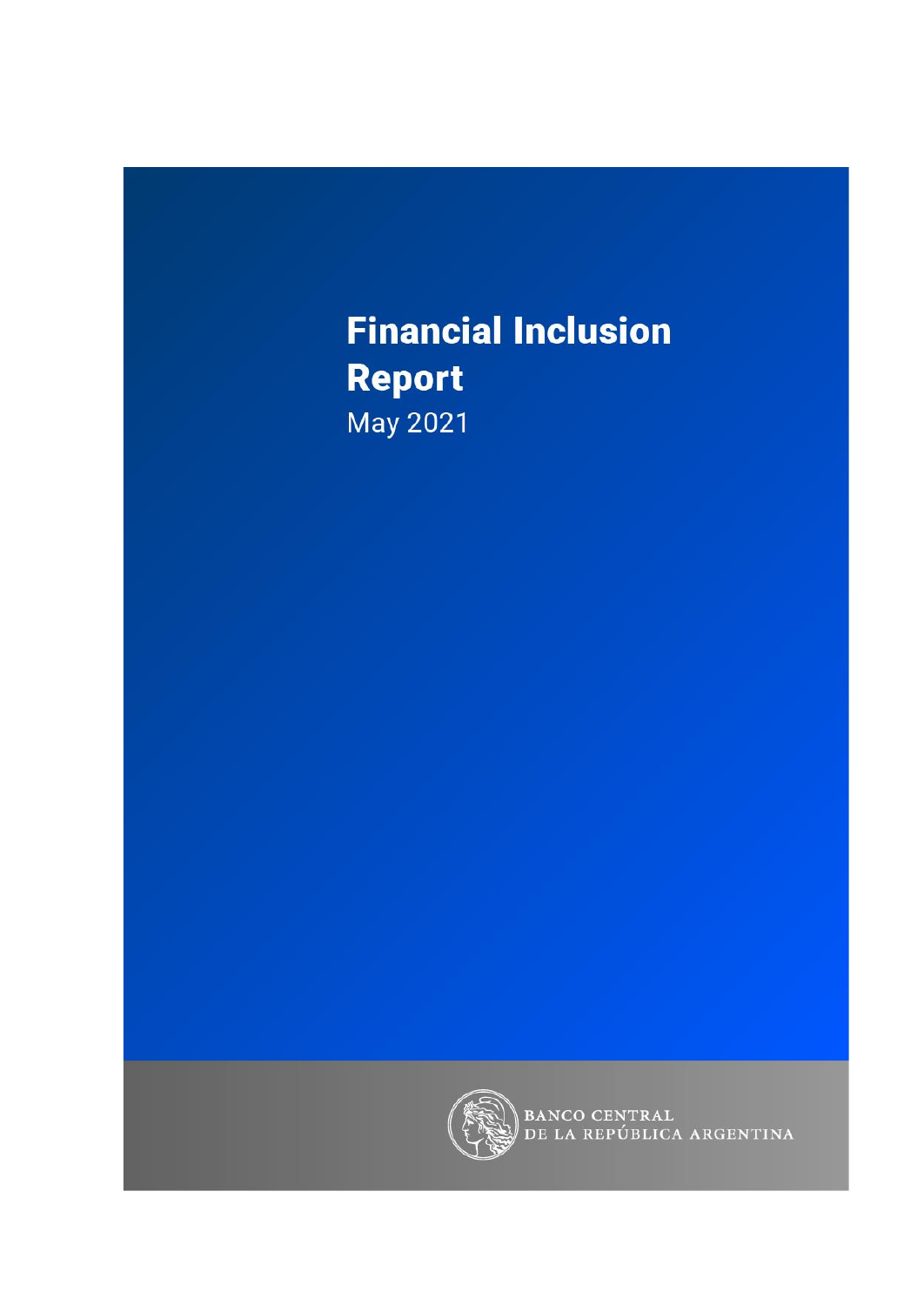### Financial Inclusion Report

May 2021

ISSN 2683-9210 | Online edition Contents and edition | Financial Regulations Deputy General Management Office, Financial Inclusion Senior Management Office Editorial design | Communications and Community Relations Senior Management Office

For questions or comments, please contact: inclusion.financiera@bcra.gob.ar

The contents of this report may be reproduced freely provided the source is acknowledged.

#### **About inclusive language in the Spanish version of this report**

The Central Bank of Argentina is committed to encouraging the use of a non-discriminatory language that promotes the acceptance of all gender identities. It should be noted that all those who have contributed to this report acknowledge that language influences ideas, feelings, ways of thinking, as well as principles and core values.

Therefore, efforts have been made to avoid sexist and binary language in this report.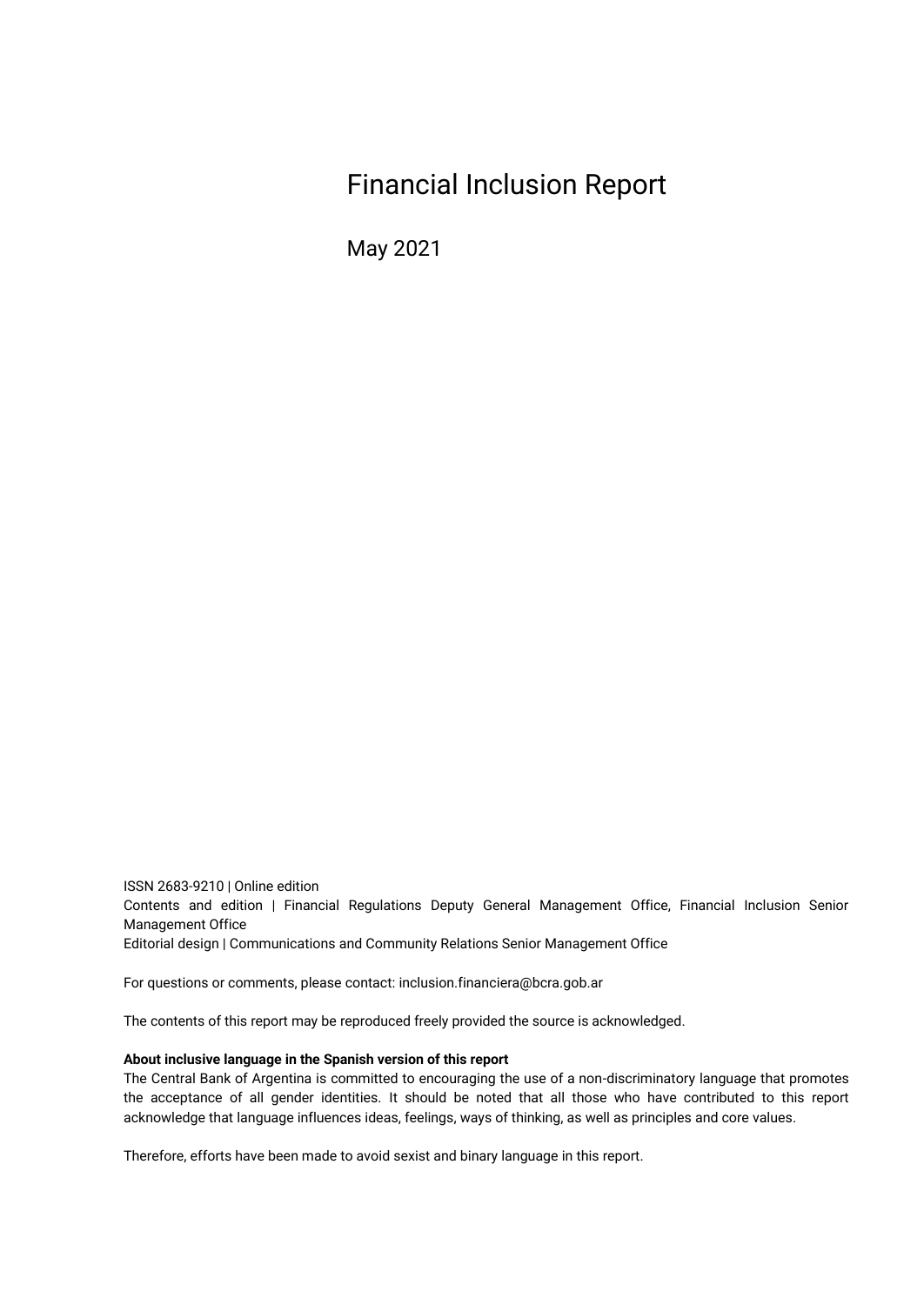### <span id="page-2-0"></span>Foreword

The Central Bank of Argentina (BCRA) has adopted a policy to achieve greater financial inclusion by expanding and democratizing financial services so that all the segments of the population may contribute to and benefit from economic growth.

Apart from driving growth, financial inclusion is an essential tool for mitigating some of the negative consequences of the COVID-19 pandemic. It is essential to have a widespread financial system that allow individuals and companies to use physical and digital financial services in order to meet their actual needs.

Over the years, the BCRA has issued regulations new financial products and services, promoted the development of a service infrastructure, regulated prices or fees for basic financial services, and enhanced the transparency of financial contracts. This has contributed to economic development with social equality and has extended the protection for users of financial services. Households and companies' integration to financial services is a must to achieve a deeper, stronger, wide-ranging and fairer financial system for all the population.

For the purpose of assessing financial inclusion progress, the BCRA monitors the variables related to the access to and usage of financial services on an ongoing basis. These metrics are disaggregated as follows: in the case of natural persons, by gender, age and location; and in the case of companies, by size, activity sector, and location. This enables the BCRA to assess the development of financial inclusion in Argentina before making policy decisions.

The outcome is released every six months in the Financial Inclusion Report (IIF) together with the measures adopted in this regard. This report includes, for the first time, an analysis of holders of bank accounts and of payment accounts with payment service providers (PSPs), based on information provided by Compensadora Electrónica S.A. (COELSA).

The next issue of the IIF will be published in October 2021.

Autonomous City of Buenos Aires (CABA), May 7, 2021.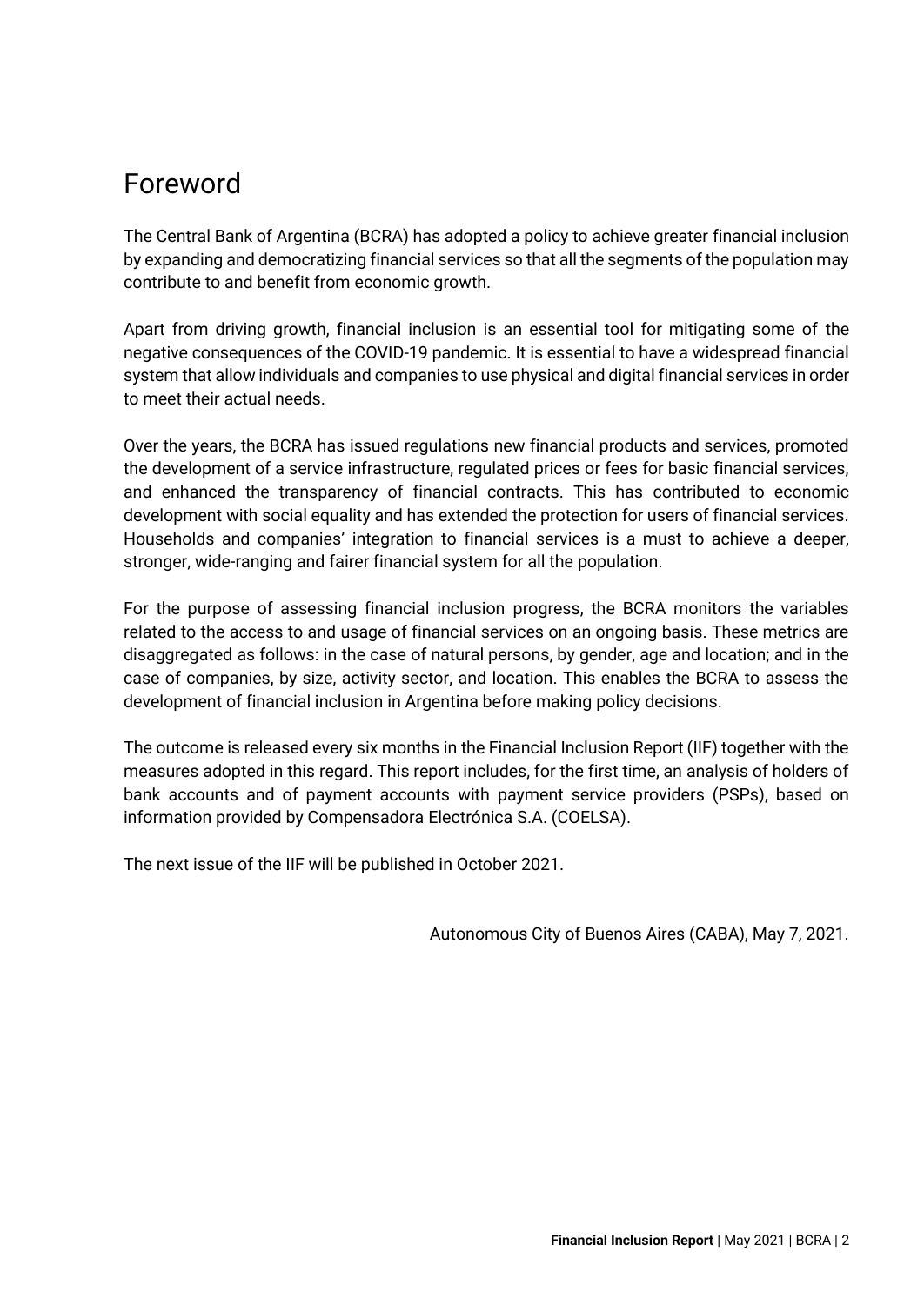### **Contents**

| Page 2  | Foreword                                                                               |
|---------|----------------------------------------------------------------------------------------|
| Page 4  | Executive Summary                                                                      |
| Page 5  | Table of Indicators                                                                    |
| Page 6  | Local Context                                                                          |
| Page 9  | 1. Financial Infrastructure                                                            |
| Page 16 | 2. Deposit Accounts, and Payment and Savings Methods                                   |
| Page 16 | 2.1. Bank and Non-Bank Accounts                                                        |
| Page 23 | 2.2 Transactions through Electronic Means of Payment and Cash Withdrawals              |
| Page 27 | 2.3. Savings Methods                                                                   |
| Page 30 | 3. Credit to Natural Persons                                                           |
| Page 36 | Exhibit 1   Approach to Comprehensive Measuring of Financial Inclusion in<br>Argentina |
| Page 39 | Exhibit 2   Access Tools for the Visually Impaired                                     |
| Page 42 | Exhibit 3   What Is Financial Health And Why Should It Be Taken into Account?          |
| Page 44 | Note on Methodology                                                                    |
| Page 47 | Abbreviations and Acronyms                                                             |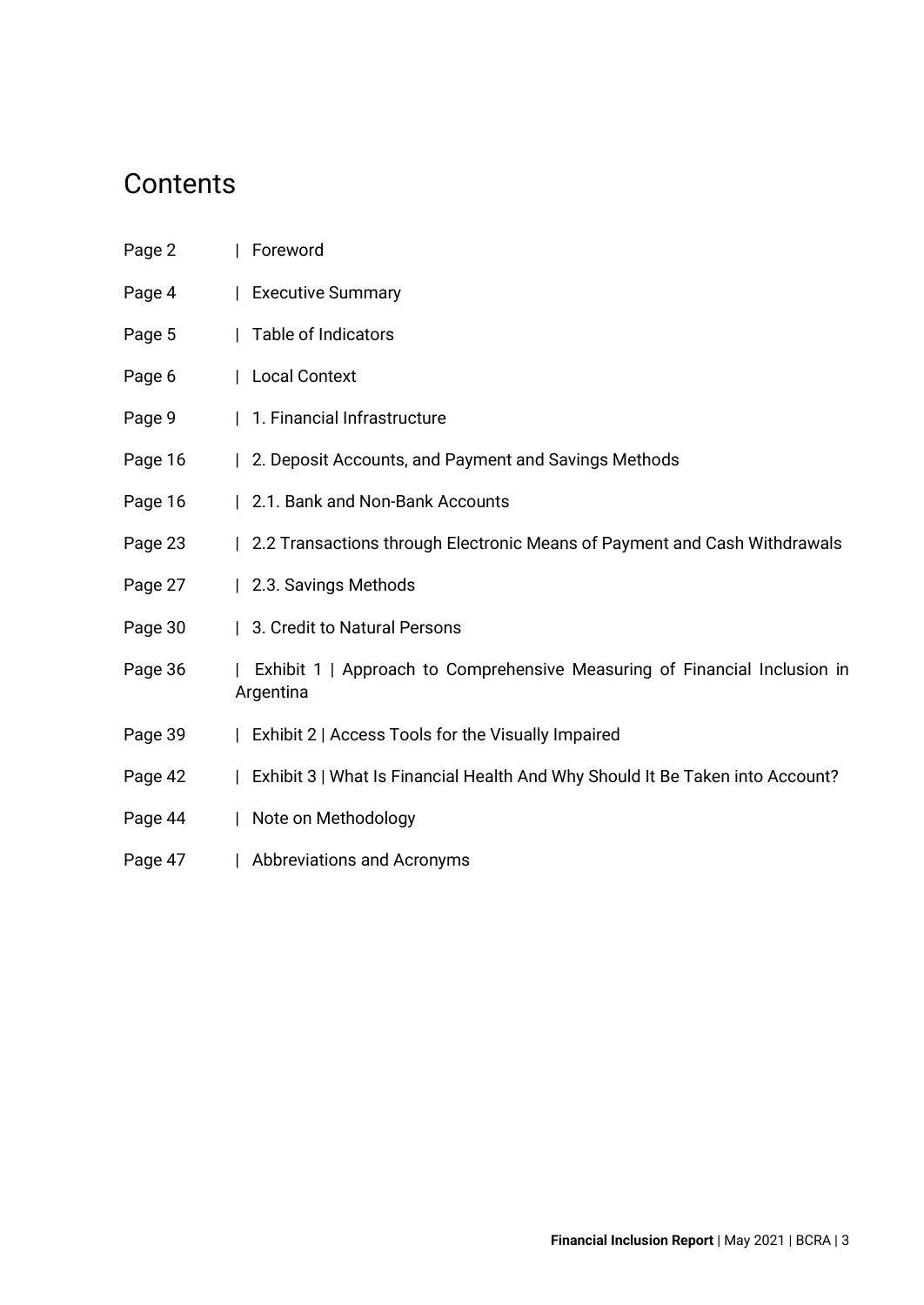### <span id="page-4-0"></span>Executive Summary

- **In 2020, the capillarity of the financial system was expanded |** The rate of municipalities with at least one access point to financial services (PDA) rose from 41.9% in December 2019 to 48.3% in December 2020. There was net creation of all access points in public banks—which largely outweigh private banks in terms of branches and automated teller machines (ATMs), especially in small populations—whereas private banks closed ATMs, self-service terminals (TASs), as well as branches across the country, but expanded supplementary agencies of financial services (ACSFs).
- **Coverage of bank accounts reached 91% of the adult population |** More than 31 million people had at least one bank account by the end of 2020. This rate was relatively high compared to other countries with similar income levels, striking a record of more than 5 million bank accounts opened in the second quarter of 2020—mostly for the payment of social security benefits to the most vulnerable segments of the population. This involved 3 million new bank account holders, achieving a figure comparable to that of developed economies.
- **Electronic means of payment (MPEs) gained momentum as a result of the COVID-19 pandemic and social distancing measures |** In 2020, for every 100 cash withdrawals per adult, more than twice as many transactions were made through MPEs (222, up 19% against 2019), which can be broken down as follows: 110 transactions on debit cards, 77 on credit cards, 7 on prepaid cards, and 28 electronic transfers.
- **Remote payments gathered great momentum in terms of MPEs |** The volume of electronic transfers per adult rose 90% in 2020 as more transactions were channeled through online banking (86%) and mobile banking (167%). In the same period, remote payments on debit cards grew 227% and increased their share in total payments on this kind of cards by 15 percentage points (p.p.)
- **The massive opening of bank accounts for transactional purposes associated with social security benefits reduced the time deposits/bank account holders ratio |** As of the end of 2020, time deposits averaged 10.5 every 100 bank account holders, below the average of the past two years (11.5). However, the stock of natural persons' time deposits in pesos in terms of amounts increased by 9.3% in real terms in 2020, whereas time deposits of the nonfinancial private sector rose by nearly 30%. Also, time deposits adjusted by units of purchasing power (UVAs) with an early termination option gained greater momentum.
- **In the first ten months of 2020, the rate of the adult population with at least one credit product shrank at a faster pace compared with the same period of 2019 |** The fall was even greater for non-financial credit providers (PNFCs). However, there was a significant slowdown in the reduction of the average balance per debtor. This evidences that the financial system had a better performance in terms of financed balances compared to 2019 due to the measures adopted by the National Government to boost credit.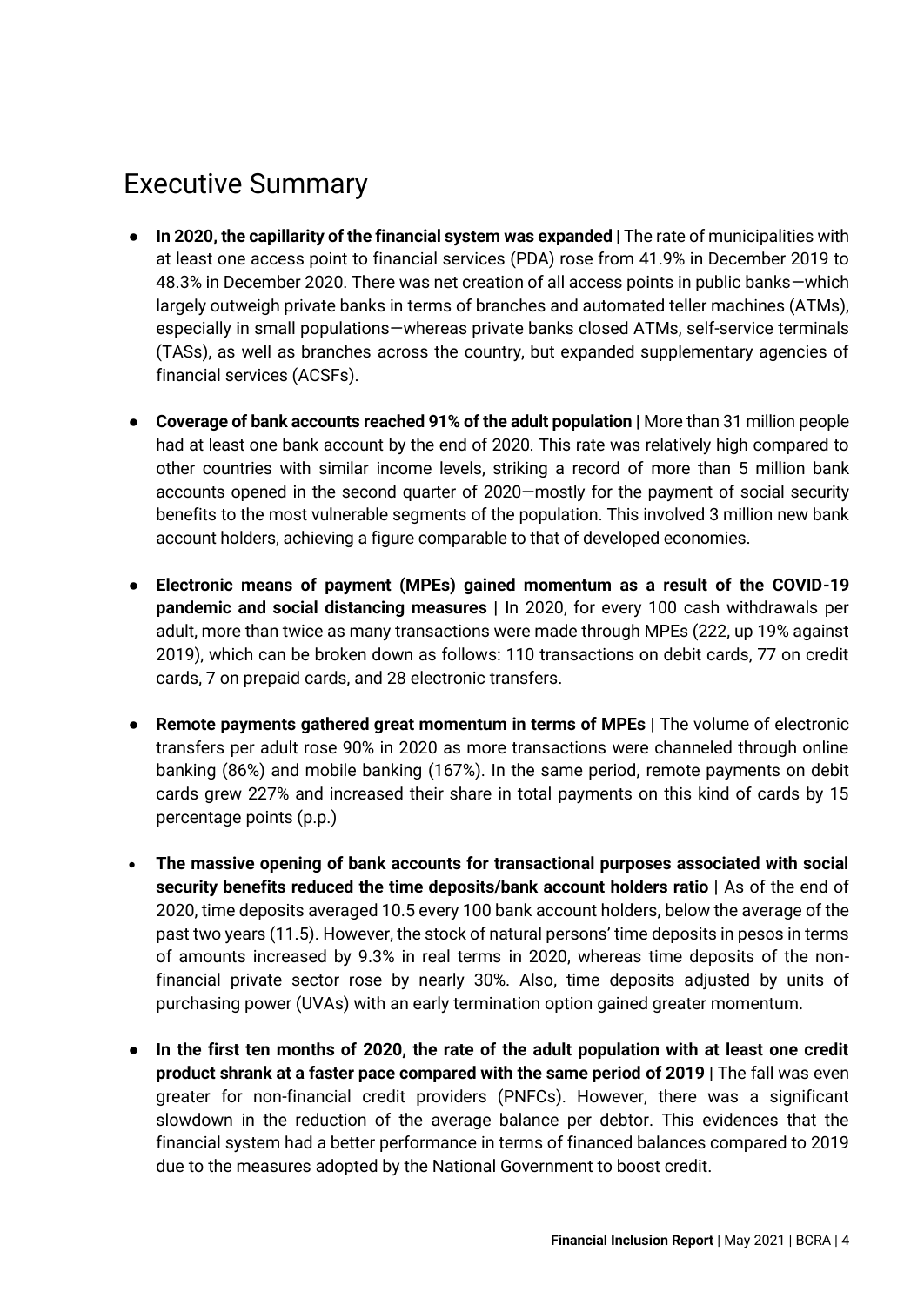# <span id="page-5-0"></span>Table of Indicators | Financial inclusion in Argentina

|                     | <b>Indicator</b>                                                                  | last data     | 2016   | 2017   | 2018   | 2019   | 2020   |
|---------------------|-----------------------------------------------------------------------------------|---------------|--------|--------|--------|--------|--------|
|                     | Access points to financial services                                               | Feb-21 (1)    | 25,306 | 26,553 | 29,050 | 30,726 | 44,534 |
|                     | Access points to financial services every 10,000 adults                           | Feb-21        | 7.7    | 8.0    | 8.6    | 9.0    | 12.9   |
| nfrastructure       | Percentage of municipalities with at least one access<br>point                    | Feb-21        | 40%    | 41%    | 41%    | 42%    | 48%    |
|                     | Non-bank withdrawal points                                                        | Dec-20(2)     |        |        |        | 17,483 | 18,136 |
|                     | Percentage of the adult population with at least one<br>single banking code (CBU) | <b>Dec-20</b> | 78%    | 78%    | 80%    | 82%    | 91%    |
| <b>Accounts</b>     | Percentage of the of adult population with at least one<br>CBU (women)            | <b>Dec-20</b> | 78%    | 78%    | 81%    | 85%    | 91%    |
|                     | Percentage of the of adult population with at least one<br>CBU (men)              | <b>Dec-20</b> |        |        |        | 78%    | 91%    |
|                     | Percentage of the adult population with at least one<br>single virtual code (CVU) | <b>Dic-20</b> |        |        |        | 7%     | 24%    |
|                     | Number of payments on debit cards per adult                                       | Dec-20 (3)    | 1.7    | 1.9    | 2.2    | 2.6    | 3.0    |
| <b>Transactions</b> | Number of payments on credit cards per adult                                      | $Dec-20(3)$   | 2.1    | 2.2    | 2.3    | 2.4    | 2.1    |
|                     | Number of electronic transfers per adult                                          | $Dec-20(3)$   | 0.2    | 0.2    | 0.3    | 0.4    | 0.8    |
|                     | Number of cash withdrawals through ATMs per adult                                 | $Dec-20(3)$   | 2.3    | 2.6    | 2.7    | 3.0    | 2.7    |
| <b>Savings</b>      | Number of time deposits every 10,000 adults (in ARS<br>and UVAs)                  | <b>Dec-20</b> | 759    | 771    | 925    | 849    | 831    |
|                     | Number of time deposits every 100 account holders                                 | <b>Dec-20</b> |        |        |        | 11     | 10.5   |
|                     | Percentage of adults with financing from financial<br>institutions                | <b>Oct-20</b> | 36%    | 37%    | 38%    | 37%    | 36%    |
| Credit              | Percentage of women with financing from financial<br>institutions                 | <b>Oct-20</b> | 34%    | 35%    | 36%    | 35%    | 34%    |
|                     | Percentage of adults with financing in the broad<br>financial system (BFS)        | <b>Oct-20</b> | 49%    | 49%    | 50%    | 49%    | 47%    |
|                     | Percentage of women with financing in the BFS                                     | <b>Oct-20</b> | 45%    | 46%    | 47%    | 46%    | 45%    |

Note:

(1) Including financial institutions' access points (branches, mobile branches, ATMs, TASs and ACSFs) and nonfinancial institutions' ATMs.

(2) Based on the available information, it is estimated that 50% of the points identified belong to non-bank collection networks, which could overlap with ACSFs, whereas the remaining 50% are stores. See Note on Methodology for more details on the indicator.

(3) Monthly average for each year.

For the historical series of indicators, see **Financial Inclusion Indicators**.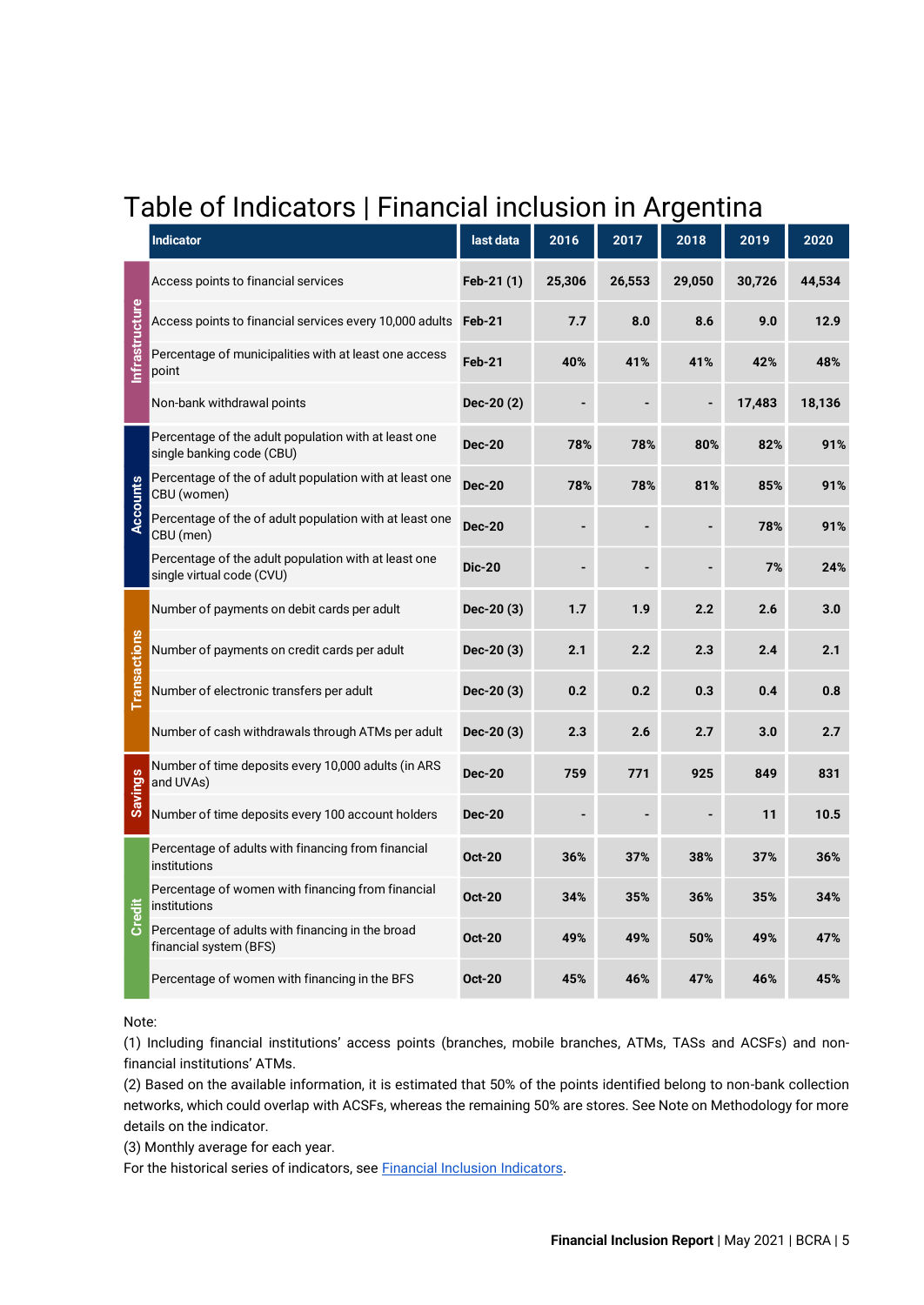### <span id="page-6-0"></span>Local Context

After the latest issue of the IIF, the local context was characterized by the relaxation of restrictions on movement, which led to a recovery of the economy compared to the onset of the health crisis. The measures adopted by the BCRA regarding financial inclusion sought to continue cushioning the effects of the COVID-19 pandemic on both the population and micro-, small- and medium-sized enterprises (MSMEs), and to broaden the reach of financial services for all the segments of society. Moreover, the Council of Financial Inclusion Coordination—which coordinates the work of different government departments on public policies on the matter approved the new 2020-2023 Financial Inclusion National Strategy in December 2020.

Most countries have adopted measures seeking to attain the same goals. The core initiatives consisted of emergency money transfers through the financial system for the most affected segments,<sup>1</sup> as well as credit measures for MSMEs and individuals. The former led to the opening of new bank accounts for those falling outside the financial system. The latter were implemented through extraordinary credit lines; guarantees and deferral of repayment of principal and interest, in the case of companies; and relief for credit card payment—including a reduction in interest rates—in the case of individuals.<sup>2</sup>

At a global level, the importance of developing financial systems that ensure adequate access to and usage of financial services became evident. Digital financial services gained momentum as a consequence of the need to transact remotely. This meant a change in the global population's behavior related to transactions. There is consensus on the advantages of digital financial inclusion, mostly for vulnerable segments of the population and those living in remote areas, both in developed and developing countries. However, its rapid growth entails risks and challenges, such as the lack of digital skills, risks related to cyberattacks and digital fraud, and the lack of Internet connection infrastructure.

In this sense, following the world trend during the pandemic, the Argentine population used MPEs to a larger extent—in particular, remote payments—and reduced the number of cash withdrawals for the first time in the past few years. The volume of electronic transfers per adult rose 90% in 2020, as more transactions were channeled through online banking and mobile banking, whereas remote payments on debit cards grew 227% in the same period, increasing their share in total payments with that instrument by 15 p.p. In 2020, for every 100 cash withdrawals per adult more than twice as many transactions were made through MPEs.

At the same time, the BCRA approved the Payment by Transfer Program $3$  with a view to further boosting electronic payments. The program was launched in December 2020 and will be completed by November 2021. This scheme seeks to expand the reach of instant transfers and

<sup>1</sup> See IIF. First Half of 2020. Local Context.

<sup>2</sup> Consolidated Text (TO) o[n Financial Services during the Health Emergency established by Executive Order No.](http://bcra.gob.ar/Pdfs/Texord/t-sfcovid.pdf) 

[<sup>260/2020</sup> COVID-19.](http://bcra.gob.ar/Pdfs/Texord/t-sfcovid.pdf)

<sup>3</sup> [Payment by Transfer.](http://www.bcra.gov.ar/Noticias/transferencias-3-0.asp)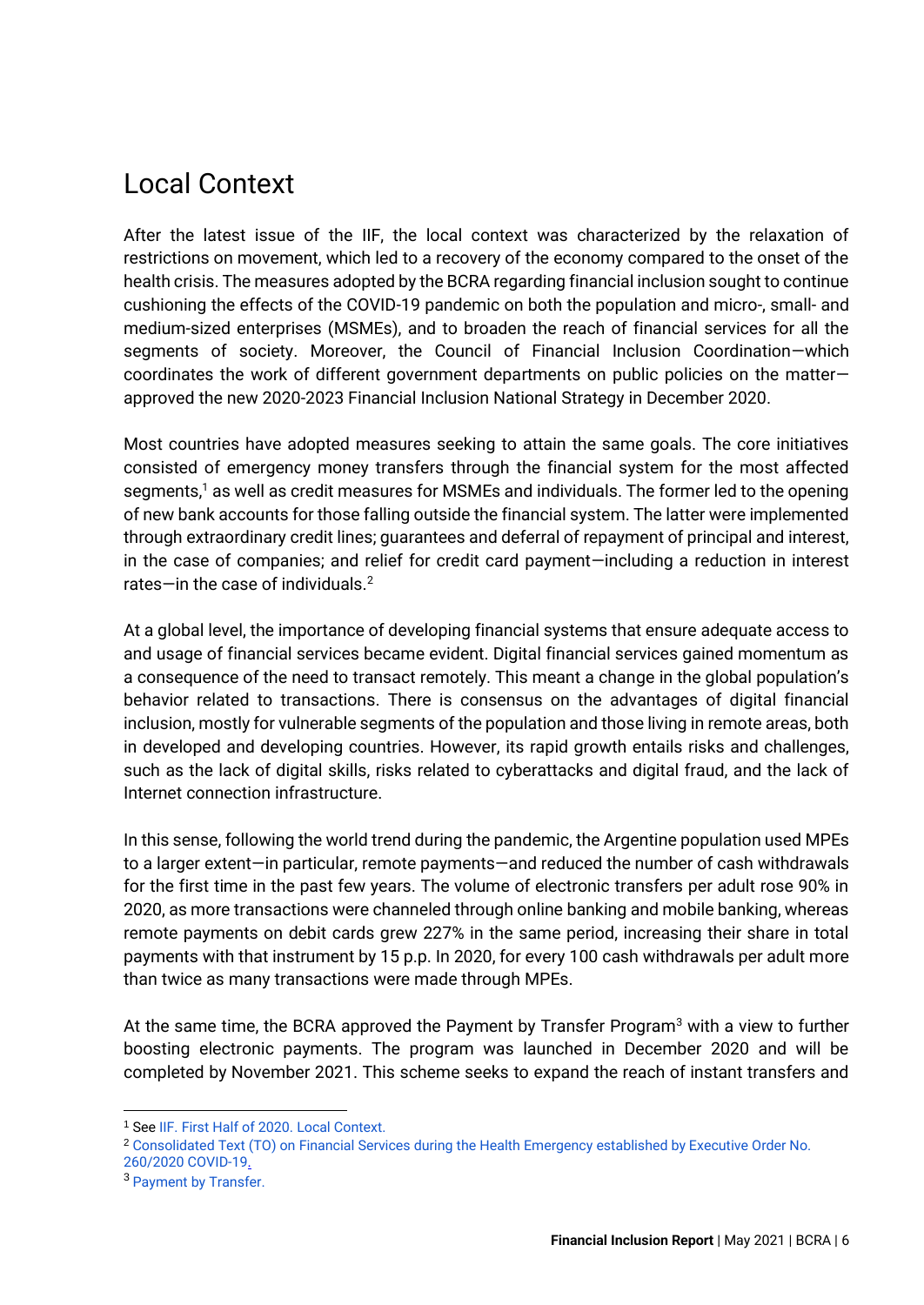is based on an open-payment ecosystem that is interoperable (bank and non-bank accounts), immediate (automatic crediting of funds for merchants), and flexible (cards, QR codes, biometrics), just to name a few characteristics.

The increased use of MPEs relied on the nearly universal penetration of bank accounts among the adult population. Although bank account holding was high in the Argentine financial system before the pandemic, around 3 million people joined the system in the second quarter of 2020 by accessing a bank account. As a result, 91% of the adult population had a bank account. The main reason lying behind such rise in bank account holding was the income transfers made by the National Government to those individuals that had been most affected by the pandemic.

In parallel, the level of holding of accounts offered by PSPs was remarkable, with over 8 million people (24% of the adult population) using at least this type of instrument as of December 2020. The change rate of non-bank accounts, like that of bank accounts, shot up as a result of the health crisis in the first and second quarters of 2020 (51% and 55%, i.e. 1.2 and 2 million new holders, respectively).

In turn, the geographical reach of financial services improved greatly in 2020. The number of municipalities with at least one access point rose from 41.9% in December 2019 to 48.3% in December 2020, covering 92.1% of the adult population.<sup>4</sup> Despite the growth in ACSFs, just 2% was located in municipalities with no prior access point at all. Although ACSFs contribute additional service points, as stated in the IIF of November 2020, they are not necessarily open in municipalities with vulnerable population—which are still served mostly by public financial institutions through branches, ATMs and TASs. Also, private banks closed ATMs, TASs and branches, while public banks moved in the opposite direction.

In order to facilitate their use, ATMs were required to be equipped with fingerprint readers so that users have the option of validating their identity using biometric data.<sup>5</sup> In addition, financial institutions that delegate transactions to ACSFs were required to be authorized in advanced by the BCRA. This measure is aimed at increasing and enhancing services provided by financial institutions, and encouraging financial inclusion, particularly among the most vulnerable segments and underserved municipalities, without neglecting security and financial user protection.<sup>6</sup>

As for credit access by natural persons, the downward trend in the percentage of the adult population with at least one credit product that had started in 2019 continued in 2020. Additionally, a significant slowdown was observed in the reduction of the average balance per debtor compared to 2019, which is mainly associated with credit card assistance and, to a lesser extent, with personal loans. The BCRA maintained the debtors' classification criteria that had been relaxed at the beginning of the isolation stage, and extended the payment conditions for

<sup>4</sup> The remaining part of the population (7.9%) lives either in municipalities with no access points or in rural areas.

<sup>5</sup> [Communication A 7208.](http://www.bcra.gov.ar/Pdfs/comytexord/A7208.pdf)

<sup>6</sup> [Communication A 7182.](http://bcra.gob.ar/Pdfs/comytexord/A7182.pdf)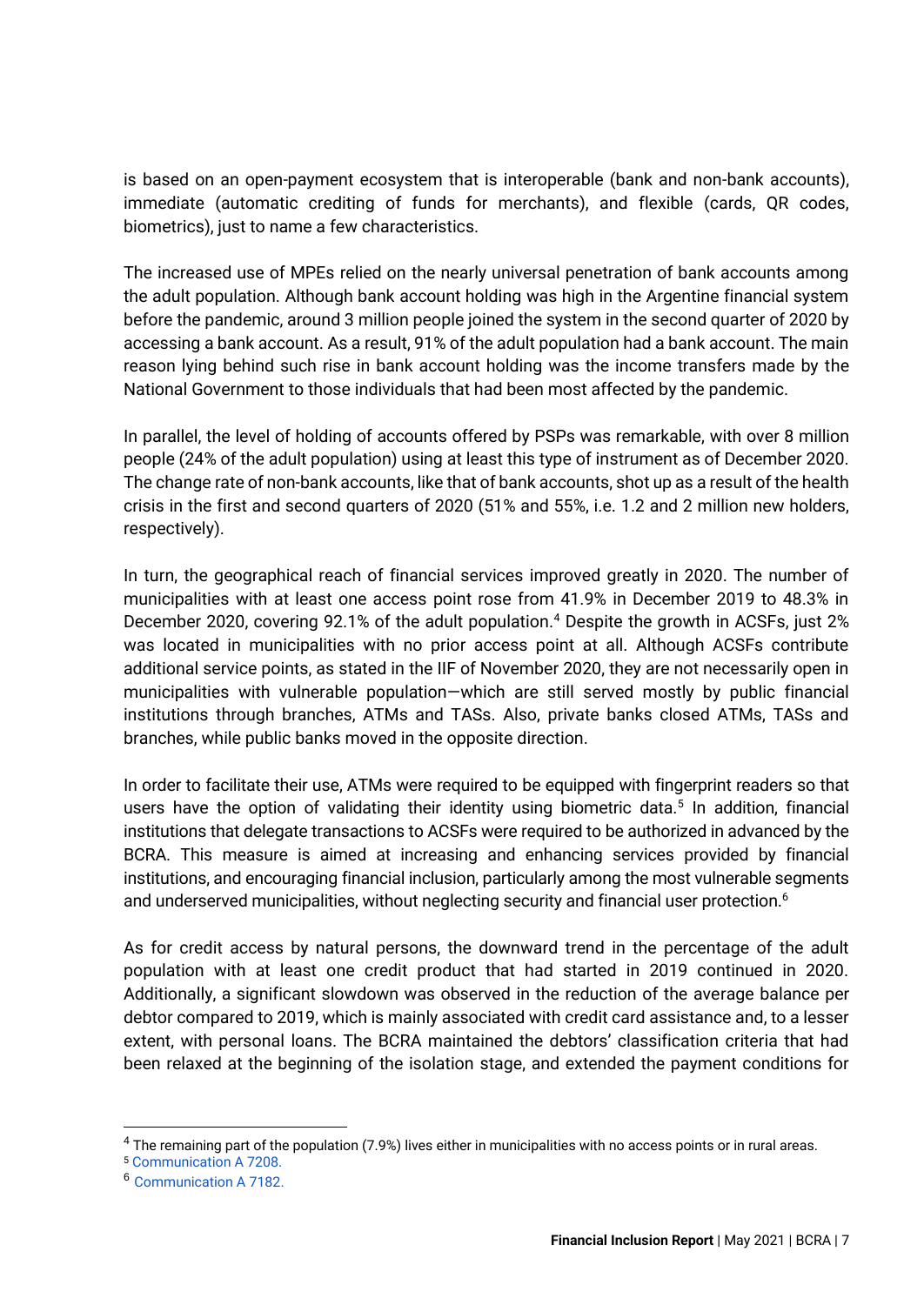outstanding loans and caps on interest rates on credit cards. These measures sought to cushion the impact of the pandemic on credit.<sup>7</sup>

The BCRA has recently approved a policy aimed at achieving two objectives: to foster financial inclusion through credit promotion and greater use of MPEs; and to improve the ATMs' operation and geographical distribution. This measure focuses on: (i) expanding credit for natural persons and MSMEs with no loans granted by financial institutions; (ii) boosting the use of electronic checks (ECHEQ) and electronic credit invoices; (iii) encouraging the use of MPEs associated with sight accounts in pesos held by natural persons; and (iv) improving the operation of ATMs to reduce downtime and extending the network to reach cities and towns where there is no such service today. These incentives consist in lowering the portion of non-remunerated minimum reserve requirements as long as financial institutions meet the provisions laid down in the new regulation.<sup>8</sup>

In the field of financial education, the BCRA and the Argentine Ministry of Education have been conducting a [Financial Education Digital Campaign](http://bcra.gob.ar/BCRAyVos/Programas-Educacion-Financiera-bcra.asp#campa%C3%B1adigital)<sup>9</sup> to expand financial knowledge among households by way of tutorials on the use of electronic channels and means of payment, and financial planning, among other topics. In addition, the BCRA held [Virtual Training for Teachers](http://bcra.gob.ar/BCRAyVos/Programas-Educacion-Financiera-bcra.asp#campa%C3%B1avirtualdocentes)<sup>10</sup> in three provinces (Catamarca, San Luis and Neuquén), and is working on the development and implementation of federal educational programs with a view to providing financial education across the country and, at the same time, fostering greater financial inclusion among the most vulnerable sectors.

Moreover, the BCRA continues carrying out actions for promoting, developing, and implementing policies to advocate for genders, diversity, and equality in the financial system. In this respect, a measure was adopted to fight gender-based violence and discrimination in financial institutions' advertising,<sup>11</sup> and training on financial tools was provided to women civil servants with the Argentine Ministry of Economy and the National Securities Commission.<sup>12</sup> In addition, section 2 of this report presents an analysis of holdings of bank accounts and accounts with PSPs broken down by gender for the first time. Likewise, section 3 continues examining credit use by natural persons with a gender perspective.

<sup>7</sup> [Communication A 7198.](http://bcra.gob.ar/Pdfs/comytexord/A7198.pdf)

<sup>8</sup> [Communication A 7254.](http://bcra.gob.ar/Pdfs/comytexord/A7254.pdf)

<sup>9</sup> [Financial Education Digital Campaign.](http://bcra.gob.ar/BCRAyVos/Programas-Educacion-Financiera-bcra.asp#campa%C3%B1adigital)

<sup>10</sup> [Virtual Training for Teachers.](http://bcra.gob.ar/BCRAyVos/Programas-Educacion-Financiera-bcra.asp#campa%C3%B1avirtualdocentes)

<sup>11</sup> Communication A 7162.

<sup>12</sup> [Financial Tools for Women Civil Servants.](https://capacitacionapn.gob.ar/l/curso-una-aproximacion-a-las-herramientas-financieras-para-las-trabajadoras-del-estado/)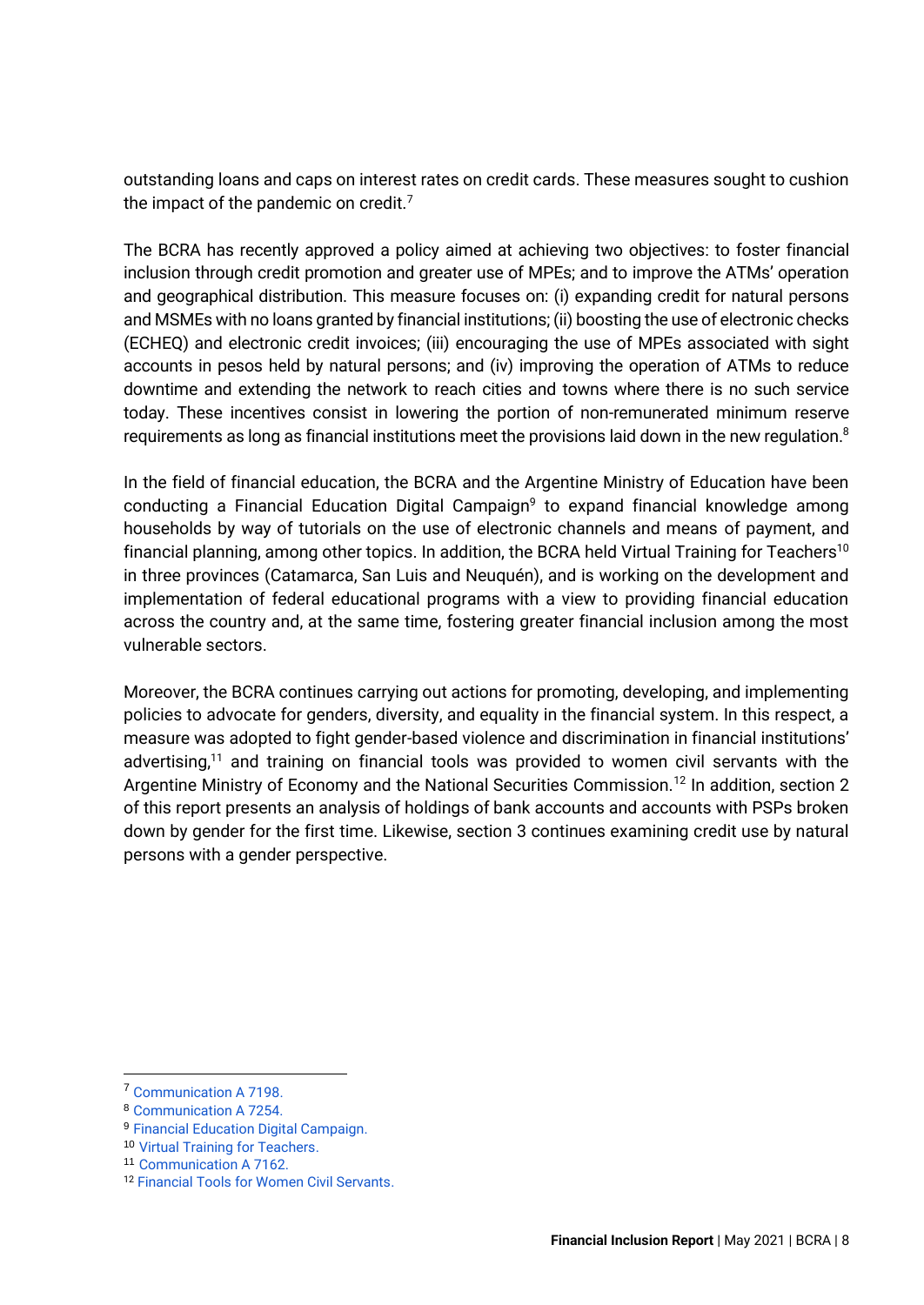### <span id="page-9-0"></span>1. Financial Infrastructure

Financial infrastructure is essential for individuals and companies to access the financial system either in person or through electronic channels. The COVID-19 pandemic has evidenced the importance of a financial system whereby the population may access and use financial services in a fast and safe manner.

The BCRA implemented a set of regulations aimed at facilitating access to financial services since the latest IIF. In order to reduce the barriers to the use of ATMs, the BCRA decided that these should be equipped with fingerprint readers so that users have the option of validating their identity using biometric data.<sup>13</sup> This way, users do no longer need to use a debit card. They may now use their fingerprint and national identity document (*documento nacional de identidad*, DNI) or personal identification number (PIN) to carry out transactions.

In turn, financial institutions delegating their service for customers and the public in general to ACSFs are required to be authorized in advance by the BCRA.<sup>14</sup> This measure is aimed at increasing and enhancing services provided by financial institutions in general, and encouraging financial inclusion, particularly among the most vulnerable segments and underserved municipalities, without neglecting security and financial user protection.

**a. Evolution of access points.** In 2020, the total number of access points rose by 45%, largely exceeding past years' growth rate, which ranged from 5% to 9% year-on-year since 2017. ACSFs emerged by the end of 2018 and hit a peak in 2020, when financial institutions delegated bank transactions to more than 12,000 points.

In a context affected by the COVID-19 pandemic, branches, ATMs and TASs exhibited a heterogeneous performance. As regards electronic devices, the growth rate of ATMs (bank and non-bank devices) slowed down in 2020, rising by 2%, whereas TASs grew by around 10% in the same year.<sup>15</sup> In turn, branches fell 0.6% year-on-year, following the global trend.<sup>16</sup>

Out of total access points, 76.6% belongs to private banks, 22% to public banks, and 0.4% to finance companies. Non-financial institutions, which operate non-bank ATMs, have gained share in total PDAs since the incorporation of non-bank ATMs in the financial system in  $2016^{17}$ reaching 492 devices in 2021 (1% of total PDAs). This institutional group reported, along with private banks, the largest growth in 2020: 65% and 82%, respectively.

<sup>13</sup> [Communication A 7208.](http://bcra.gob.ar/Pdfs/comytexord/A7208.pdf)

<sup>14</sup> [Communication A 7182.](http://bcra.gob.ar/Pdfs/comytexord/A7182.pdf)

 $15$  The increase in TASs may be attributed to the data update by a public financial institution.

<sup>16</sup> [Number of bank branches, Latin American Federation of Banks \(](https://indicadores.felaban.net/indicadores_homologados/index.php)*Federación Latinoamericana de Bancos*, FELABAN) and [Financial Access Survey](https://data.imf.org/?sk=E5DCAB7E-A5CA-4892-A6EA-598B5463A34C) from the International Monetary Fund (IMF).

<sup>17</sup> [Communication A 5928.](http://www.bcra.gov.ar/Pdfs/comytexord/A5928.pdf)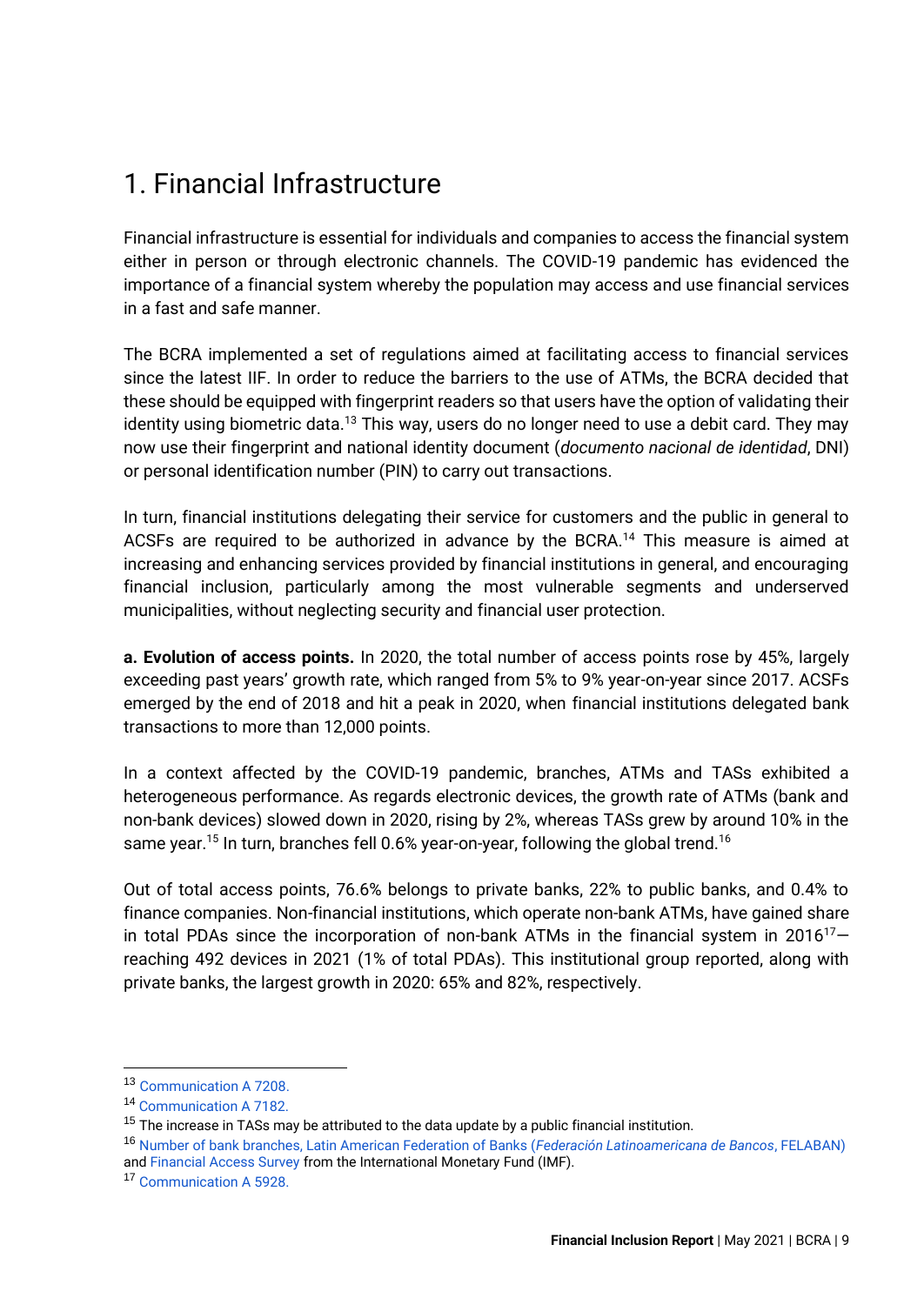

Note | ATMs include bank and non-bank ATMs. "Non-financial institutions" include companies operating non-bank ATMs.

Source | BCRA and networks.

An in-depth analysis at institutional level reveals that private banks chose ACSFs in 2020 to expand their presence across Argentina to the detriment of ATMs (-1%), TASs (-0.6%) and branches (-1.2%). Most ACSFs mainly offer cash deposits and withdrawals, and bill payment and loan repayment, and to a lesser extent, account opening for new users, time deposits and loan granting.

As for public banks, ATMs rose by 4.5%, TASs grew by 95.2% and branches increased 0.4%, whereas ACSFs went up from 20 units in December 2019 to 54 in December 2020. This institutional group thus showed that the number of access points having been installed regardless of their type—outweighed removals.

Although ACSFs contribute additional service points, as stated in the last  $IIF<sub>18</sub>$  they are not necessarily open in municipalities with vulnerable population. This type of population continues to be served mostly by public financial institutions through branches, ATMs and TASs.

As for location, just 2% of over 12,000 ACSFs opened in 2020 was located in municipalities which had had no access point before. Thus, most ACSFs started to operate in municipalities that were already covered. Against this backdrop, financial institutions were required to obtain authorization in advance from the BCRA for licensing new ACSFs as from December 2020. Upon this request for authorization, the BCRA analyzes the existence of branches, among other aspects. Agencies located in stores (such as groceries and pharmacies) or in non-bank collection networks may take financial services to distant areas, thus making the financial system more inclusive. However, this potential is seemingly not fully exploited, as ACSFs have usually replaced or overlapped with existing access points. Therefore, the BCRA will closely monitor the impact of ACSF opening on the performance of other access points, along with the characteristics and conditions of customer service.

<sup>18</sup> [IIF, November 2020.](http://bcra.gob.ar/Pdfs/PublicacionesEstadisticas/IIF_0220.pdf)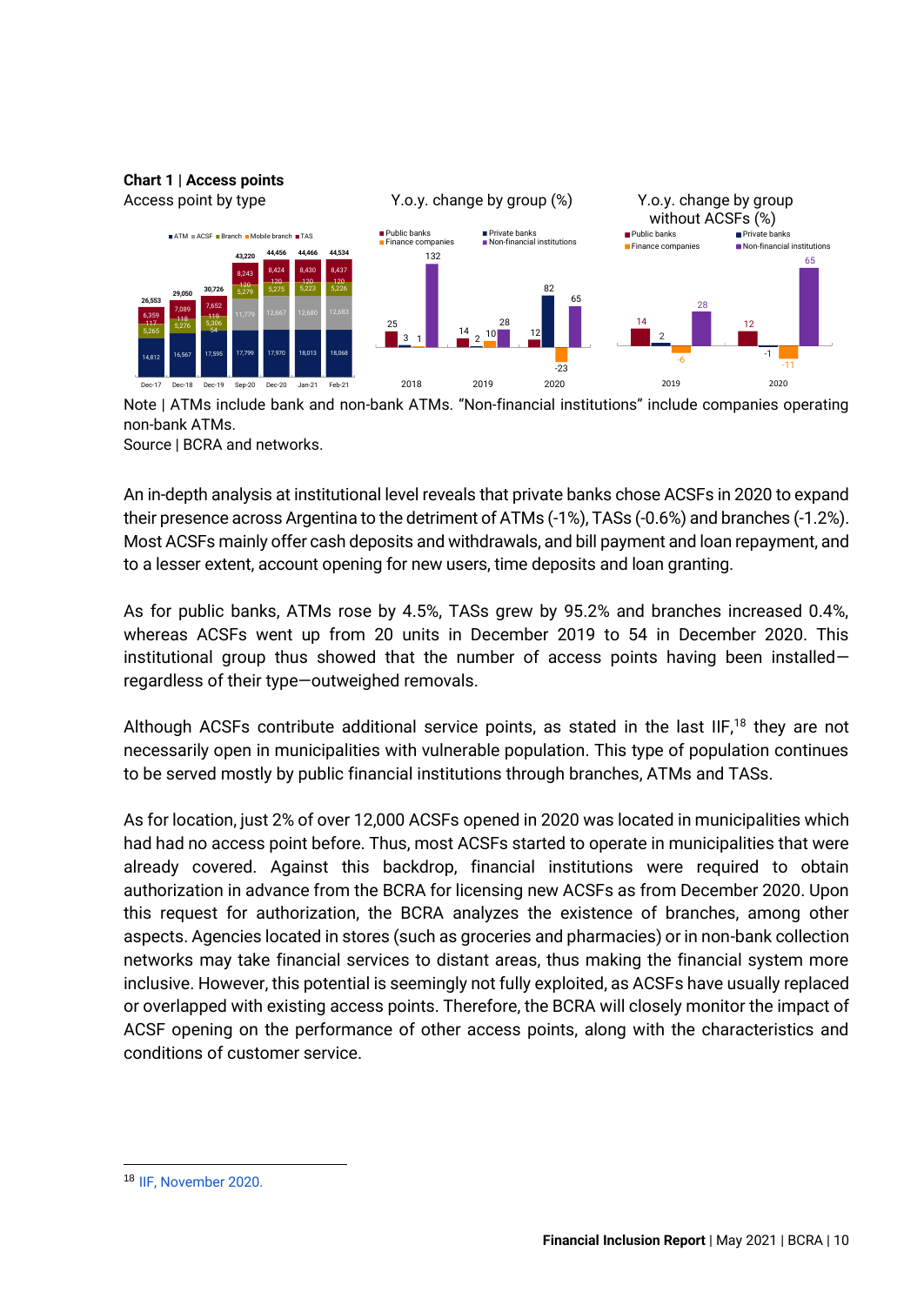

#### **Map 1 | Access points every 10,000 adults by district** December-19 December-20

Source | BCRA, networks and INDEC.

As shown in previous IIFs, the level of coverage of municipalities rises, as does the adult population living there. Therefore, municipalities with more inhabitants usually have a higher number of access points. Delving into a deeper analysis, municipalities with larger population have a broader range of access points available. The existence of different types of access points affects coverage quality, as they offer different services and transactions. Furthermore, access points' hours of operation depend on the type (branches, ATMs, TASs, ACSFs or mobile branches) and their location (inside or outside branches). Likewise, access through electronic devices differs from access at branches and ACSFs, which are served by banking staff. Coverage quality varies depending on the type of access point and the way they are combined.

This analysis shows that all the municipalities of more than 100,000 inhabitants have at least four types of access points. Although these municipalities represent 2% of all municipalities across the country, they account for 56% of the adult population. This means that 19 million adults live in municipalities with a wide range of access points. At the other end of the spectrum, the relative proportion of municipalities with no access points or with less varied access points is higher in municipalities with fewer than 5,000 adults.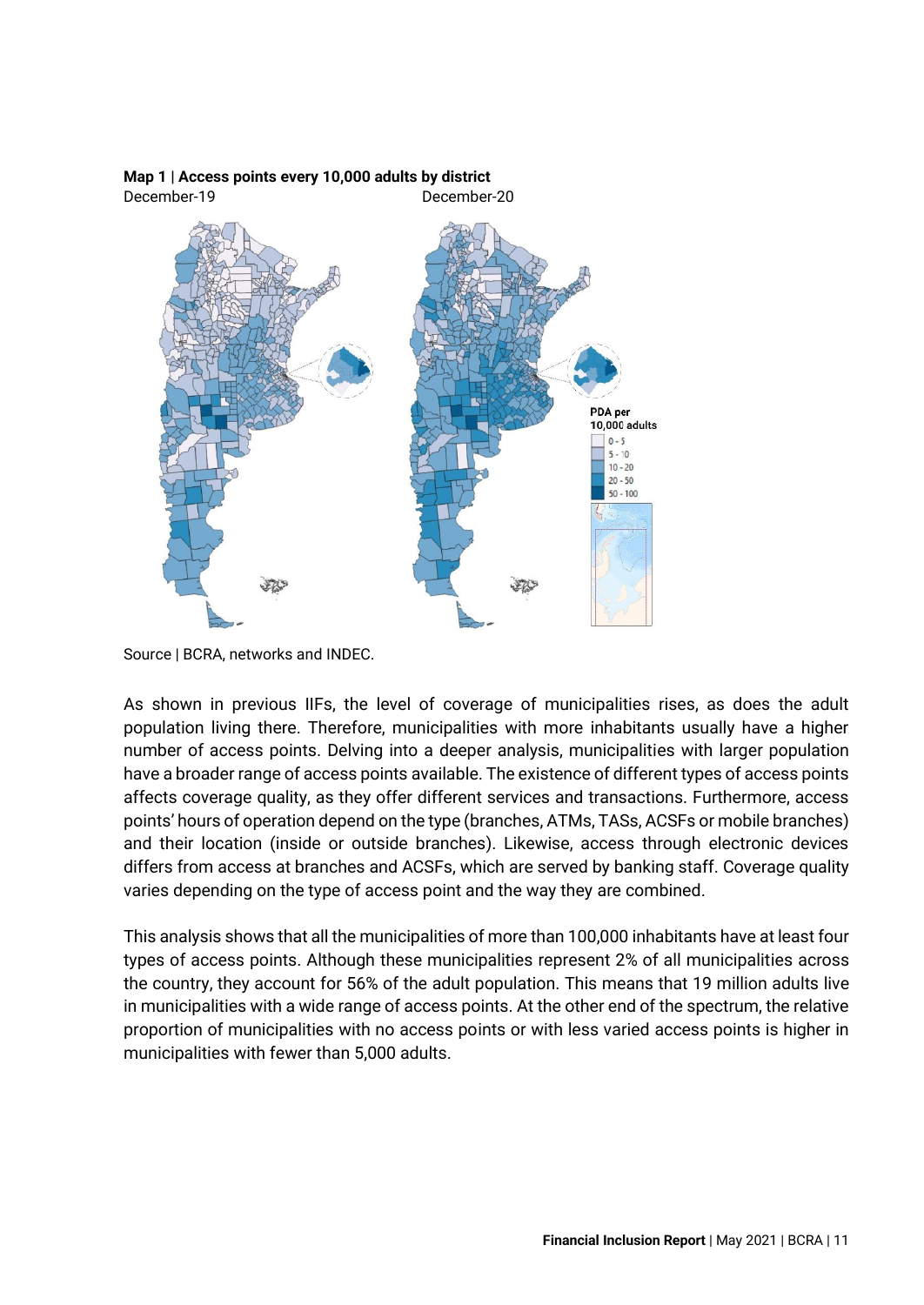

#### **Chart 2 | Coverage of municipalities**

Note | Figures stated as a percentage. K = thousand. Data for the graph on the right as of Dec-20. Source | BCRA and networks.

Breaking down coverage by institutional group, the incorporation of ACSFs considerably improved the coverage of municipalities by private banks, whose access points rose from covering 889 municipalities in December 2019 to 1,553 in December 2020. In this sense, ACSFs cover a significant number of sparsely populated municipalities (fewer than 10,000 adults). On another note, private banks exhibited a minor net drop in number of branches, ATMs and TASs, but this did not adversely affect the coverage of municipalities. In fact, a slight increase in coverage was observed for all types of access points.

Public banks also improved coverage through ATMs, TASs and ACSFs in 2020, while the number of municipalities with at least one branch remained unchanged. It should be noted that the share of public banks' branches and ATMs is considerably larger than that of private banks. As shown in Table 1, this difference is bigger as the adult population decreases, which evidences the social role played by public financial institutions in serving vulnerable population with varied services and better security conditions than ACSFs.

|                         |          |                                | <b>Branches</b>               |                             |                                | <b>ACSF</b>                   |                             | <b>ATM</b>                     |                               |                                          |                             |
|-------------------------|----------|--------------------------------|-------------------------------|-----------------------------|--------------------------------|-------------------------------|-----------------------------|--------------------------------|-------------------------------|------------------------------------------|-----------------------------|
| <b>Adult population</b> | # Munic. | <b>Private</b><br><b>banks</b> | <b>Public</b><br><b>banks</b> | <b>Finance</b><br>companies | <b>Private</b><br><b>banks</b> | <b>Public</b><br><b>banks</b> | <b>Finance</b><br>companies | <b>Private</b><br><b>banks</b> | <b>Public</b><br><b>banks</b> | Non-<br>financial<br><b>institutions</b> | <b>Finance</b><br>companies |
| More than 500 K         | 5        | 5                              | 5                             | 5                           | 5                              |                               | $\overline{\phantom{a}}$    | 5                              | 5                             | 5                                        | 4                           |
| From 250 K to 500 K     | 19       | 19                             | 19                            | 16                          | 19                             |                               |                             | 19                             | 19                            | 19                                       | q                           |
| From 100 K to 250 K     | 44       | 44                             | 44                            | 28                          | 44                             |                               |                             | 44                             | 44                            | 36                                       | 16                          |
| From 50 K to 100 K      | 49       | 47                             | 46                            | 22                          | 49                             | ◠                             |                             | 48                             | 46                            | 28                                       | 6.                          |
| From $10K$ to $50K$     | 260      | 207                            | 218                           | 12                          | 254                            | 8                             | -                           | 215                            | 222                           | 60                                       |                             |
| From 5 K to 10 K        | 227      | 107                            | 144                           | $\overline{a}$              | 219                            |                               | -                           | 125                            | 158                           | 16                                       |                             |
| From 2 K to 5 K         | 399      | 116                            | 159                           | $\overline{a}$              | 337                            | 5                             | ۰.                          | 191                            | 178                           | 15                                       |                             |
| Less than 2 K           | 2,535    | 77                             | 141                           |                             | 436                            | 8                             | ۰.                          | 237                            | 289                           | 15                                       |                             |
| Total                   | 3.538    | 622                            | 776                           | 85                          | 1.363                          | 25                            |                             | 884                            | 961                           | 194                                      | 42                          |

#### **Table 1 | Number of municipalities with at least one access point by type and institutional group**

Note | K = thousand. Data as of Dec-20. Source | BCRA, networks and INDEC.

Apart from this, the growth in coverage by non-financial institutions is remarkable: their presence at municipality level rose by 47% thanks to non-bank ATMs. These devices, which are usually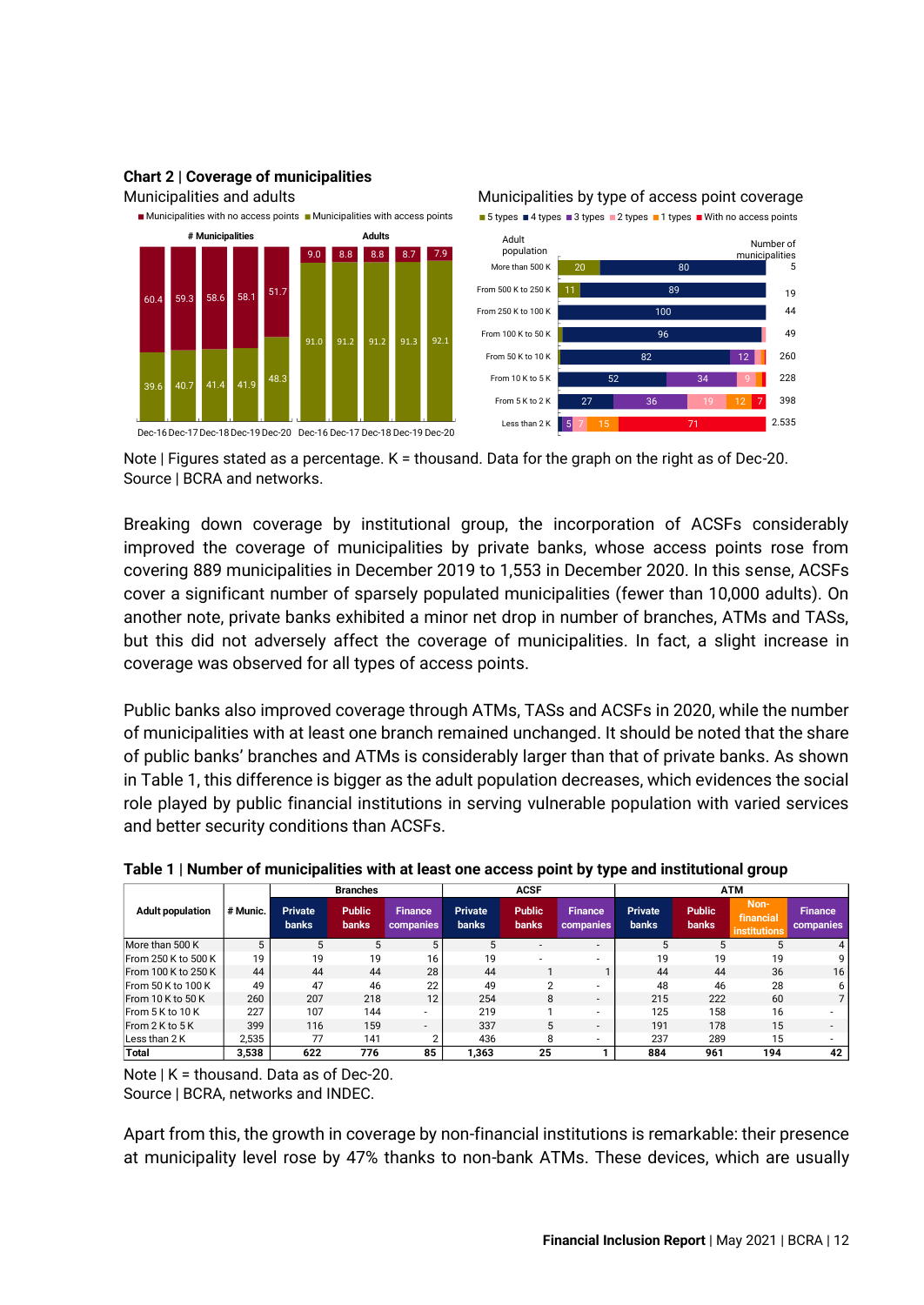placed in gas stations and stores, help to increase the capillarity of the financial infrastructure and to use cash more efficiently.

**b. Non-bank withdrawal points.** In addition to access points, there are alternative channels in stores (supermarkets, gas stations, and pharmacies, among others) and non-bank collection networks that provide cash withdrawal services. These non-bank withdrawal points supplemented ATMs and ACSFs in providing cash to the population during the social isolation and distancing stages.

As of December 2020, there were 18,000 stores<sup>19</sup> available for cash withdrawal. This system let people withdraw cash at the same time they were making a purchase on a debit card at a store, which in turn helped to reduce the use of bank withdrawal points and to handle cash more efficiently. This system is more efficient, as stores may reduce the risks and costs of handling cash.

The provincial distribution of non-bank withdrawal points is comparable to that of ATMs and ACSFs, with 67% of the total concentrated in CABA, Buenos Aires, Córdoba and Santa Fe. In 7 out of the 24 provinces, the number of non-bank points exceeds that of ATMs, and stand for 80% of these devices in the remaining jurisdictions.



Note | Data as of Dec-20. This breakdown shows the major types of stores identified, not all of them. Source | BCRA survey based on data provided by Fiserv, Cabal, Prisma, Rapipago, Pagofácil, Cobro Express, Multipago, Pago24, Provincia Net and Bica Ágil.

Sorted out by type of stores, supermarkets held the highest share (28% in the total), followed by kiosks (12%) and pharmacies and beauty stores (8%). Some of them were not considered essential during the pandemic, so they were closed during the most restrictive period of the social isolation stage to reduce the risk of COVID-19 transmission. Therefore, the number of stores available to withdraw cash was reduced, and open stores reported fewer clients due to lower

 $19$  This information was obtained from a survey on companies offering this service. In this issue, one of the respondents reported active stores instead of stores offering the service, which led to a considerable difference in the total number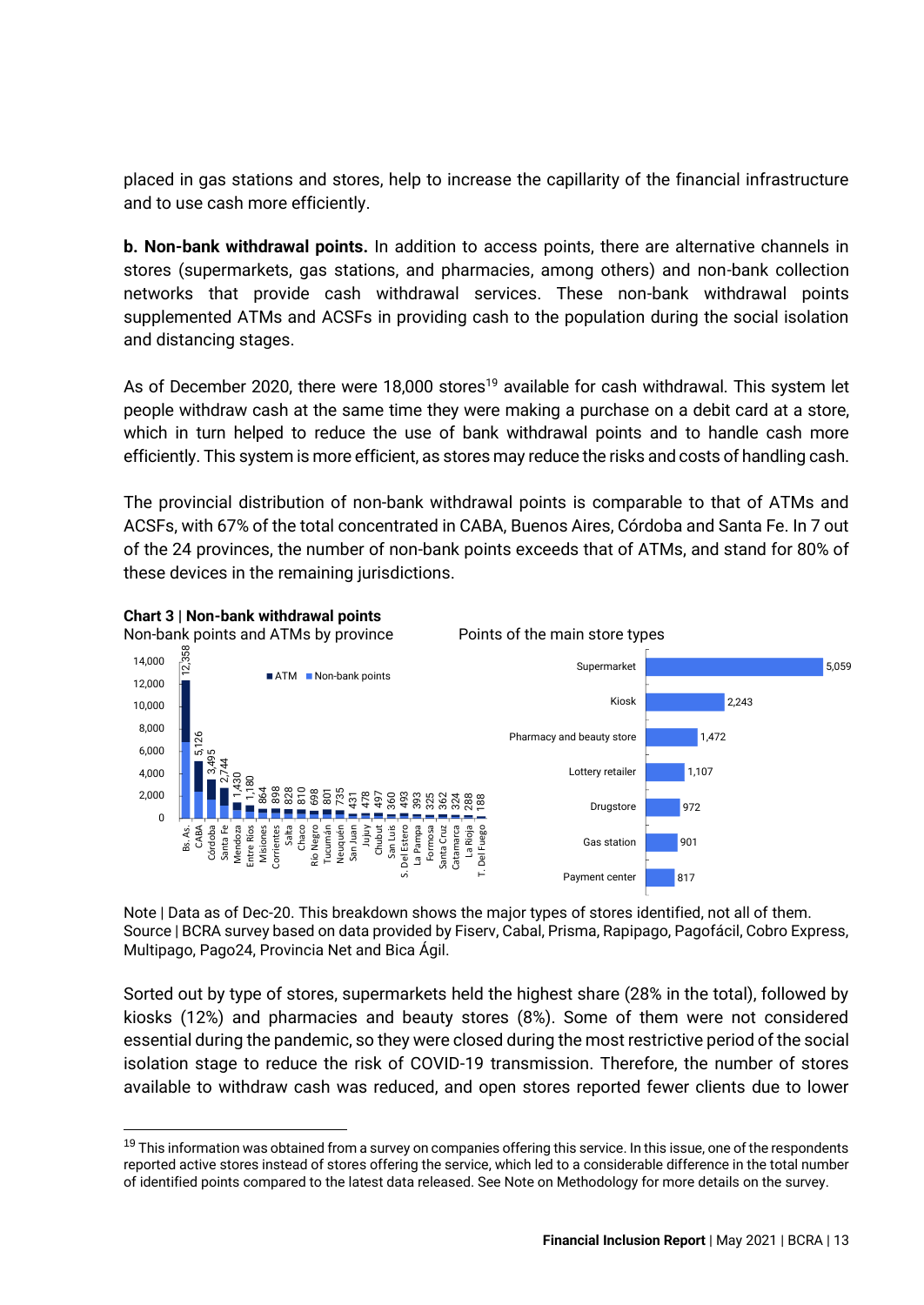movement of people. These factors affected the number and amount of transactions, as described in Section 2.2.

**c. Connection.** In addition to physical access points, financial institutions offer electronic channels to their clients. Online banking and mobile banking have increased significantly in the past few years. Their role is fundamental, as they bring digital financial services closer to the people. Users can use these channels for a variety of transactions, such as making transfers (see 2.2.), paying bills, activating loans or making investments. The digitalization of financial transactions turned out to be a key factor for mitigating the consequences of the pandemic and the restrictions on movement.

Digital financial services may contribute towards increasing financial inclusion. However, the access to electronic channels depends on different factors, such as ownership of electronic devices (computers, tablets or cell phones), Internet connection, as well as the population's skills in the use of devices. Given that the infrastructure for Internet access is not evenly developed across the country, Internet connection at municipality level should be monitored as it is a condition necessary for access to digital financial services.

In this respect, 80% of municipalities—in which 97% of the population lives—have some type of Internet connection (fixed, mobile or both).<sup>20</sup> Then, 3% of the adult population in Argentina lives in municipalities that do not report Internet connection (fixed or mobile).



### **Chart 4 | Municipalities reporting Internet connection**

Note | Data as of Dec-20. Source | BCRA and ENACOM.

The extension of connection is of paramount importance as in small populations which are far from urban areas Internet access allows people to interact with financial services without traveling to a municipality with an access point. Comparing coverage with access points and

<sup>&</sup>lt;sup>20</sup> Based on data provided by the National Communications Authority (ENACOM), a municipality is deemed to have Internet connection if it has at least one type of connection, based on whether an Internet provider reports at least one active user in that municipality to the ENACOM. The subtypes of connection are (1) fixed: asymmetric digital subscriber line (ADSL), cable modem, fiber optic, dial-up; satellite; and (2) mobile: wireless, 3G, 4G.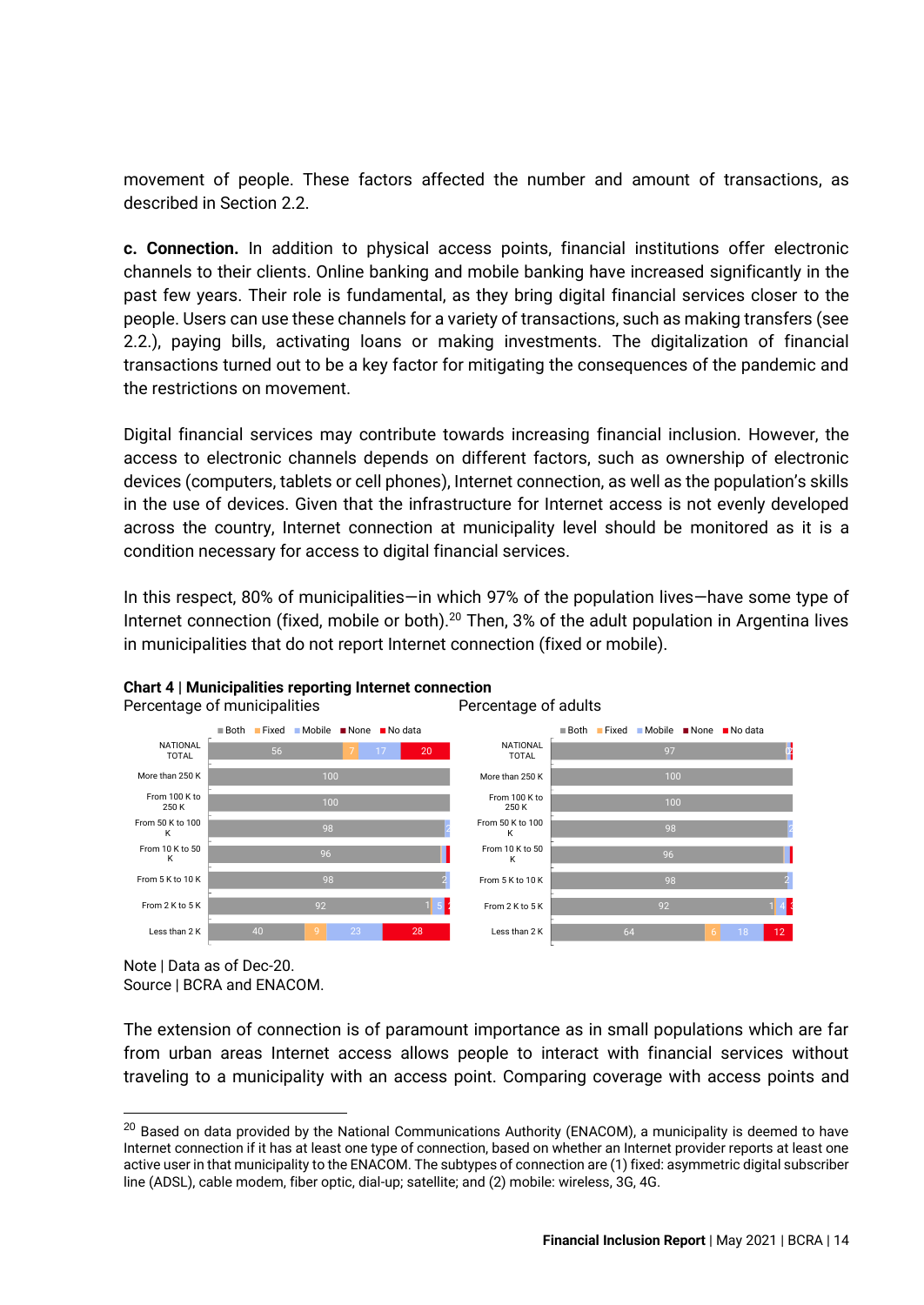Internet connection, 64% of municipalities without access points (1,164 municipalities) have Internet connection (fixed, mobile or both). Therefore, their inhabitants can interact with the financial system through their electronic devices.

Although other factors should be considered, such as connection quality, ownership of devices and technological skills, the data on connection availability show that electronic channels have the potential to increase access to and usage of financial services, especially in municipalities with less physical infrastructure.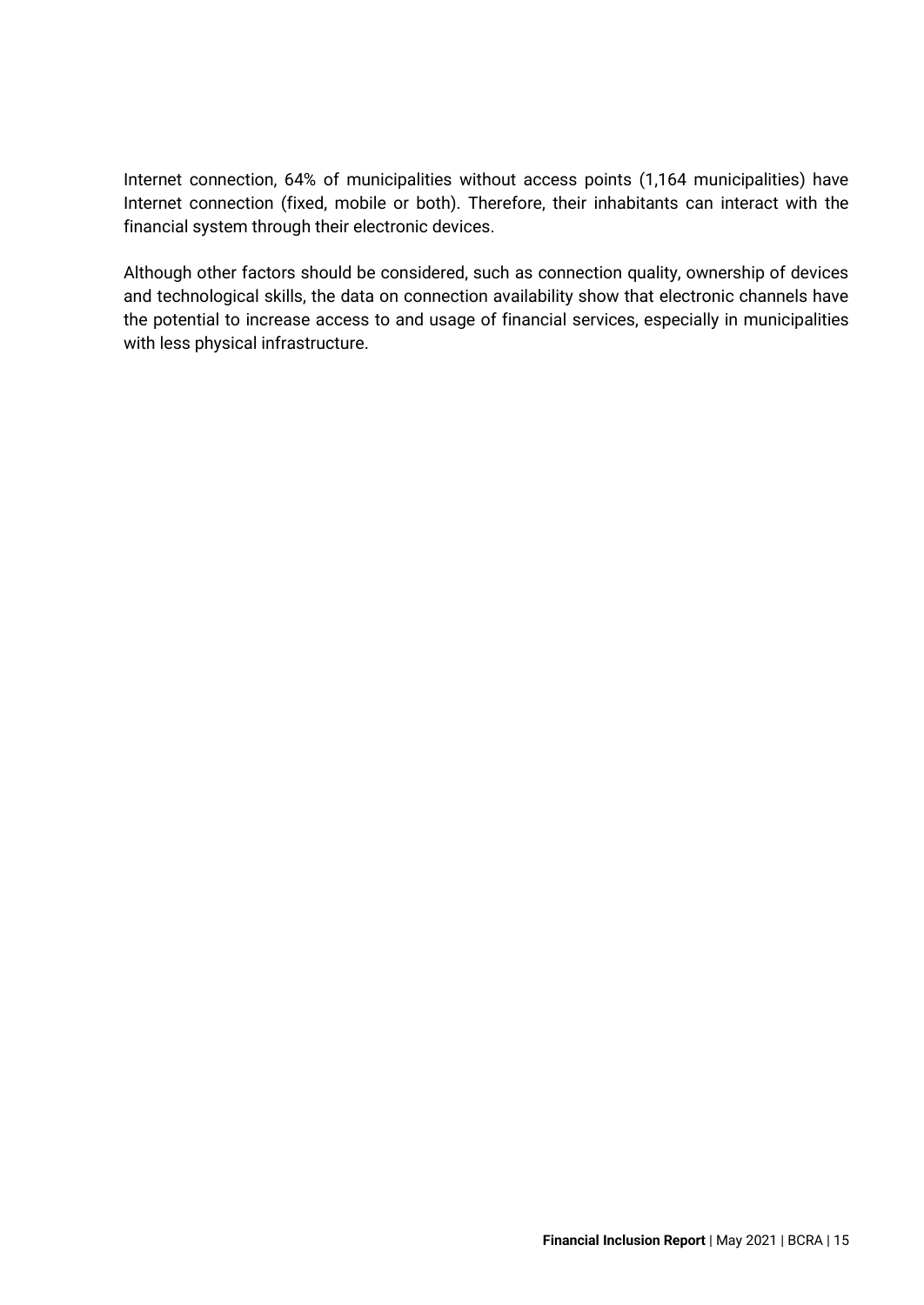# <span id="page-16-0"></span>2. Deposit Accounts, and Payment and Savings Methods

Ownership of bank or non-bank accounts<sup>21</sup> as a percentage of the adult population is one of the most frequently used indicators for measuring the level of financial inclusion in a jurisdiction. This metric is globally used to ascertain the number of users of financial services and excluded people as well. However, access to an account does not entirely entail frequent or automatic use. Hence, saving and borrowing are still challenges of financial inclusion.

This measure is challenging as countries generally do not have supply-side data on account ownership and usually resort to demand-side surveys. This kind of local or international surveys provide first-hand information on people's perception, but they lack accuracy as respondents' answers are subjective.

This IIF presents for the first time the full picture of account ownership in Argentina based on supply-side data furnished by COELSA.<sup>22</sup> The processing of this new database in combination with other databases of the BCRA offers a comprehensive picture of bank and non-bank account ownership in Argentina, broken down by gender, age and location.



**Chart 5 | Bank and non-bank account ownership**





Note | Graph on the left: (a) at least one CBU: holders of at least one bank account—who may also hold nonbank accounts; (b) at least one CVU: holders of at least one non-bank account; and (c) CBU and CVU: people with at least one bank account and one non-bank account. Source | COELSA, INDEC and BCRA.

### <span id="page-16-1"></span>**2.1. Bank and Non-Bank Accounts**

The penetration rate of bank accounts was 91% of the adult population as of December 2020, which means that more than 31 million people had at least one account of this type. In early 2019, this rate was relatively high compared to other countries with a similar income level. However,

 $21$  In this IIF, a bank account or CBU is defined as that provided by a financial institution under the scope of Law No. 21,526 on Financial Institutions, whereas a non-bank account or CVU is a payment account offered by a PSP.

 $22$  Clearing house that processes low-value payments electronically.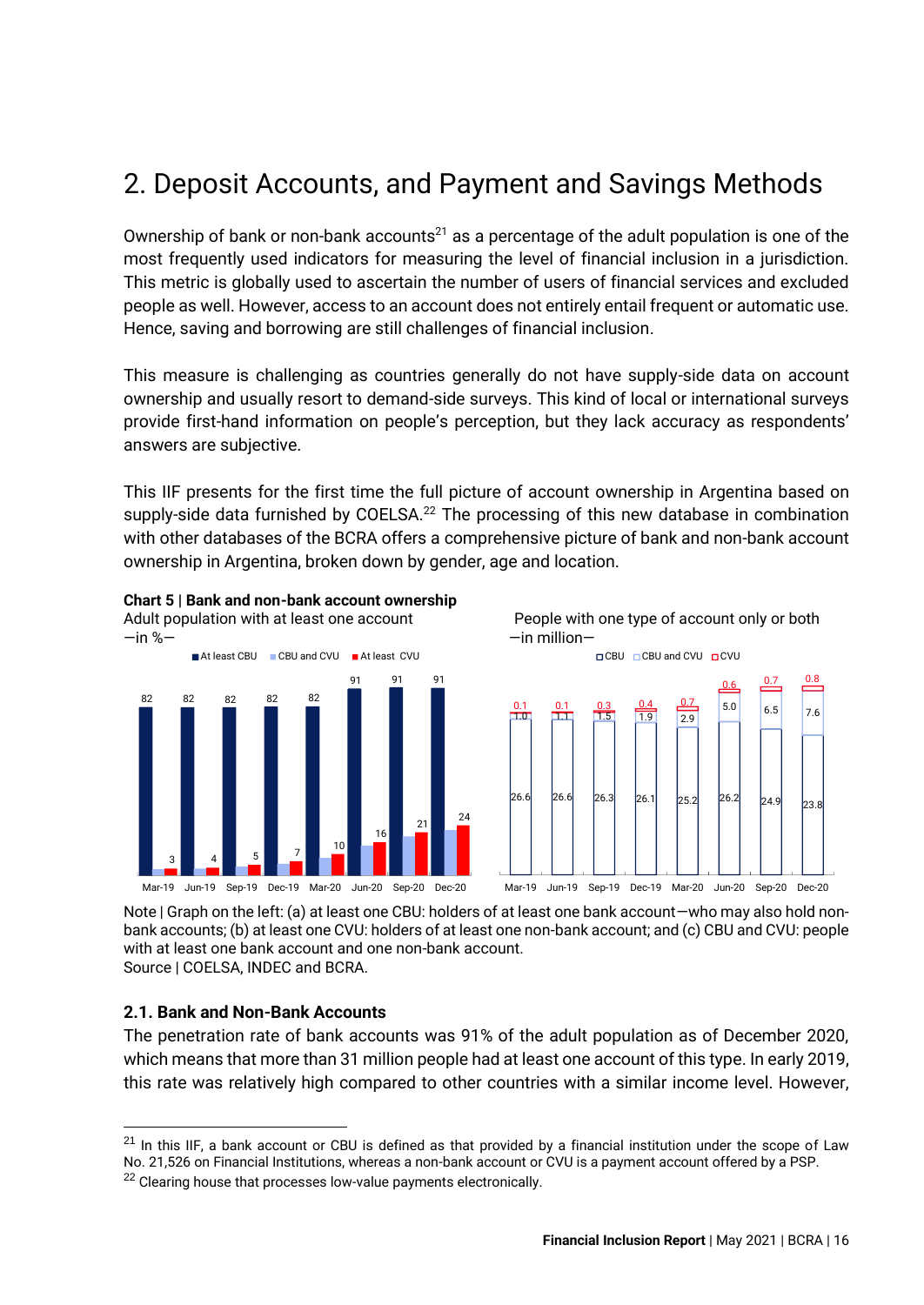the record high opening of more than 5 million bank accounts in the second quarter of 2020 explains the 9-p.p. rise observed between March and June 2020 (slightly above 3 million people). This rate proved to be comparable to that of developed economies.<sup>23</sup> Most of the accounts were opened for the income transfers made by the National Government to mitigate the effects of the pandemic and to use financial services during the social distancing stage.

Apart from this, the performance of non-bank account ownership, accounts offered by Payment Service Providers (PSPs) was remarkable, climbing from 3% of the adult population in March 2019 to 24% in December 2020 (more than 8 million people). As with bank accounts, the health crisis caused their change rate to shoot up in the first and second quarters of 2020 (51% and 55%, i.e. 1.2 and 2 million new holders, respectively), but they also grew in all the quarters.

The joint holding of at least a bank account and a non-bank account has changed on a par with non-bank account holding, which shows that banked people are those that have mostly opted for using this type of account as well (Chart 5). Barely 2% of the adult population—around 800,000 people—had non-bank accounts only as of the end of 2020, 60% of which were between 15 and 24 years. Therefore, non-bank accounts have not boosted access by people with no accounts, as it happened in other countries.<sup>24</sup> They rather played a complementary role as for the access to and usage of certain financial and payment services.

A particular behavior is observed in the average number of accounts per account holder: those who held bank accounts only had twice as many accounts (2.6) than those who held non-bank accounts only (1.2), whereas those holding both instruments had even more accounts (4.7). This may be explained by three factors: the opening and maintenance of some bank accounts are free of charge; different types of income are channeled through bank accounts; and non-bank accounts allow for other transactions, such as investing in other kind of assets and buying online.

Breaking down bank account holding by type of financial institution,<sup>25</sup> 2 out of 3 adults had at least an account with a private bank, while 1 out of 2 adults had at least a bank account with a public bank as of the end of 2020. The evolution in both institutional groups remained virtually unchanged up to June 2020, when the number of account holders increased by 13% in public banks, and 9% in private banks.

For each group of banks, that meant widening coverage by about 2 million people. Finance companies—the lowest share—exhibited great momentum, with change rates of 86% (nearly 410,000 people) and 18% in the second and third quarters of 2020, respectively. They thus increased their penetration from 1% before the pandemic to 3% by the end of 2020. The average number of bank accounts per account holder referred to above mainly derives from the

<sup>23</sup> [Global Findex \(2017\).](https://globalfindex.worldbank.org/)

<sup>&</sup>lt;sup>24</sup> In parts of Sub-Saharan Africa. [Global Findex \(2017](https://globalfindex.worldbank.org/)).

<sup>&</sup>lt;sup>25</sup> The analysis by institutional group applies to bank accounts only, as non-bank accounts are provided by only one type of PSP.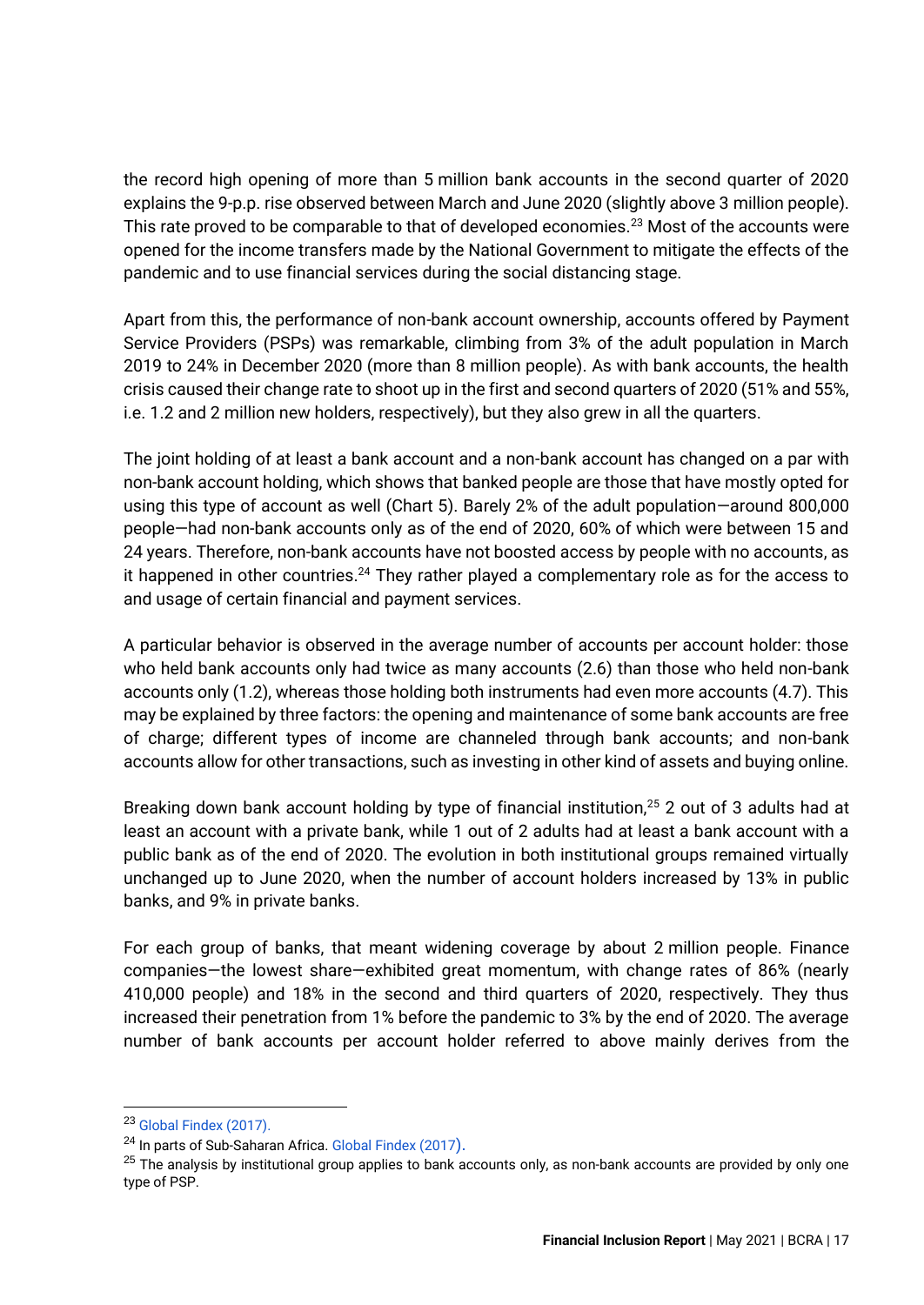performance of private banks, which reported the highest number (2.6), followed by finance companies (1.7), and public banks (1.6) as of December 2020.



#### **Chart 6 | Account ownership by institutional group and type of account**

Note | Percentage of the adult population with at least one account. In both graphs, the sets are not exclusive. FIs: Financial institutions. Source | COELSA, INDEC and BCRA.

In turn, breaking down information by type of account, 90% of the adult population had at least one deposit account by the end of 2020, whereas current account holding stood at 21%, remaining unchanged in the past two years. In contrast, deposit accounts rose significantly (11.3%) between March and June 2020 as a result of the measures implemented to mitigate the effects of the pandemic.

It should be noted that deposit accounts grouped those used for the collection of income—*wages, retirement pay, pensions and social security benefits*—and traditional savings accounts, including the universal free account (CGU). In turn, the distinctive feature of current accounts is that they serve as a borrowing facility, since funds may be withdrawn when the balance is negative.<sup>26</sup> The features of each type of account, along with the related costs, are the main factors behind the different penetration rates.

Also, non-bank accounts proved to be the type of transactional account with second largest coverage as of the end of 2020. They are offered by legal persons other than financial institutions (PSPs) with at least one function in a retail payment scheme, such as offering payment accounts.<sup>27</sup> Clients' funds deposited in payment accounts must be available at all times, and be legally separate from the PSPs' property. These accounts achieved the largest growth in the past two years, mostly because of their ease of use and the ability to channel remote transactions during the preventive and compulsory social isolation (ASPO) stage.

<sup>&</sup>lt;sup>26</sup> This type of account is sometimes offered, as an option, with a deposit account. For more information on both types of account, see section 2.1 of th[e IIF, Second Half of 2019.](http://www.bcra.gob.ar/PublicacionesEstadisticas/informe-inclusion-financiera-0219.asp#cuentas) 

<sup>27</sup> [Communication A 6859.](http://www.bcra.gov.ar/Pdfs/comytexord/A6859.pdf)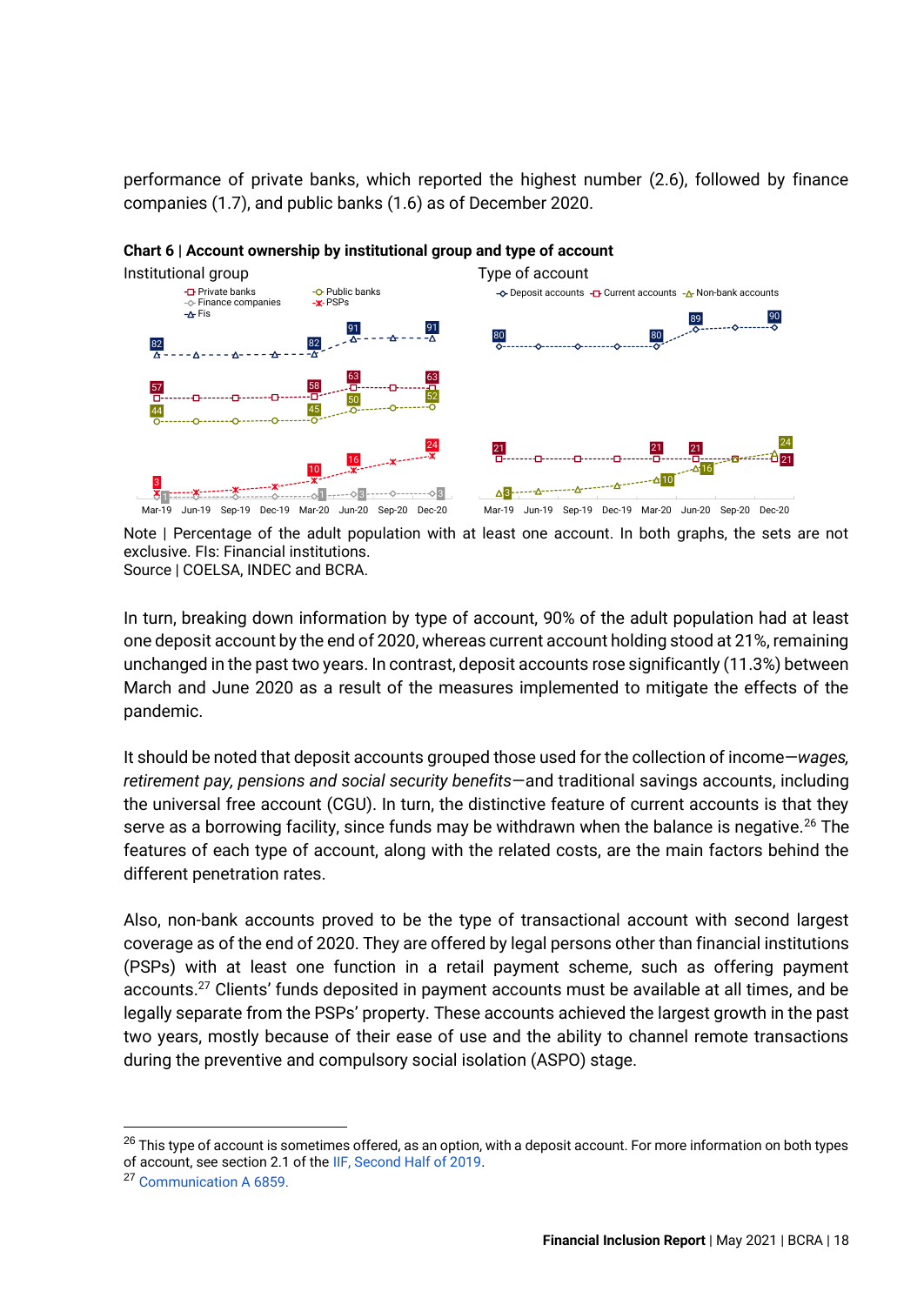**a. Gender.** From 2019 through to March 2020, the reverse gender gap among bank account holders ranged from 7 to 8 p.p., dropping to 1 p.p. in June 2020, and disappearing in the subsequent months,<sup>28</sup> mainly as a result of the behavior of deposit account holders.

This is associated with accounts related to retirement pay, pensions and social security benefits, which are mostly held by women.<sup>29</sup> Most recipients of social security benefits were historically women (for example, the universal child allowance, *Asignación universal por hijo*, AUH), which raised the rate of female account holders. However, the measures adopted temporarily by the National Government at the beginning of the ASPO, such as the emergency family bonus (IFE), sought to cut the income reduction of the most vulnerable households, $30$  without focusing on the gender of the beneficiary.

As for non-bank accounts and current accounts, holders who are men exceed women's rate. These differences may be explained by the fact that informality and unemployment are higher among women, whose wage is, on average, lower than men's and are over-represented in the decile of lowest income.<sup>31</sup> The ownership of non-bank accounts and current accounts, which are not opened for collecting a specific income, clearly reflects the social and economic situation of women in Argentina, which is consistent with the gender gap observed at a global level<sup>32</sup> (see Chart 7).

The 3-p.p. gap among those holding current accounts remained unchanged throughout the period. This reveals that men had a relatively larger share in the 9-p.p. rise in deposit account holders. This led to a reduction in the reverse gap, and the percentages of men and women with at least a bank account and at least a deposit account became even.



**Chart 7 | Account ownership by account holder's gender**

Note | Percentage of the population with at least one account. Source | COELSA, INDEC and BCRA.

49

 $^{28}$  In previous IIFs, there was a 0.6-p.p. gender gap in favor of women among bank account holders as of March 2018. <sup>29</sup> See section 2.1, [IIF, Second Half of 2019.](http://www.bcra.gob.ar/PublicacionesEstadisticas/informe-inclusion-financiera-0219.asp#cuentas) According to the latest data available at the Argentine Social Security Administration (ANSES) (June 2019), 3.6 million women and 2.1 million men were beneficiaries of at least one retirement pay or pension, whereas 2.1 million women and 81,000 men received the AUH.

 $30$  Informal workers, self-employed workers of low resources under a simplified tax scheme, and household workers. <sup>31</sup> [Gender Gaps in Argentina.](https://www.argentina.gob.ar/sites/default/files/las_brechas_de_genero_en_la_argentina_0.pdf) [State of Affairs and Challenges.](https://www.argentina.gob.ar/sites/default/files/las_brechas_de_genero_en_la_argentina_0.pdf) [Ministry of Economy.](https://www.argentina.gob.ar/sites/default/files/las_brechas_de_genero_en_la_argentina_0.pdf)

<sup>32</sup> [Global Findex \(2017\).](https://globalfindex.worldbank.org/)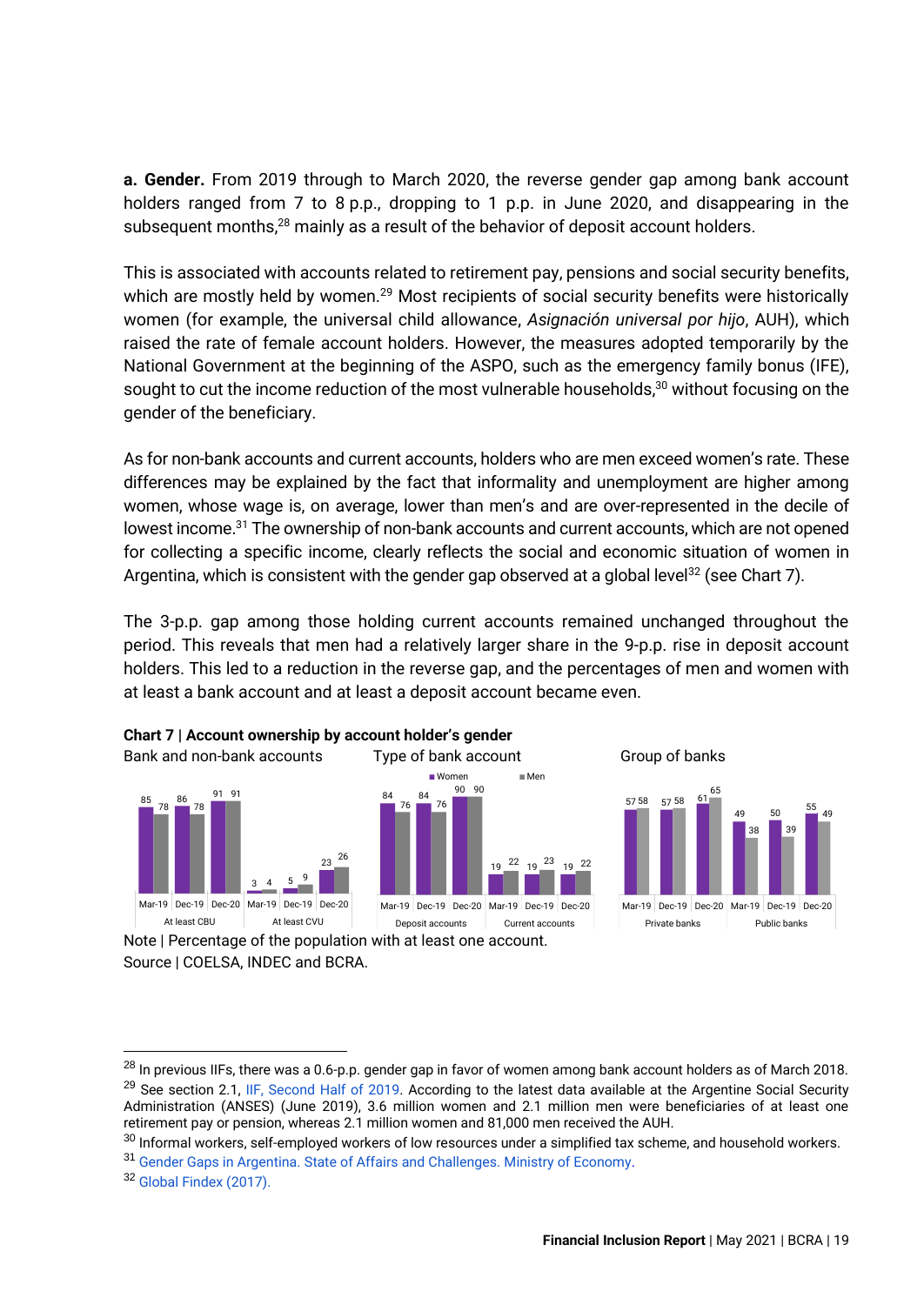Broken down by institutional group, the reverse and null gap among deposit account holders was due to the performance observed in public banks. These financial institutions reported a difference of 11 p.p. in favor of women by the end of 2019, and of 6 p.p. by the end of 2020. The gap in private banks rose from 1 p.p. in 2019 to 4 p.p. in 2020 to the detriment of women. The evolution in access to non-bank accounts shows a gap in all periods, ranging from 2 to 4 p.p.

**b. Age group.** A different age profile is observed among bank and non-bank account holders. There is a positive relation between age and bank account access. As age increases, account ownership approaches full coverage.<sup>33</sup> This could be explained, once again, by bank accounts used for collecting a specific income—*wages, retirement pay, pensions and social security benefits*—which cover a significant portion of people of all ages. In turn, the bankarization process undergone during the pandemic had the greatest impact on the 15-29 age group, in which the population with a bank account rose 14 p.p., from 57% to 71%.

On the contrary, non-bank account holders mostly belong to younger segments. The 15-29 age group reached a high in terms of its population (32%) in December 2020, whereas barely 4% of older people (over 65) had a non-bank account. This might be explained by the need to have technological devices and skills to use these accounts—usually on a mobile phone—which mostly concentrate on young people.<sup>34</sup>



Note | Percentage of the population with at least one account. Source | COELSA, INDEC and BCRA.

A combination of gender and age across the population with a bank account shows that the reverse gap was greater before the pandemic among younger people (15-29 years), probably because the share of women in accounts for the payment of social security benefits<sup>35</sup> was higher. After June 2020, as already stated, negative gaps were reduced in the first and second age group

<sup>34</sup> Ninety-five percent for the 18-64 age group. [Access and use of information and communication technologies.](https://www.indec.gob.ar/uploads/informesdeprensa/mautic_05_20A36AF16B31.pdf) Permanent Household Survey (*[Encuesta Permanente de Hogares](https://www.indec.gob.ar/uploads/informesdeprensa/mautic_05_20A36AF16B31.pdf)*, EPH). [Q4 2019.](https://www.indec.gob.ar/uploads/informesdeprensa/mautic_05_20A36AF16B31.pdf) [INDEC.](https://www.indec.gob.ar/uploads/informesdeprensa/mautic_05_20A36AF16B31.pdf)

<sup>33</sup> Bankarization of people aged 65 and over is complete. This is explained by a high share of people collecting at least a retirement pay or pension, and those having a bank account before retiring (30-65 age group). It should be noted that the series for the adult population is prepared based on the population projections of the INDEC, and that 94% of deposit accounts held by women 60 years and older, and men 65 years and older are social security accounts (latest data available: June 19; source: ANSES).

 $35$  Forty-five percent of AUH beneficiaries belonged to the 15-29 age group (latest data: June 19, ANSES).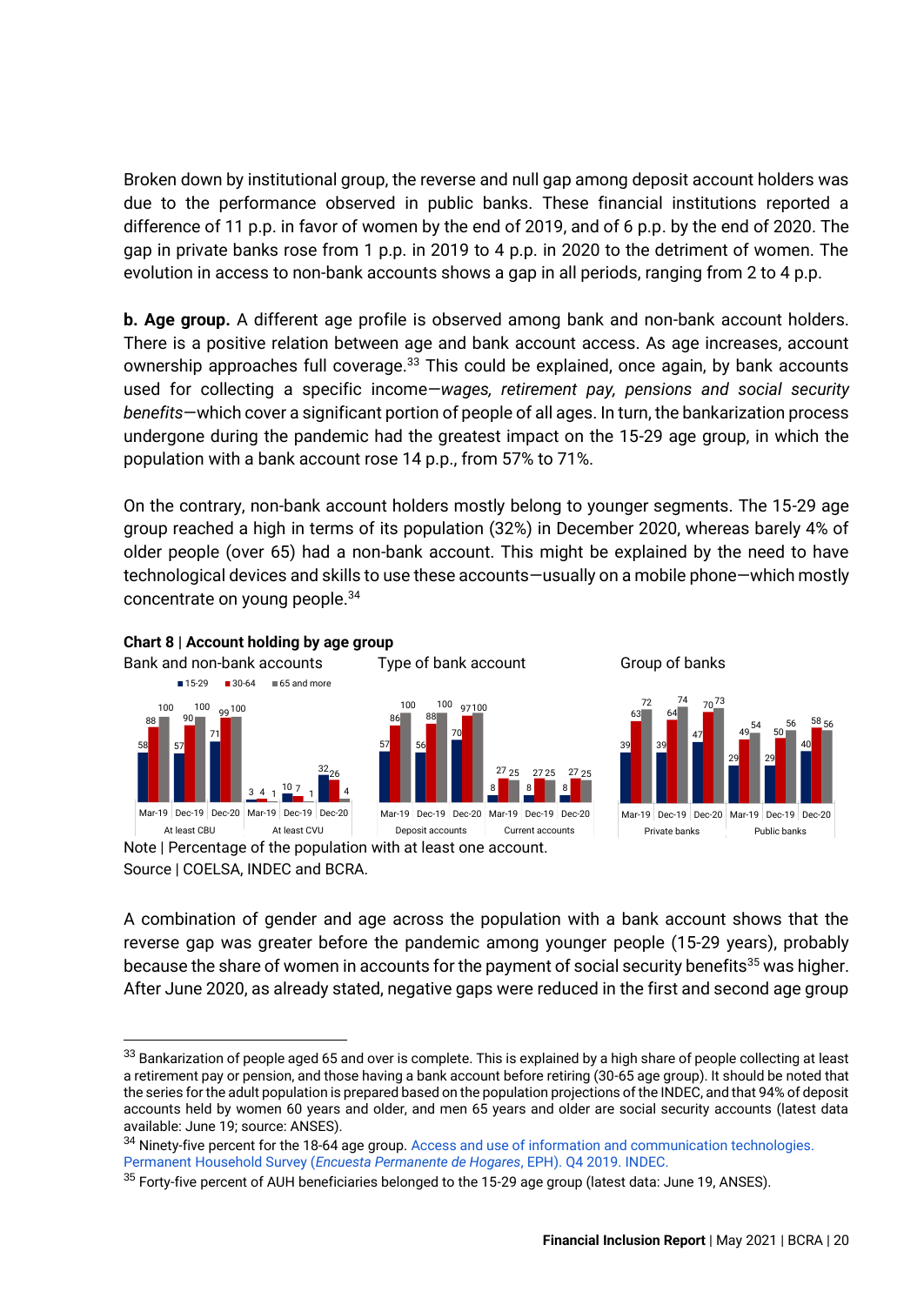as new holders were mostly men, outnumbering women in relative terms.<sup>36</sup> Older people, both women and men, had full coverage in all the periods.

The gender gap among non-bank account holders exhibits no big difference as to age. Indeed, there was a 1-p.p. gap for each age group as of December 2020, and it ranged from 0.5 to 4 p.p. in previous periods, with no specific age pattern being identified.

The analysis by age group and type of bank account shows that deposit accounts had the same performance as all bank accounts, with coverage increasing with age. In turn, current accounts exhibited a different pattern, as penetration was greater in the most productive age group (30-64 years) and relatively lower in younger people, who are entering the labor market.

Looking at institutional groups, the age structure of account holders was similar between public and private banks. In both cases, there was a positive relation between coverage and age, except for public banks as of December 2020, when coverage of the second age group was slightly higher than the third group. Broken down by age group, new bank accounts had been mostly opened by people up to 64 years; the population aged 65 and over with a bank account had no significant changes.

**c. Geography.** As of December 2020, the five regions of Argentina had more than 85% of their adult population covered with at least one bank account. There was a 7-p.p. gap between the region with the highest coverage (northeastern region (NEA)) and that with the lowest coverage (Cuyo). Between March and June 2020, the NEA and the northwestern region (NOA) reported the highest growth rates in bank account holding (12% and 17%, respectively), reaching the coverage levels of the Center and Patagonia, which were historically at the top (~90%).

Such improved coverage in NEA and NOA focused on the 15-29 age group, exhibiting the highest increase in account holders (28% and 37%), followed by the 30-64 age group with more moderate rates (8% and 14%). As for the gender of account holders, the greatest change occurred in men both in NEA and NOA (18% and 26%, respectively), whereas women showed far lower rates (6% and 10%, respectively).

It should be highlighted that there is no correlation between households' income gap by region in Argentina<sup>37</sup> and the share of adults with a bank account. Nonetheless, this correlation is found among countries.<sup>38</sup> This may be due to different reasons, such as free savings accounts, payment of wages through bank accounts, and payment of social security benefits, retirement pay and pensions through bank accounts.

 $36$  In the second quarter of 2020, 1 million men and 500,000 women in the 15-29 age group were new holders (19% and 10% of each segment, respectively). In turn, 1 million men and 450,000 women in the 30-64 age group became new holders (11% and 5% of each segment, respectively).

 $37$  Regional gap in household per capita income compared to the national average: Patagonia +27%, Greater Buenos Aires (GBA) +11%, Pampas +4%, Cuyo -19%, NOA -32% and NEA -41%. INDEC: [National Survey on Households' Expenses](https://www.indec.gob.ar/ftp/cuadros/sociedad/engho_2017_2018_informe_ingresos.pdf)  [2017-2018.](https://www.indec.gob.ar/ftp/cuadros/sociedad/engho_2017_2018_informe_ingresos.pdf) [Report on Incomes.](https://www.indec.gob.ar/ftp/cuadros/sociedad/engho_2017_2018_informe_ingresos.pdf) June 2020.

<sup>38</sup> [Global Findex \(2017\).](https://globalfindex.worldbank.org/)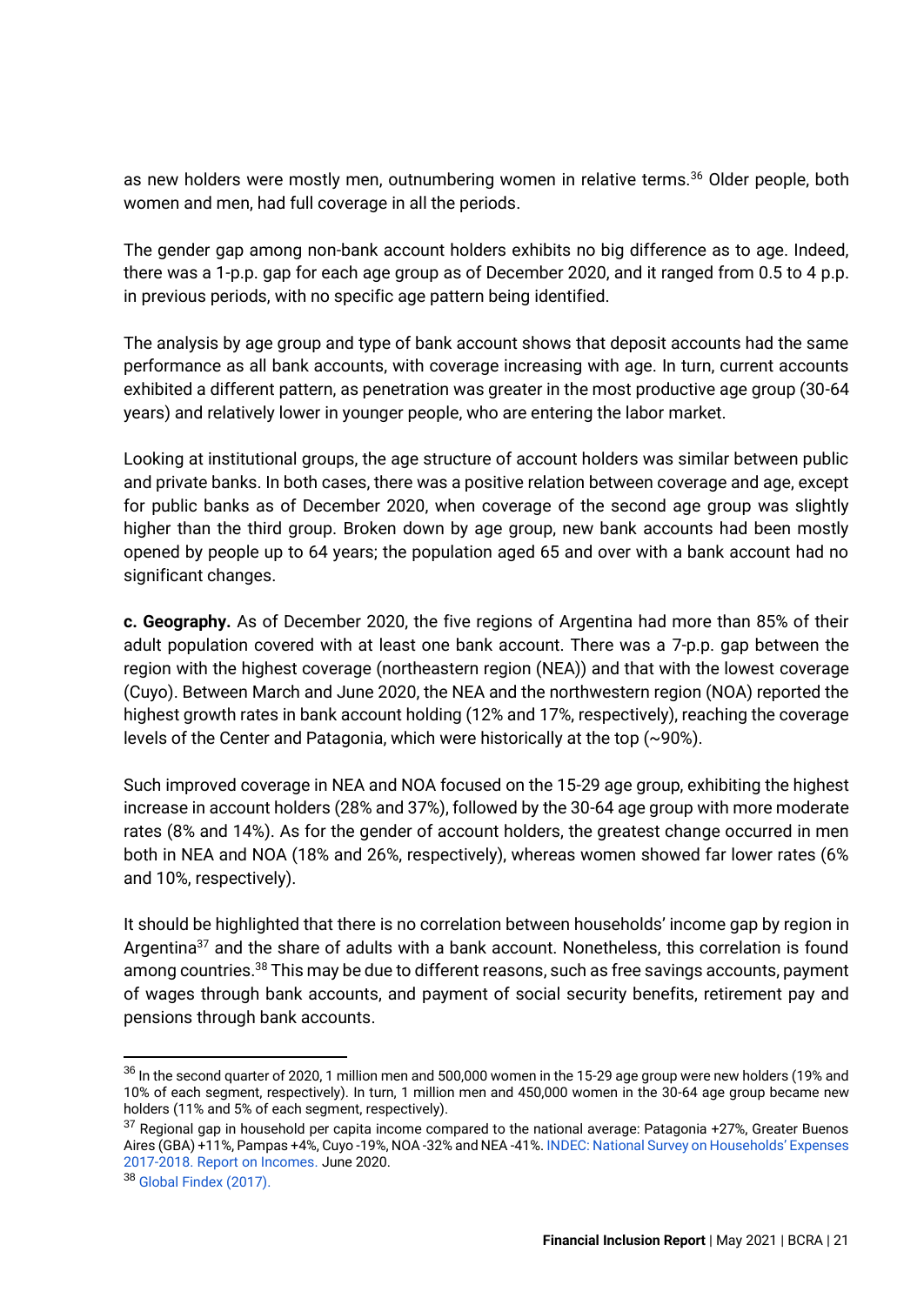As from June 2020, NEA—with the greatest negative difference in household per capita income against the national average—started to rank first, a position that was traditionally occupied by the Center and Patagonia. This occurred as a consequence of the massive opening of bank accounts for mitigating the adverse effects of the pandemic on the income of the most vulnerable population.



### **Chart 9 | Account ownership by region**

Note | Percentage of the adult population with at least one account. Source | COELSA, INDEC and BCRA.

In turn, non-bank accounts increased in all the regions, though there are more significant gaps among them. In the Center and Patagonia, coverage reached around 26% of the adult population, and in NOA, 17%. In this kind of accounts, the household income level by region along all quarters is associated with the number of non-bank accounts held by the adult population. Unlike bank accounts, non-bank accounts are not used for the payment of social security benefits, like transfers from the National Government to mitigate the effects of the pandemic.

#### **Chart 10 | Change rate of account holders by province**



Note | Including people with bank accounts, non-bank accounts and both. Source | COELSA, INDEC and BCRA.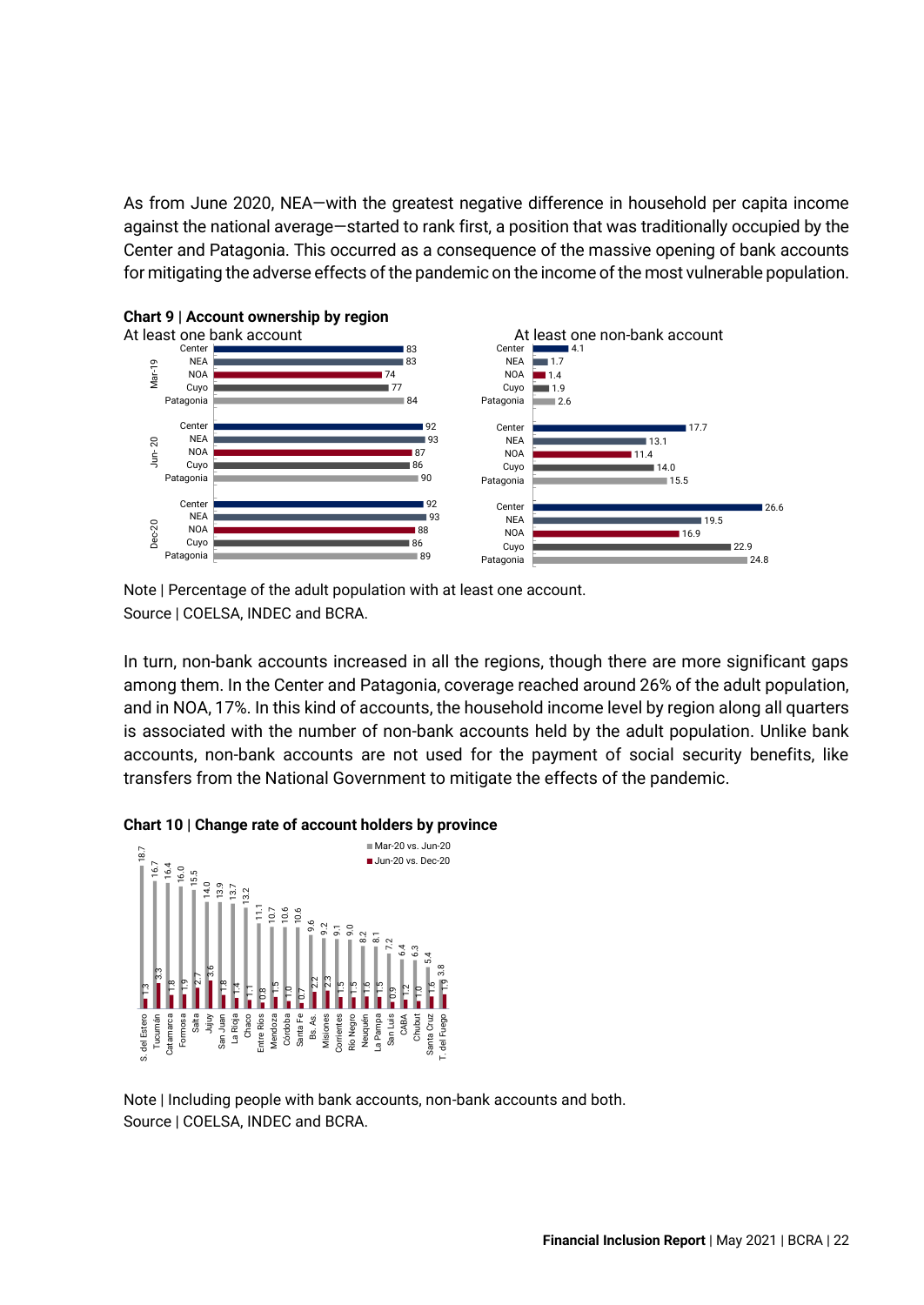Finally, the analysis of each province reveals that the number of bank and non-bank account holders continued on the rise, though at a slower pace, after June 2020—when the payment of social security benefits strengthened in the context of the pandemic. The arrival of new holders of bank and non-bank accounts may help to overcome barriers to access financial facilities and other services, and to make previously excluded groups enter the mainstream.

### <span id="page-23-0"></span>**2.2 Transactions through Electronic Means of Payment and Cash Withdrawals**

The COVID-19 pandemic and the ensuing social distancing measures adopted to minimize the exposure to infection risk have changed people's payment behavior worldwide: temporary decrease of cash withdrawals, increase of contactless payments in shops—contactless cards, quick response (QR) payments—and higher remote use of payment instruments, mainly driven by electronic commerce or e-commerce. 39

Argentina experienced similar changes in 2020: the number of cash withdrawals fell for the first time in the last few years, while the use of MPEs was further on the rise. The payment of bills and e-commerce<sup>40</sup> are the main explanatory factors for the improvement of remote payments.<sup>41</sup>

In 2020, MPEs' growth rates grew by 10% in number and 21% in amount (in real terms). However, this improvement was not perceptible enough due to each instrument's relative share. The fall of transactions on credit cards, which remain the second most used means of payment, influenced the change rates of MPEs. Excluding transactions on credit cards, the change rates in 2020 were the highest in the last few years (27% in number and 37% in amount).



**Chart 11 | Transactions through electronic means of payment per adult** 

Note | These figures show the monthly average for each year and amounts are expressed in thousand ARS at constant prices (CPI base 100 = Jan-2019).

Source | BCRA and INDEC.

**a. Payments of goods and bills with cards**. Payments on debit cards per adult continue consolidating as the electronic means mostly used to make retail payments. Five out of ten

<sup>39</sup> [Inclusive payments for the post-pandemic world.](https://www.suerf.org/policynotes/16645/inclusive-payments-for-the-post-pandemic-world) [SUERF Policy Note.](https://www.suerf.org/policynotes/16645/inclusive-payments-for-the-post-pandemic-world) [Issue No. 193, September 2020.](https://www.suerf.org/policynotes/16645/inclusive-payments-for-the-post-pandemic-world) 

<sup>&</sup>lt;sup>40</sup> In 2020, e-commerce billing grew by 124%, purchase orders by 84% and the number of purchasers increased by 1 million against 2019. Source: yearly research on e-commerce by Cámara Argentina de Comercio Electrónico (Argentine Chamber of Electronic Trade) [Statistics](https://www.cace.org.ar/estadisticas) an[d Summary.](https://cace.org.ar/uploads/estudios/Estudio%20Anual%20Comercio%20Electrónico%20CACE%202020%20-%20Resumen.pdf)

<sup>&</sup>lt;sup>41</sup> The term "remote payments" comprises digital (not face-to-face) payments on cards and electronic transfers.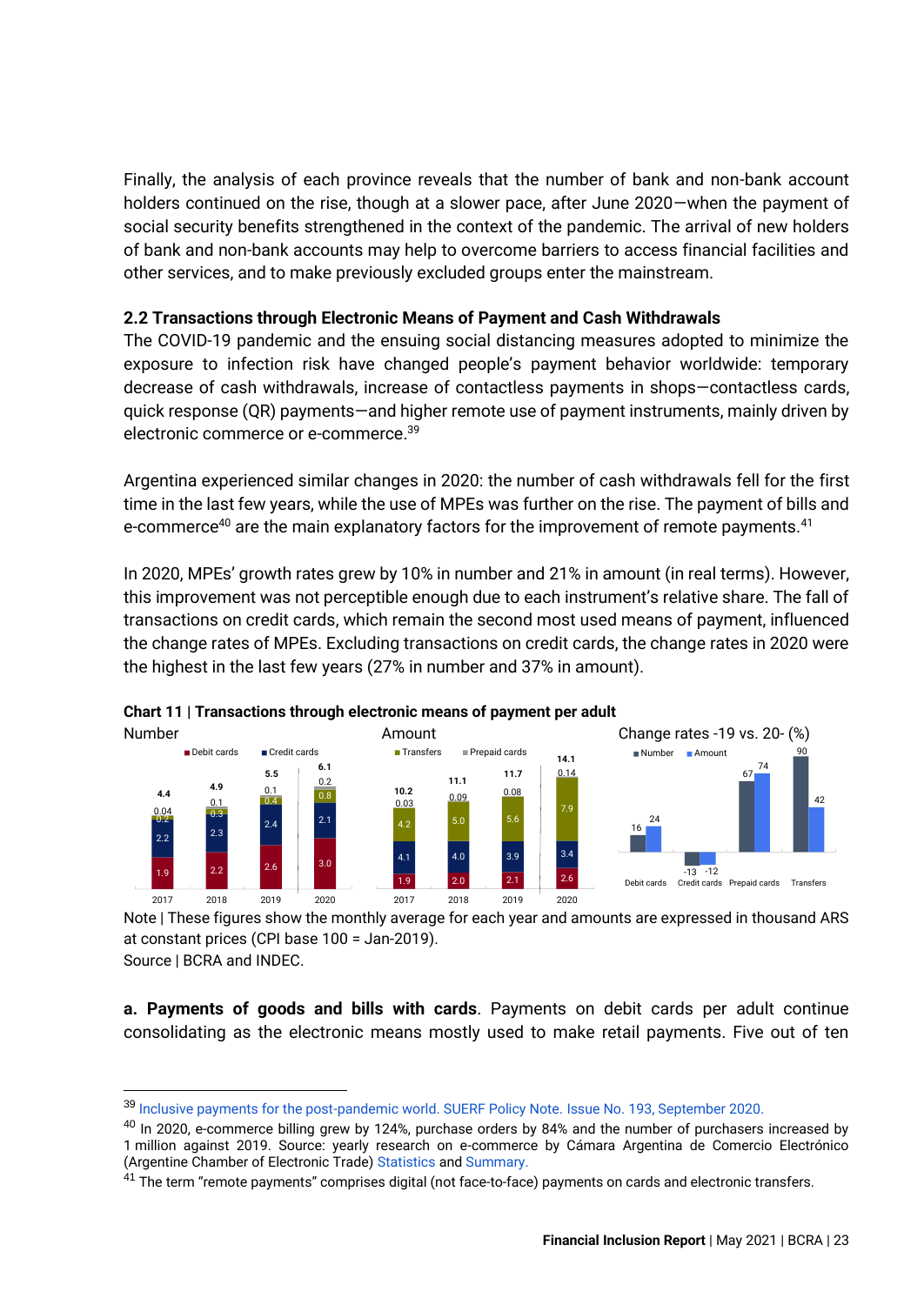payments made through electronic means were carried out on debit cards in the last 12 months, in other words, three transactions per month per adult.

During the pandemic, $42$  the average monthly growth rate of remote payments on debit cards was nearly three times higher than that of transactions made in-person through devices at points of sale (POS), both for amounts (20%) and number (14%). The accelerated increase of remote payments on debit cards resulted in a rise of more than 10 p.p. in payments' share in the total between March and December 2020. However, as for specific transactions in an e-commerce environment, the share of payments on debit cards remains low among the means of payment preferred (7% in 2020).<sup>43</sup>



**Chart 12 | Transactions with debit cards per adult**

Note | Amounts in constant pesos (CPI base 100 = Jan 2019). Source | BCRA and INDEC.

It is worth highlighting that at the beginning of the ASPO remote payments on debit cards replaced in part POS payments. When ASPO measures were relaxed, the former went on following the same trend, while POS payments got to recovering the number of lost transactions.

As regards the number of deposit accounts, transactions on debit cards per bank account only grew by 5% in 2020, driven by the record rise of deposit accounts in this period (16%, more than 8 million accounts). However, each bank account channeled higher-amount payments (in real terms) during 2020, which recorded a 13% annual growth. This rate had been nearly 0% in the previous three years.

Payments on credit cards reached the lowest figures of the series in 2020, but they remain the second most used instrument. The number per adult exhibited an annual contraction (-13%) for the first time, while amounts (in real terms) paid on these cards showed a further downward decrease with a negative rate of 12%, which was four times the 2019 fall. This performance could

<sup>42</sup> From April to December 2020.

<sup>43</sup> CACE. [Statistics](https://www.cace.org.ar/estadisticas) and [Summary](https://cace.org.ar/uploads/estudios/Estudio%20Anual%20Comercio%20Electrónico%20CACE%202020%20-%20Resumen.pdf).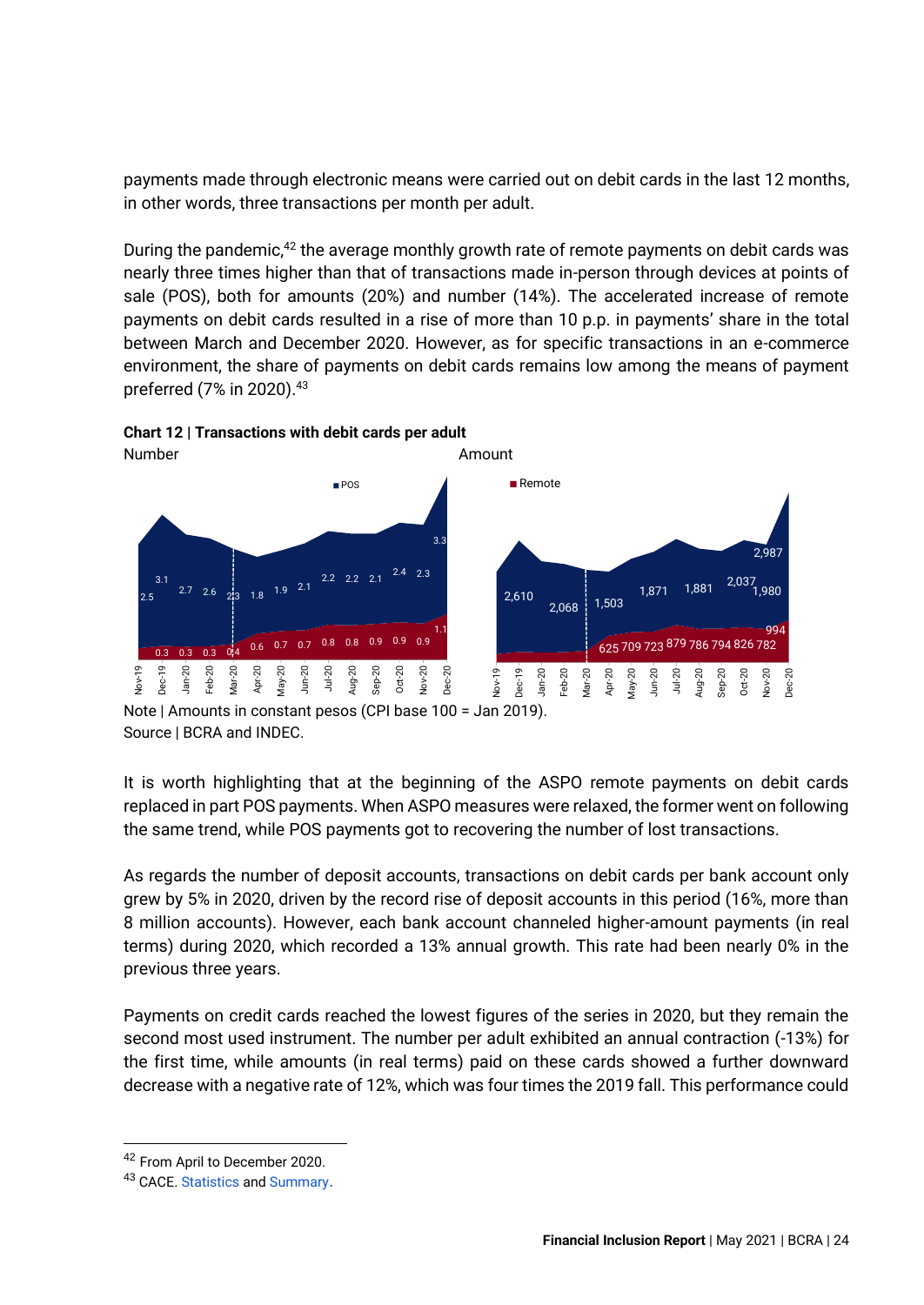be explained by credit cards' characteristics as financing tool in a context of economic activity reduction forced by the pandemic.

On the contrary, payments on prepaid cards recorded great dynamism, exhibiting the highest figures of the last few years. Payments made in 2020 were five times above the figures recorded in 2017, with positive rates of 67% for numbers, and 74% for amounts, in real terms. This growth is associated with a rise in the number of people with a non-bank account (see Chart 5), which flags its expansion potential. Yet, in 2020, these payments stood for only 3% and 1% of transactions with MPEs per adult in number and amount, respectively.

**b. Electronic transfers.** Electronic transfers stood out among MPEs in 2020, recording the highest change rates over the last few years, both as for amount—in real terms—and number, evidencing an extraordinary performance. In 2017, 2 monthly electronic transfers were carried out per ten adults on average, rising to 8 in 2020.

Mobile banking stood out among all channels, recording a growth of 167% for number of transactions and 114% for amounts at constant prices. As a result, it became the second channel used for transfers after online banking. The widespread use of mobile phones, mentioned in the previous IIF, in addition to the supply of FIs' apps and media campaigns have surely contributed to this performance.

| Per adult |             |                  |      |                 |               |                 |      |                 |     |                 |       |                 |                  |                 |           |                 |
|-----------|-------------|------------------|------|-----------------|---------------|-----------------|------|-----------------|-----|-----------------|-------|-----------------|------------------|-----------------|-----------|-----------------|
|           |             |                  |      |                 | <b>Number</b> |                 |      |                 |     |                 |       | <b>Amount</b>   |                  |                 |           |                 |
| Year      |             | <b>ATMs</b>      |      | $\overline{OB}$ |               | <b>MB</b>       |      | <b>TOTAL</b>    |     | <b>ATMs</b>     |       | $\overline{OB}$ |                  | M <sub>B</sub>  |           | <b>TOTAL</b>    |
|           | #           | y.o.y variation  | #    | y.o.y variation | #             | y.o.y variation | #    | y.o.y variation |     | y.o.y variation |       | y.o.y variation | s                | y.o.y variation | s         | y.o.y variation |
| 2017      | 0.05        | 25%              | 0.16 | 33%             | 0.02          | 100%            | 0.23 | 35%             | 575 | 24%             | 3,414 | 37%             | 176              |                 | 98% 4,165 | 37%             |
| 2018      | 0.06        | 20%              | 0.22 | 38%             | 0.03          | 50%             | 0.31 | 35%             | 603 | 5%              | 4,076 | 19%             | 278              |                 | 58% 4,957 | 19%             |
| 2019      | 0.06        | 0%               | 0.28 | 27%             | 0.06          | 100%            | 0.40 | 29%             | 568 | $-6%$           | 4,609 | 13%             | 388              | 40%             | 5,565     | 12%             |
| 2020 0.08 |             | 339              | 0.52 | 86%             | 0.16          | 167%            | 0.76 | 90%             | 691 | 22%             | 6,384 | 39%             | 828              | 114%            | 7,904     | 42%             |
|           |             | Per bank account |      |                 |               |                 |      |                 |     |                 |       |                 |                  |                 |           |                 |
|           |             |                  |      |                 | <b>Number</b> |                 |      |                 |     |                 |       |                 | <b>Amount</b>    |                 |           |                 |
| Year      |             | <b>ATMs</b>      |      | <b>OB</b>       |               | <b>MB</b>       |      | <b>TOTAL</b>    |     | <b>ATMs</b>     |       | <b>OB</b>       |                  | <b>MB</b>       |           | <b>TOTAL</b>    |
|           | #           | y.o.y variation  | #    | y.o.y variation | #             | y.o.y variation | #    | y.o.y variation |     | y.o.y variation |       | y.o.y variation | S                | y.o.y variation | S.        | y.o.y variation |
| 2017      | 0.03        | 13%              | 0.12 | 25%             | 0.01          | 82%             | 0.16 | 26%             | 410 | 14%             | 2,429 | 25%             | 125 <sub>1</sub> | 82%             | 2,964     | 25%             |
| 2018      | 0.04        | 12%              | 0.14 | 24%             | 0.02          | 629             | 0.20 | 25%             | 399 | $-3%$           | 2,692 | 11%             | 184              | 47%             | 3,275     | 10%             |
|           | $2019$ 0.04 | 16%              | 0.18 | 29%             | 0.04          | 65%             | 0.26 | 31%             | 370 | $-7%$           | 3,003 | 12%             | 253              | 38%             | 3,626     | 11%             |

2020 0.05 12% 0.31 67% 0.09 149% 0.45 70% 410 11% 3,766 25% 485 92% 4,660 29%

### **Table 2 | Electronic transfers**

Note | Amounts in constant pesos (CPI base 100 = Jan-2019). y.o.y.=year-on-year change rate. Source | BCRA and INDEC.

The number of electronic transfers per bank account recorded the highest growth rate in the last few years in total transactions, and in online banking and mobile banking as well. As regards amounts, they grew in the total and in mobile banking. Transfers per bank account grew by 70% against 2019, with a 29% increase in amounts in real terms.

In order to continue boosting electronic payments, the BCRA launched a program called Payment by Transfer<sup>44</sup> with the aim of broadening the scope of instant transfers. This program is based on an open payment digital ecosystem which is: interoperable (bank and non-bank accounts),

<sup>44</sup> [Payment by Transfer.](http://www.bcra.gov.ar/Noticias/transferencias-3-0.asp)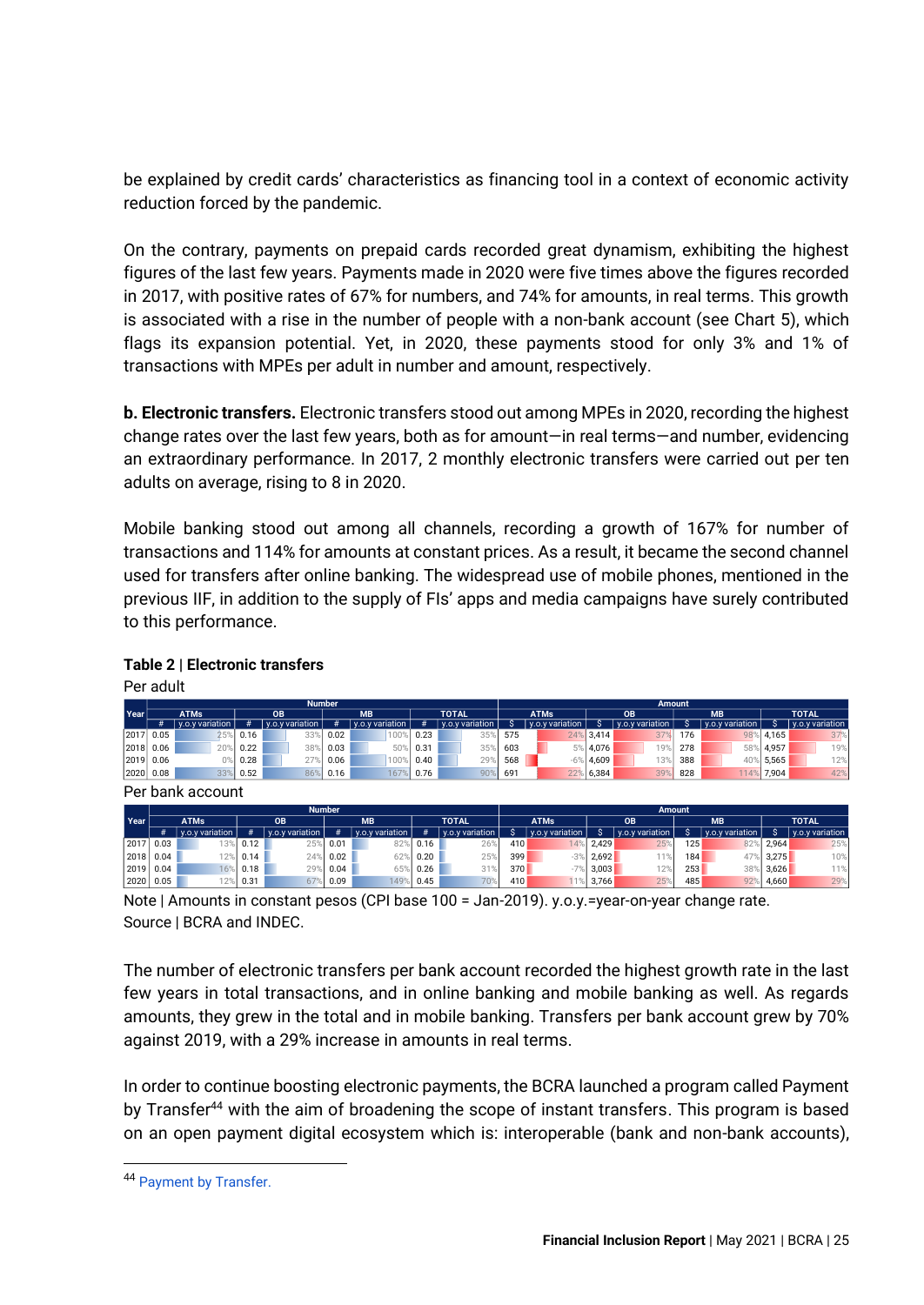immediate (automatic crediting of funds for shops), and flexible (transactions with debit cards, QR codes, biometrics), just to name a few. The new system was launched in December 2020 and will reach full implementation in November 2021.

**c. Cash withdrawals.** Before the health crisis broke out, MPEs and the number of cash withdrawals per adult had risen while the amount withdrawn per adult had fallen at constant prices. This performance, which could be explained by an increase of access points and the availability of other means for cash withdrawal, came to a halt in 2020 due to the pandemic and the restrictions on circulation.

In 2020, the number of cash withdrawals at ATMs per adult went down by 8% against 2019, while the amounts withdrawn (at constant prices) and the average withdrawals increased 15% and 24%, respectively, vis-à-vis the same year. This performance persisted in the lower number of withdrawals at non-bank points, but not in the amounts withdrawn since they also fell.



Note | Stock in thousand constant pesos (CPI base 100 = Jan 2019). Source | BCRA and INDEC.

The evolution of both channels was influenced by the regulations adopted due to the pandemic, which resulted in lower circulation of people that led to lower attendances at ATMs, but higher amounts of cash withdrawn than before the pandemic. During the most restrictive period, only some essential shops became an alternative to ATMs. It is worth remembering that the BCRA adopted a number of measures seeking to reduce exposure to infection: increasing the limit of withdrawal amounts at ATMs—ARS 15,000 per day at present; and removing transaction charges<sup>45</sup> until the end of March 2021, when the scheme would resume the one in effect before the beginning of the ASPO. Thus, withdrawals for holders of salary accounts, social security accounts and accounts opened for the payment of social security benefits remain free of charge. In addition, withdrawals made in ATMs of the financial institution itself located within the branches for holders of savings accounts and CGUs also remain with no cost. In the case of

<sup>45</sup> [Communication A 6957.](http://www.bcra.gov.ar/pdfs/comytexord/A6957.pdf)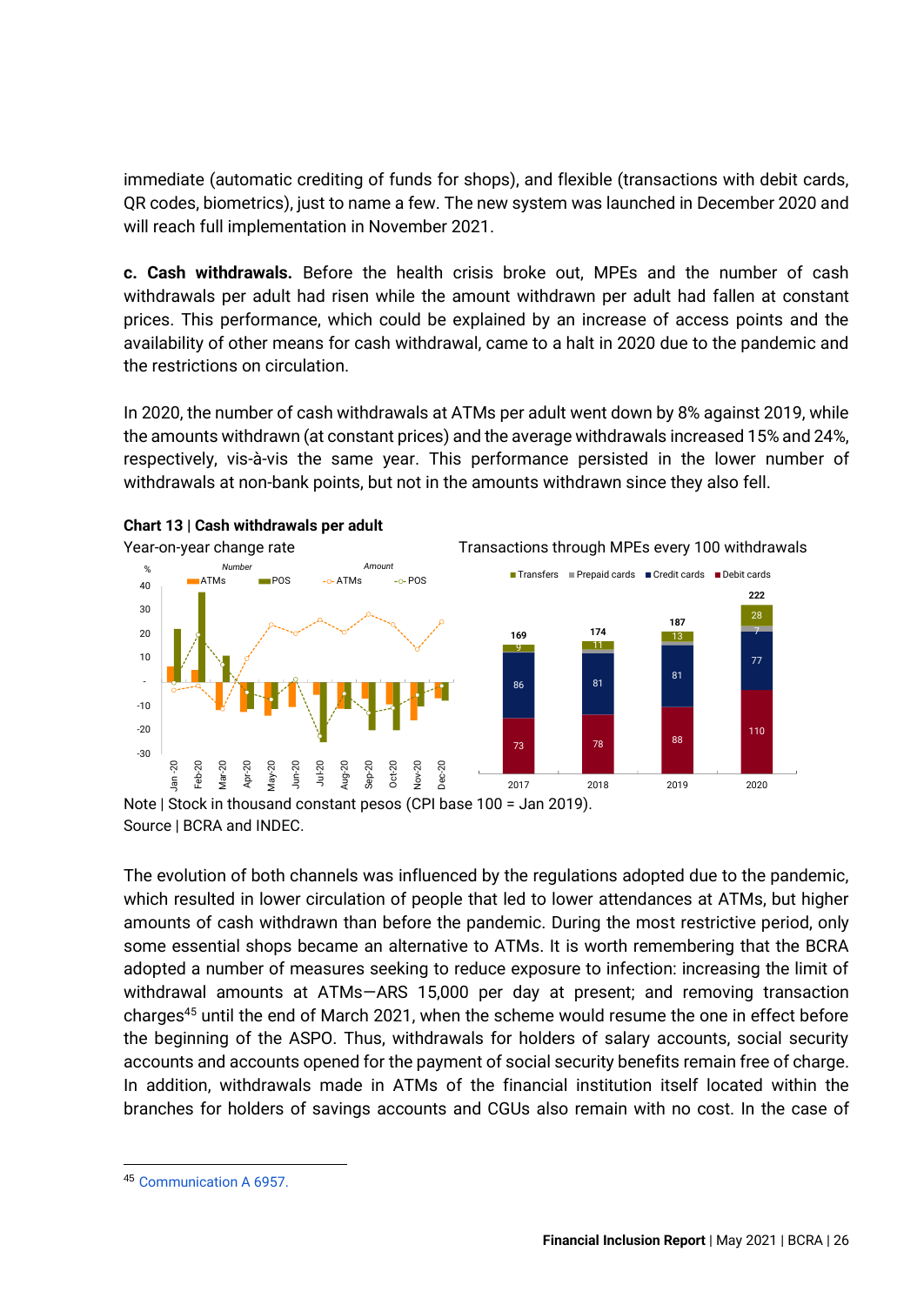CGUs, up to eight transactions—withdrawals included—at ATMs belonging to other financial institutions are also free of charge.<sup>46</sup>

In 2020, the adult population made more than twice transactions through electronic means of payment than cash withdrawals. This ratio grew by 19% against 2019 and stands above the figures recorded in the last period. These dynamics are explained by the growth of transactions on debit cards and electronic transfers.

Last, online payments are a knee-jerk tool to answer the impact of the pandemic. However, they face challenges and risks in terms of use, which may be particularly complex for some parts of the population, such as the elderly and people with fewer digital skills. Also, they may be at risk from cyber-attacks and digital fraud. In this sense, the BCRA made progress and launched the Financial Education Digital Campaign aimed at families (together with the Ministry of Education), $47$  carried out actions to prevent online scams, $48$  and set guidelines on cyber security. $49$ 

### <span id="page-27-0"></span>**2.3 Savings Methods**

In previous IIFs, measuring on the use of savings products was carried out by relating the number of current natural persons' time deposits (hereon, time deposits) to the adult population and the number of deposit accounts. In this report, the extended information available has allowed analyzing the evolution of time deposits in relation to the number of natural persons who are holders of accounts at financial institutions (hereon, bank account holders).

By the end of 2020, the metrics recorded 10.5 time deposits every 100 bank account holders, nearly the same as in March 2020, when the ASPO was adopted in answer to the COVID-19 pandemic. Even though both the number of time deposits and of bank account holders improved 8.2% and 10.7%, respectively, from March to December 2020, the evolution of the indicator exhibits a reduced share of bank account holders who used time deposits as a savings product.

| <b>Ouintiles</b>              | <b>Mar-19</b> | <b>Jun-19</b> | Sep-19 | Dec-19 | $Mar-20$ | $Jun-20$ | Sep-20 | $Dec-20$ |
|-------------------------------|---------------|---------------|--------|--------|----------|----------|--------|----------|
| First quintile                | 14.5          | 16.9          | 17.2   | 21.0   | 40.9     | 16.3     | 18.3   | 19.9     |
| Second quintile               | 7.1           | 7.7           | 7.7    | 6.5    | 6.4      | 6.5      | 6.6    | 5.6      |
| Third quintile                | 5.3           | 5.6           | 5.3    | 4.9    | 4.5      | 4.5      | 4.6    | 4.3      |
| Fourth quintile               | 5.1           | 5.1           | 4.7    | 4.5    | 4.3      | 4.5      | 4.6    | 4.3      |
| Fifth quintile                | 8.9           | 9.3           | 8.6    | 7.5    | 7.3      | 7.2      | 7.5    | 6.9      |
| <b>Financial institutions</b> | 12.6          | 13.2          | 12.3   | 11.0   | 10.8     | 10.7     | 11.3   | 10.5     |
|                               |               |               |        |        |          |          |        |          |

|  |  | Table 3   Time deposits every 100 bank account holders in terms of FIs' size |  |
|--|--|------------------------------------------------------------------------------|--|
|--|--|------------------------------------------------------------------------------|--|

Note | Quintiles group FIs in terms of the number of bank account holders, the first quintile involving FIs with the fewest account holders. Limits vary in each quarter. If a person holds an account in FIs of two different quintiles, they are recorded in each of them. Time deposits include those in pesos, UVA, and foreign currency.

Source | COELSA and BCRA.

<sup>&</sup>lt;sup>46</sup> See section 2.1, IIF, Second Half of 2019<u>.</u>

<sup>&</sup>lt;sup>47</sup> Tutorials on the management of passwords, payments through online banking, security features for online [transactions, among others.](about:blank)

<sup>48</sup> [Online scams.](http://www.bcra.gov.ar/Noticias/Como-evitar-estafas-virtuales.asp)

<sup>49</sup> [Guidelines on Cyber Security.](http://www.bcra.gov.ar/SistemasFinancierosYdePagos/lineamientos-de-ciberseguridad.asp)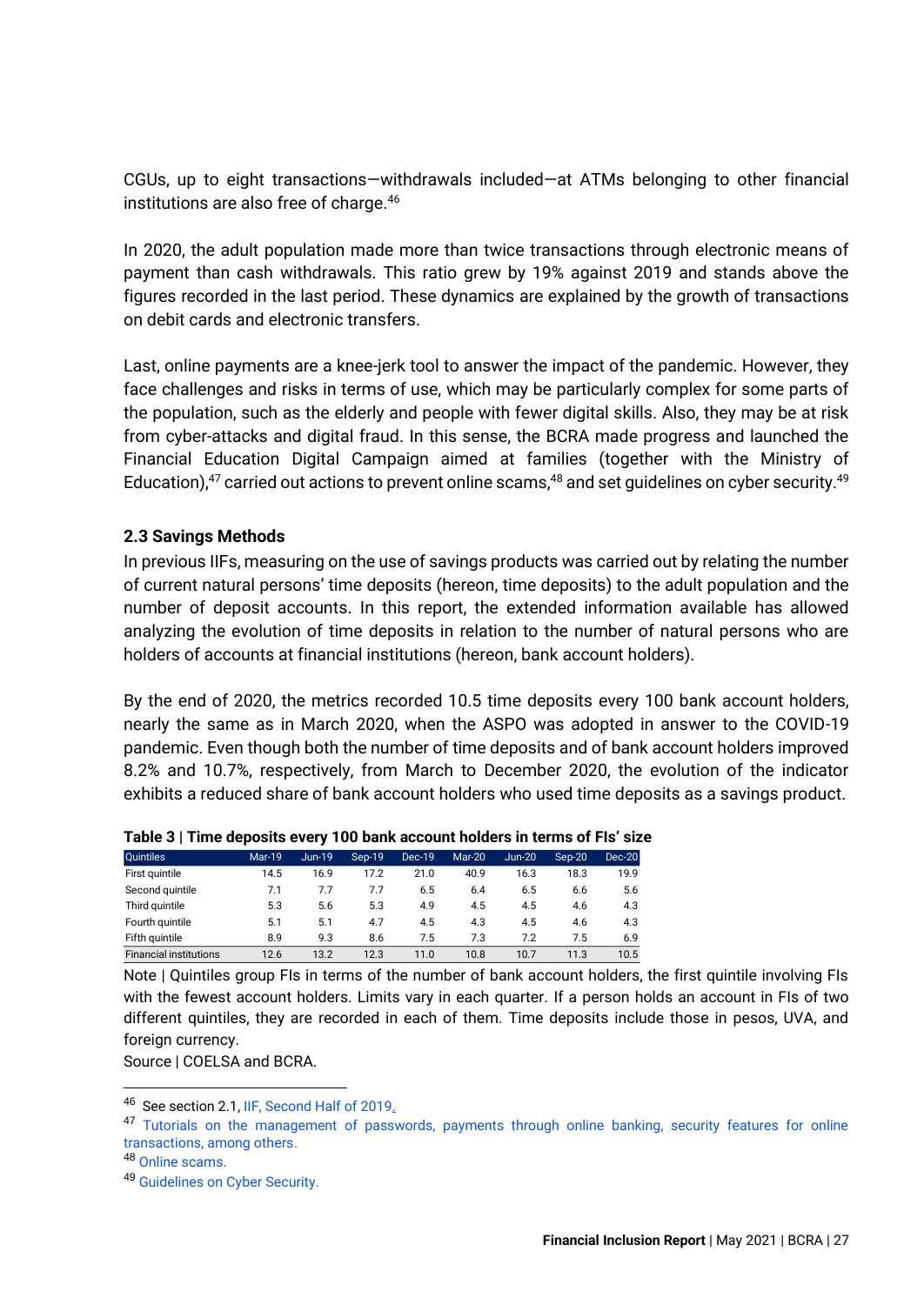During the COVID-19 pandemic, the National Government offered social aid to people who faced losses or significant falls in their incomes as a result of the health emergency. This policy involved the opening of a high number of bank accounts, together with money transfers to individuals who have already had a bank account but they were facing a decrease in their incomes. Social aid, such as the IFE, was offered with the aim of allowing access to basic services and goods to the whole population and mainly to those in need. So, the massive opening of accounts with transactional goals associated to social aid gave room to a lower ratio of time deposits/bank account holders.

As regards time deposits' yields, in 2020, the BCRA adopted different measures to get interest rates under the monetary policy in harmony, and keep positive real yields of savings in pesos: (i) it gradually increased overnight interest rates on reverse repos with the BCRA (assets for FIs); (ii) it offered seven-day reverse repos with the BCRA; (iii) it adjusted the monetary policy interest rate on several occasions; (iv) it raised the minimum interest rates on traditional time deposits in pesos in order to ensure returns in line with the inflation rate, so as to favor saving in domestic currency. In addition, in 2020, it launched early-termination UVA time deposits—which may be cancelled as from the 30th day over a total 90-day term—expanding the savings options in pesos at a positive real interest rate. Likewise, the BCRA has been working with different provincial governments and national instrumentalities to encourage financial education as a whole and savings in particular.

However, the performance in terms of the amounts invested was different during 2020. The stock of natural persons' time deposits in pesos recorded an annual increase of 9.3% in real terms, whereas time deposits of the non-financial private sector rose by nearly 30%. Also, time deposits adjusted by units of purchasing power (UVA) with an early termination option gained greater momentum.

It is worth noting that the reduced share of time deposits in terms of account holders is influenced by a number of factors, such as the population's inclination to saving, their saving capacity surely endangered during the pandemic—and their awareness about the financial system's savings products, a cornerstone for the BCRA's financial education policy. On the contrary, the minimum amounts set by FIs to make time deposits are virtually low (mainly between ARS 500 and ARS 1,000). Anyway, this limit is not a barrier to access this savings instrument.

When analyzing the number of FIs' account holders in terms of their size, it is observed that all groups of institutions record less use of time deposits throughout the period under analysis, except for those institutions with a lower number of account holders. In 2020, FIs belonging to the second quintile recorded the greatest fall in annual terms (-12.6%), while smaller FIs went through a lower decrease (-4.9%).

Likewise, the gap between bigger and medium-sized FIs is significant. Third and fourth quintile FIs should improve their performance by 60% and 70% to reach the performance of FIs with a bigger number of account holders. It is worth mentioning that the indicator of first quintile FIs is much higher than that of the rest of FIs. Considering that the shares of account holders and of time deposits are extremely low (below 1%), small changes have a significant impact on the indicator.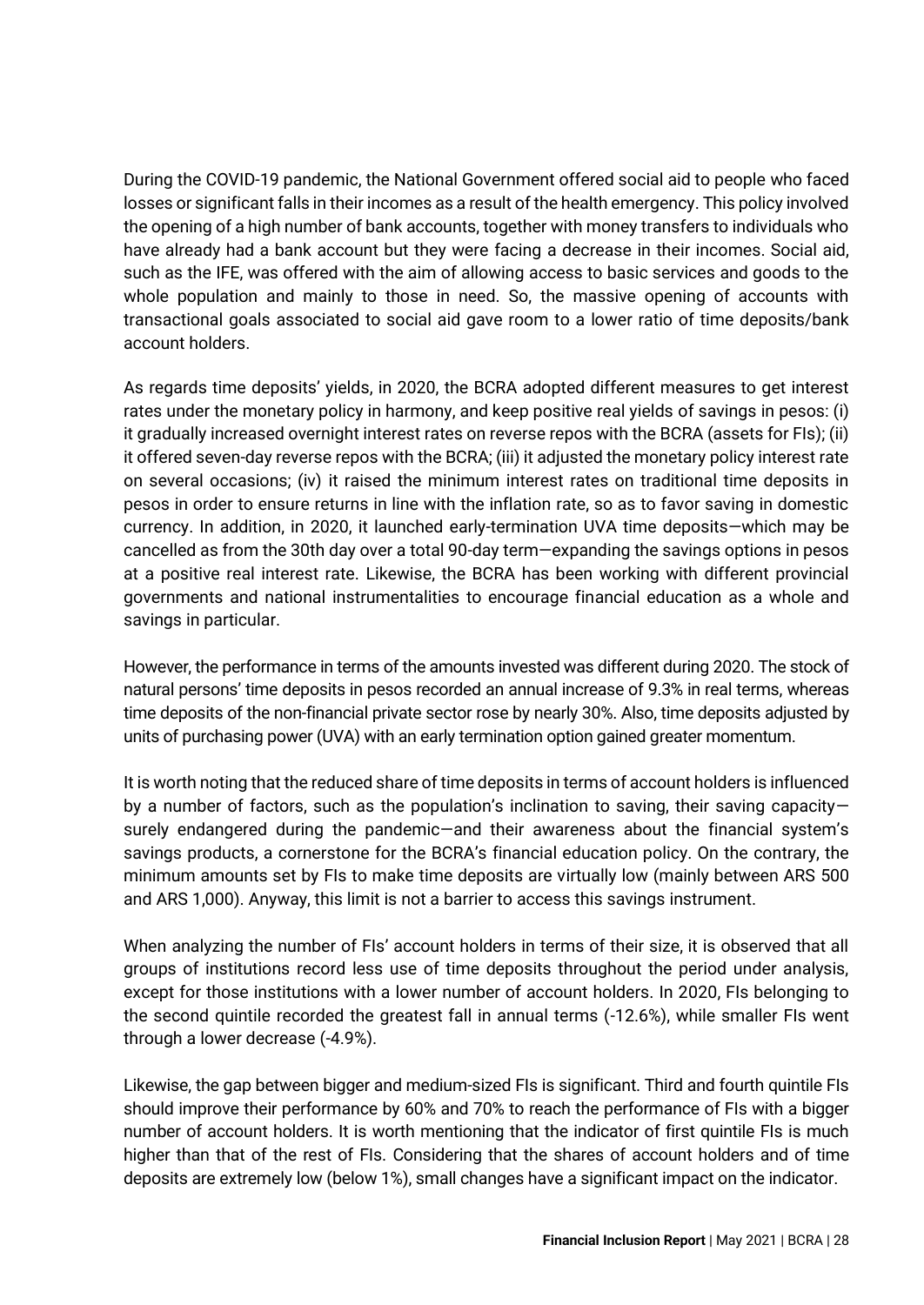According to Global Findex<sup>50</sup> data, the global gap between the adult population who have savings and those who save money in a FI is significant (48% vs. 27%). Out of 10 adults who have savings, 5 keep their savings in the financial system of medium-income countries, and 2 in low-income countries.





Share of adult population **How many savers out of 10 kept their** savings in the financial system?



The results of Global Findex (2017) show that Argentina´s savings performance in terms of FIs is more typical of a low-income country: 2 out of 10 adults keep their savings in the financial system. Furthermore, the Argentine population's savings tendency is lower than that in medium and lowincome countries (30%). Even with this limitation and given the limited use of time deposits as savings product in all FI's segments, the significant gap between the adult population who have savings and those who keep their savings in a FI leaves room for the inclusion of more people in financial system's savings products.

The rise in the number of account holders, which is nearly the same as the whole adult population, and the growing financial services digitalization provide a favorable context to boost the use of financial system savings products. Taking the massive adoption of electronic means of payment as a benchmark, which took place when the pandemic started, FIs' savings products settled in current technologies to strengthen their growth. In line with this, the literature posts two main aspects for savings products: (*i) the expansion of distribution channels; and (ii) the development of new characteristics and attributes.*

A wide-range of customer service channels—both physical and electronic—made available by FIs allows different segments of the population to deposit their savings through the nearest channels. Given Argentina's extensive geographical coverage of financial infrastructure, the number of access points has been increased for users to have more access to saving, regardless of the institution and network involved. The same happens with electronic channels, such as online banking and mobile banking, since most FIs provide users with the chance of operating through both platforms. It is worth highlighting that mobile phones, in contrast to online banking, are frequently used across all age groups.

Source | Global Findex, World Bank, 2017.

<span id="page-29-0"></span><sup>50</sup> [2017 Global Findex.](https://globalfindex.worldbank.org/)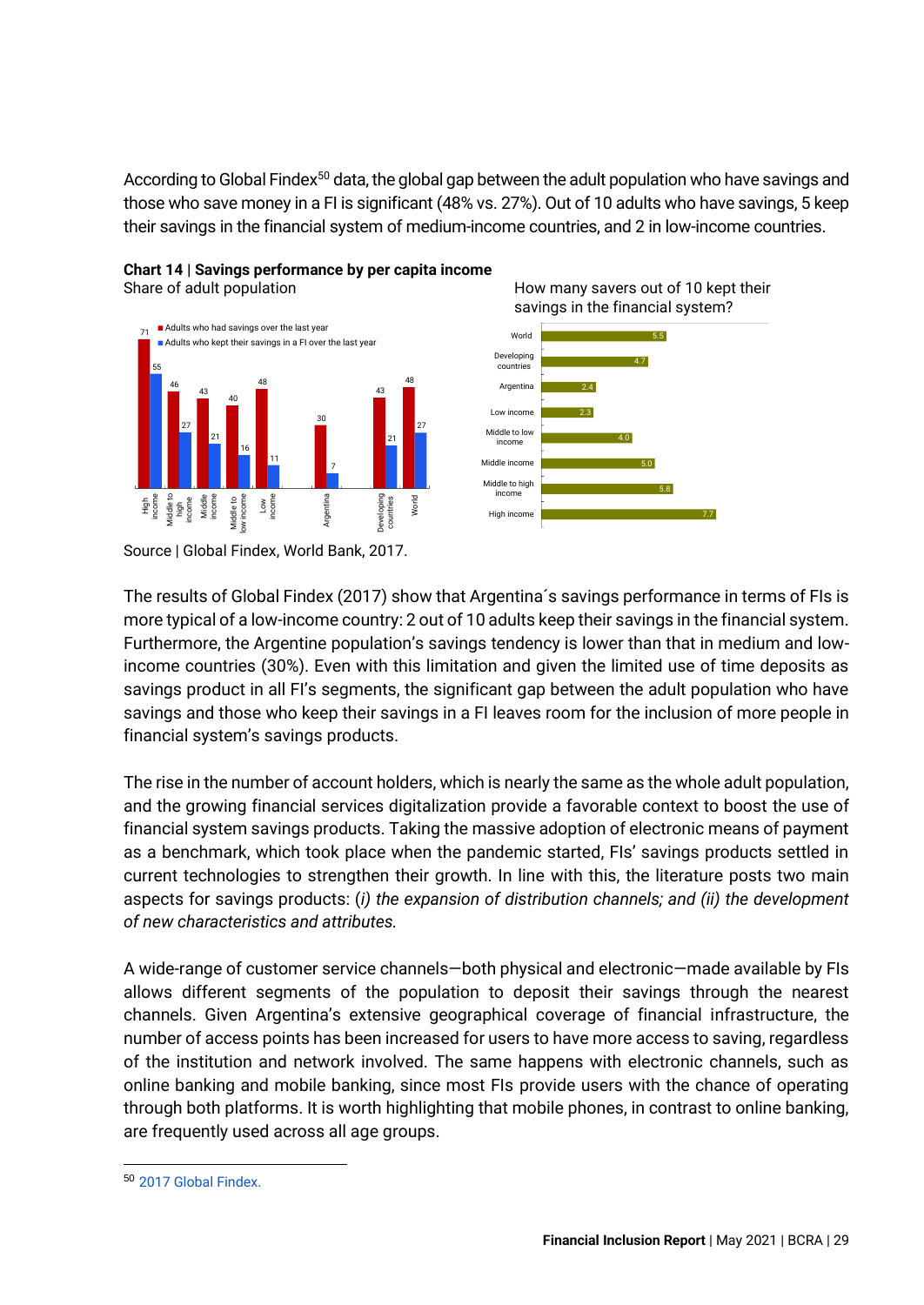### 3. Credit to Natural Persons

When the COVID-19 pandemic broke out, Argentina was in a vulnerable financial and economic condition and is still affected by its consequences. The relaxation of social distancing measures allowed people to move around to a greater extent and some economic activity to recover compared to the first months of the pandemic.<sup>51</sup> In the face of the epidemiologic evolution, recovery is still an uncertain scenario.

The measures that the BCRA adopted in response to the pandemic sought to mitigate the consequences of the economic situation for BFS's debtors. In particular, the BCRA implemented different credit assistance programs aimed at boosting the credit channel to the private sector.<sup>52</sup> In addition, the BCRA maintained the relaxation of debtors' classification criteria and of payment conditions for outstanding loans, as well as the caps on interest rates charged on credit cards issued by FIs.<sup>53</sup>

**a. Credit providers and credit lines.** In 2020, the share of adults with at least one credit product kept the falling trend that had started in 2019. The steady fall of economic activity—observed as from the second quarter of 2018 through 2019—was translated into fewer adults with access to financing. Moreover, as from 2020, the pandemic gave room to new elements which furthered the fall of the indicator.

During the social isolation and social distancing periods, access to credit was affected on account of different factors. First, the measures on social distancing adopted to mitigate the risk of infection hindered new financing since users are still required to apply for and manage loans in-person. Also, the uncertainty regarding the evolution of health conditions and its impact on income made part of the population and the financial system be more prudent in relation to credit. In addition, the fall of the economic activity since 2018 and its impact on income also lessened the population's chance of having access to financing. In response to the pandemic, the National Government in conjunction with the BCRA implemented measures to ease credit to natural persons (zero percent credit line for self-employed workers whether or not under a simplified tax scheme and credit line for culture) and to MSMEs through credit lines at subsidized interest rates and the credit line for productive investment.<sup>54</sup>

Within this framework, from December 2019 to October 2020, the share of adults with at least one credit product with FIs shrank 1.4 p.p.; with PNFCs, 2 p.p.; and with BFS, 1.9 p.p. This contraction was higher than the one observed in the same period of 2019 (0.5-p.p. fall for FIs, 1.7 p.p. for PNFCs, and 1 p.p. for BFS). The difference in such falls might be associated to a lower

<sup>51</sup> The [Monthly Estimator of INDEC's National Classification of Economic Activities](https://www.indec.gob.ar/ftp/cuadros/economia/sh_emae_mensual_base2004.xls) shows a significant month-onmonth fall in the seasonally-adjusted index in March and April, to resume the path of improvement in May. However, the economic activity at the end of 2020 exhibited a 3% y.o.y. decrease (Dec-19 vs. Dec-20), in spite of the positive trend observed as from September 2020.

<sup>52</sup> [Report on Banks, BCRA, January 2021.](http://bcra.gob.ar/PublicacionesEstadisticas/informe-sobre-bancos-enero-21.asp) 

<sup>53</sup> [Communication A 7181](http://www.bcra.gov.ar/pdfs/comytexord/A7181.pdf) an[d Communication A 7198.](http://bcra.gob.ar/Pdfs/comytexord/A7198.pdf)

<sup>54</sup> For further details, see local context of [IIF, November 2020](http://bcra.gob.ar/Pdfs/PublicacionesEstadisticas/IIF_0220.pdf) and [Communication A 7140.](http://bcra.gob.ar/Pdfs/comytexord/A7140.pdf)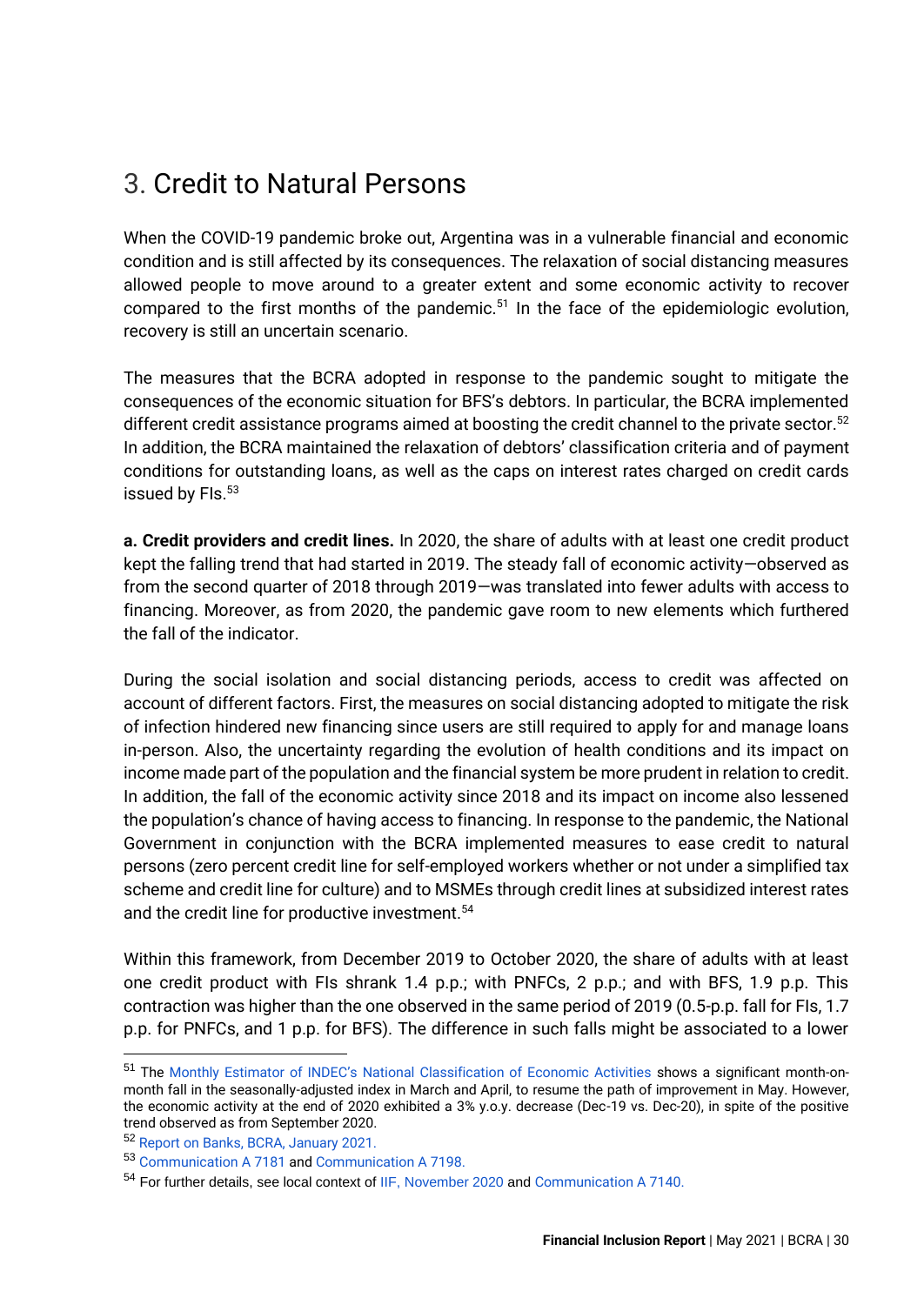incidence of formal labor<sup>55</sup> among PNFC's debtors, probably involving a higher impact of the income fall due to the pandemic. The need to reduce people's circulation and, thus, the exposure to COVID-19, entailed the temporary closure of large retailers that operate as Other Non-Financial Credit Providers (OPNFC), such as electrical appliances shops. Accordingly, credits might have been impaired.



#### **Chart 15 | Number of debtors and stock per debtor**

Note | Stock in thousand constant pesos (CPI base 100 = Jan 2019). Source | BCRA and INDEC.

The average balance per debtor was significantly lower compared to 2019 (with a fall of 16% for FIs, 24% for BFS, and 17% for PNFC). In the first ten months of 2020, FIs' and BFS' average stock in real terms dropped 0.3% and 1.1%, respectively; while PNFC's increased 0.4%. Between March and October, the stock per debtor recovered 3.6% for FIs, and 3.3% for PNFC . These results evidence that the performance of the financial system was more favorable in terms of financed real stocks compared to 2019 thanks to the credit incentives implemented by the National Government in response to the pandemic.

Broken down by institutional group, the performance of public banks differs from that of private banks and financial companies, recording a subtle tendency to include new debtors as from 2019. This performance was replicated in 2020. Among PNFC, Non-Bank Credit Card Issuers (ETCNB) record a lower reduction in debtors' share than OPNFC, which might be associated with more inperson applications for personal loans in the latter, and with the temporary closure of large retailers that operate as OPNFC.

On the other hand, the minimum wage (SMVM) variable is included in order to measure average balances per debtor in terms of people's income. BFS' debtors recorded balances equal to 6.8 SMVM, while the balances for debtors in FIs reached 7.9 SMVM, and those in PNFC stood at 1.7 SMVM. Different performances were also observed among different institutional groups: public banks held higher balances on a sustained basis than the other FIs and PNFC, with balances of

<sup>&</sup>lt;sup>55</sup> It is represented by fewer holdings of salary accounts among their debtors (see previous IIF)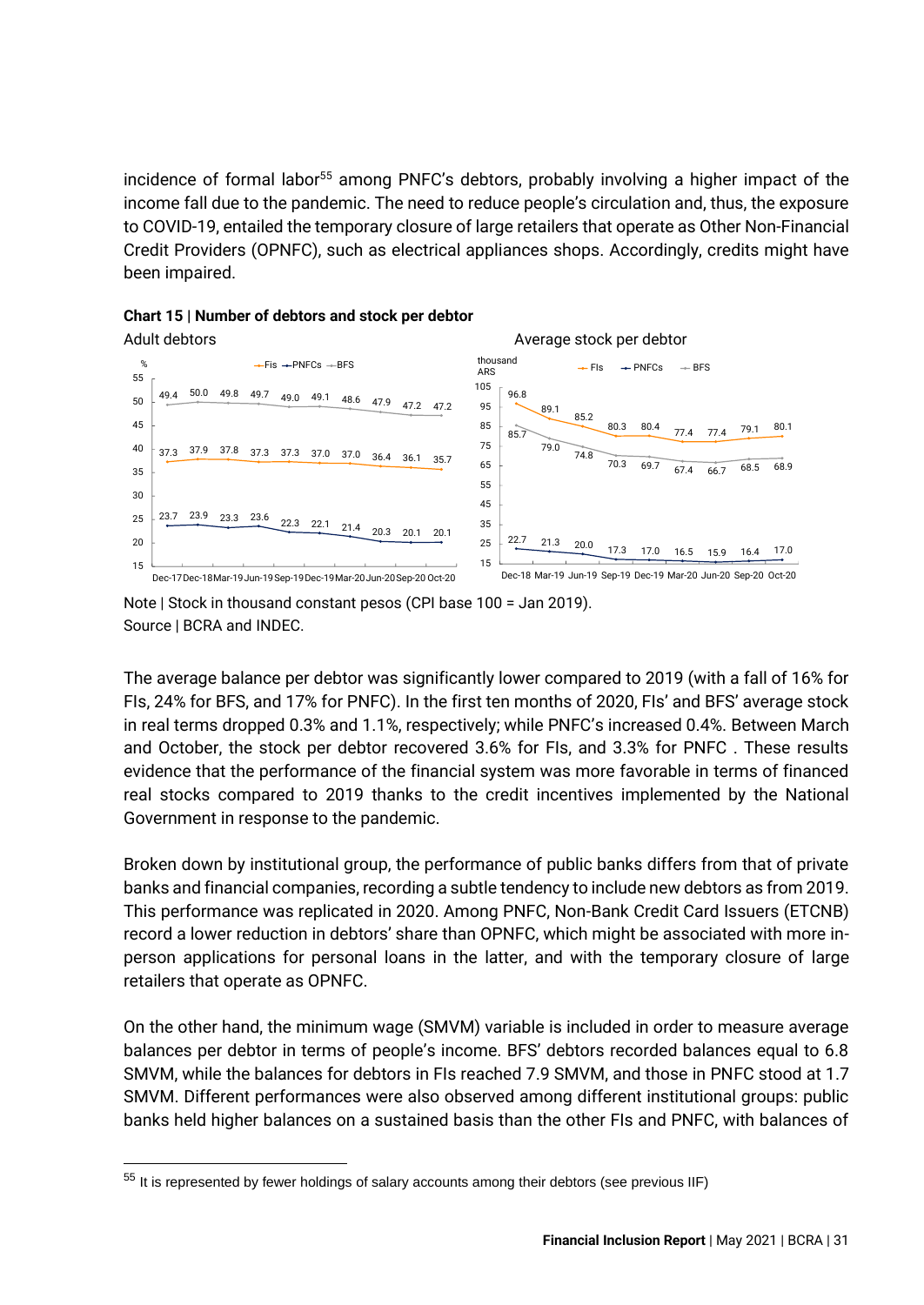around 10 SMVM in October 2020. A second group includes private banks and financial companies with 5.8 SMVM, whereas average balances of ETCNB and OPNFC's debtors ranged from 1.5 and 1.6 SMVM.



#### **Table 4 | Debtors and stocks by institutional group**

Note | Stock in thousand constant pesos (CPI base 100 = Jan 2019). Source | BCRA, INDEC and Ministry of Labor, Employment and Social Security.

In terms of stocks, the average portfolio of financial companies' debtors increased 14% at constant prices between December 2019 and October 2020, while that of private banks' debtors rose 2.7% over the same period. This performance posts a clear change against the reductions observed in 2019. As for public banks, even though in 2020 they exhibited a decrease in average stocks per debtor in constant terms (4.5% in the first 10 months of 2020), this fall was significantly lower than the same period in 2019 (16.6%). Among PNFCs, ETCNBs posted an increase in financed real stocks, while OPNFCs recorded a 1.2% fall.

Segregated by type of financing, personal loans exhibited the greatest reduction in the share of adults with at least one credit product, with a 3.3-p.p. fall over the first 10 months of 2020. The performance of personal loans, usually borrowed in person, might have been affected by reduced circulation that was required to reduce the risks of infection, people's prudential behavior as a response to COVID-19, and a fall of incomes. Credit cards stood in the second place with a 0.5 p.p. fall, and overdrafts reached figures close to those in December 2019. As for longer-term and greater-amount financing, pledge-backed loans kept a falling trend, down from 1.2% of the adult population in December 2019 to 0.9% in October 2020.

As regards stocks, between December 2019 and October 2020, the average stock per personal loan debtor posted a 3% fall in real terms, which meant a clear slowdown in the trend observed (- 24% in the same period of 2019). Overdrafts exhibited a similar performance, recording a 13% decrease in average stocks per debtor from December 2019 to October 2020 (against a 33% fall in the first 10 months of 2019).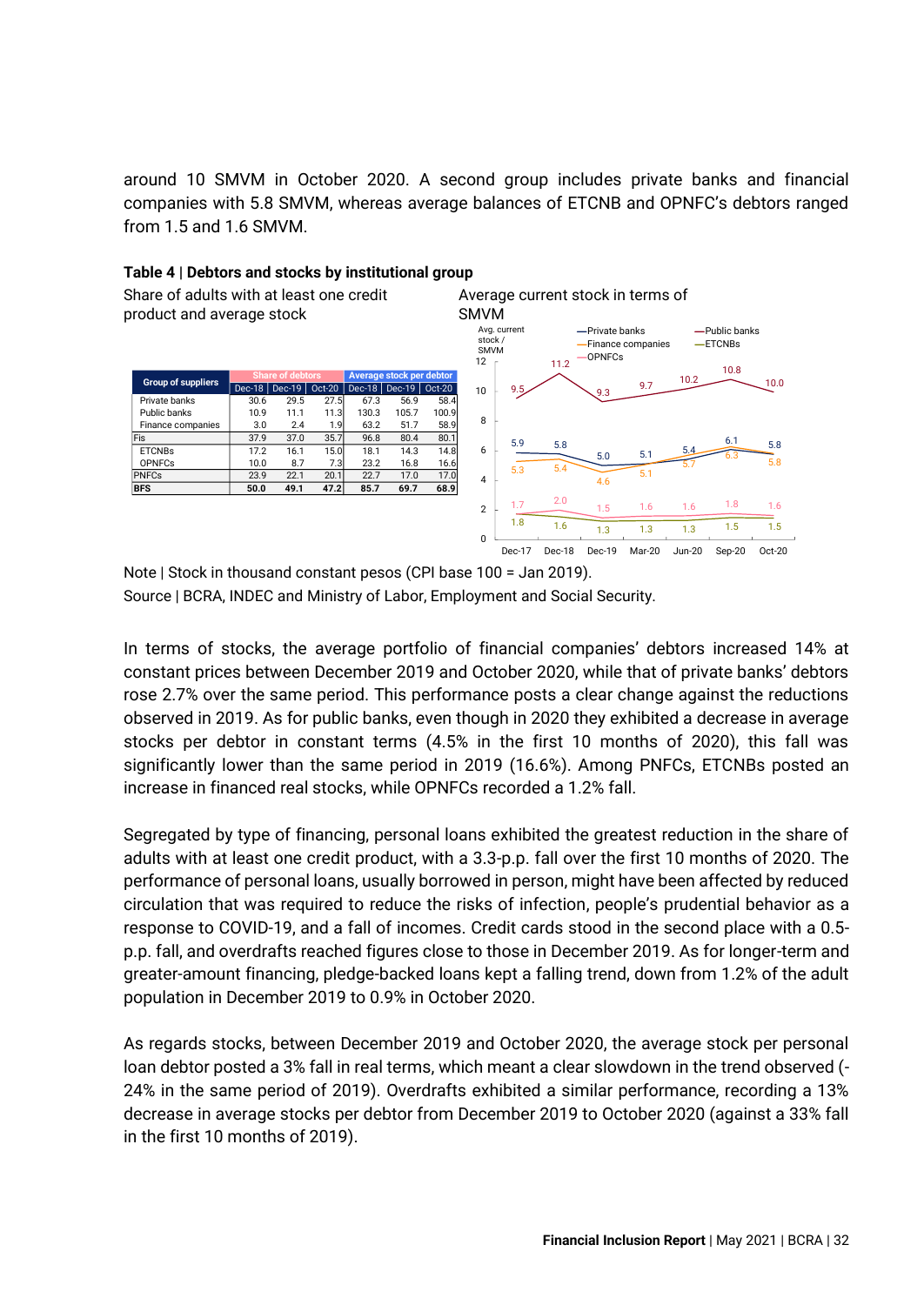

### **Chart 16 | Funding from the BFS by type of assistance**

Note | Stock in thousand constant pesos (CPI base 100 = Jan 2019). Source | BCRA and INDEC.

In turn, the average stock of credit cards per debtor grew by 3% in 2020, which shows that they were used to finance consumption in the face of income falls due to the pandemic. It is worth noting the positive impact of Zero Interest Rate Credit Lines for self-employed workers, whether or not under a simplified tax scheme (implemented by the National Government in the framework of the Emergency Assistance for Work and Production program<sup>56</sup>), on debt stocks. This may be explained by the fact that this assistance is credited in credit cards.

**b. Characteristics of debtors.** In terms of debtors' geographical distribution, the share of the population with access to financing from FIs decreased in all first-order jurisdictions, except for the provinces of Chaco and La Pampa, in 2020. The share of debtors with financing from PNFC fell across all jurisdictions. The province of Tierra del Fuego recorded the greatest contraction for both indicators, down 3.1 p.p. for the share of FIs' debtors and 4.4 p.p. for PNFC's debtors.

Average stocks per debtor in real terms also posted heterogeneous performances in 2020. As regards FIs, 17 out of 24 first-order jurisdictions recorded an average stock increase; meanwhile, in terms of PNFC, 14 jurisdictions posted a stock increase and 10, a reduction. Provinces with a relative lower share of the population with at least one credit product recorded the greatest increase.

<sup>56</sup> [Zero Interest Rate Credit Lines.](https://www.argentina.gob.ar/justicia/derechofacil/leysimple/covid-19-creditos-tasa-0#titulo-1)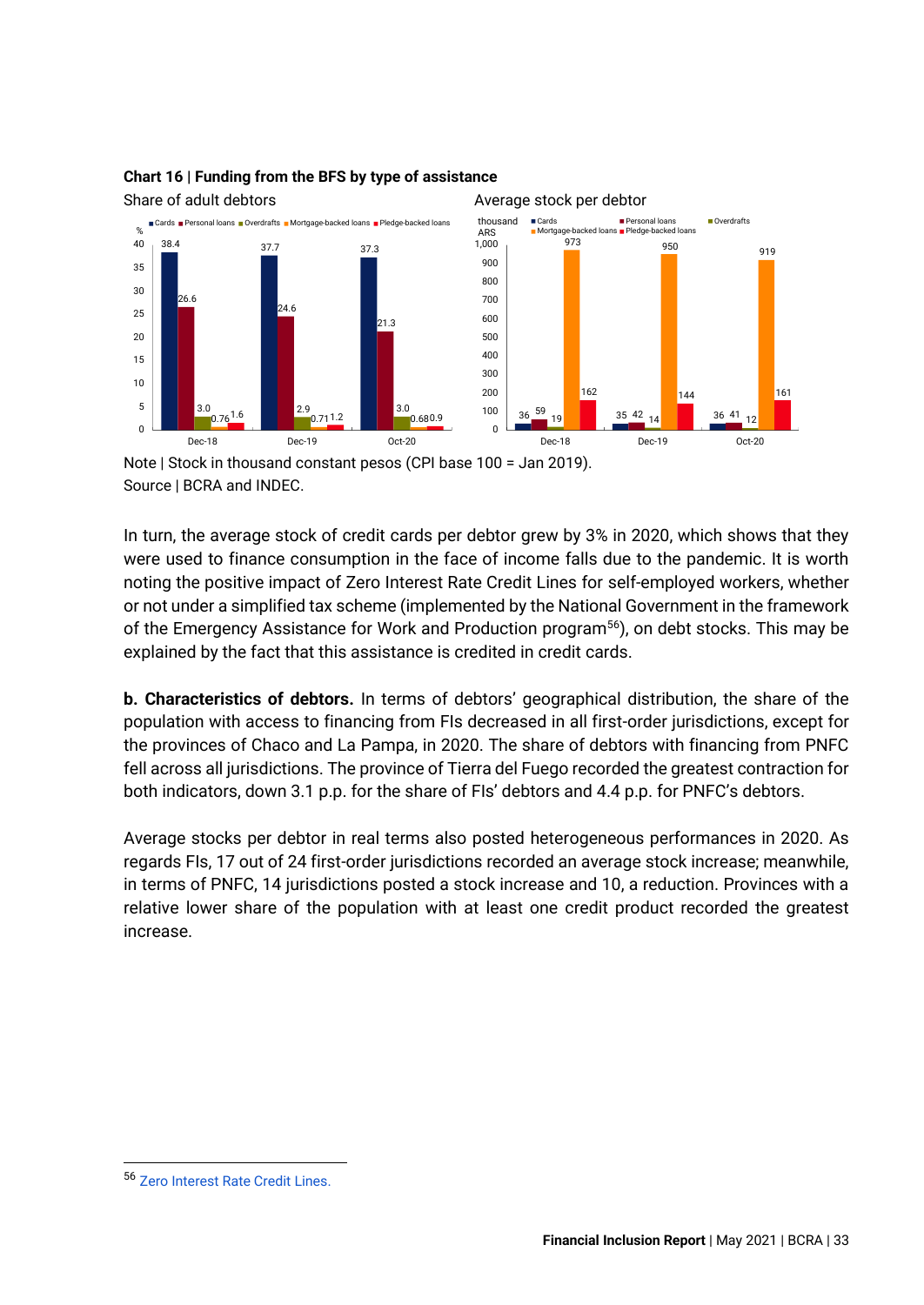|                       |               | Fls   Debtors    |               | Fls   Average stock |               | <b>PNFC   Debtors</b> | <b>PNFC   Average stock</b> |                  |  |
|-----------------------|---------------|------------------|---------------|---------------------|---------------|-----------------------|-----------------------------|------------------|--|
| <b>Province</b>       | <b>Oct-20</b> | Dec-19 to Oct-20 | <b>Oct-20</b> | Dec-19 to Oct-20    | <b>Oct-20</b> | Dec-19 to Oct-20      | <b>Oct-20</b>               | Dec-19 to Oct-20 |  |
|                       | %             | p.p.             | \$            | %                   | %             | p.p.                  | \$                          | %                |  |
| Bs. As.               | 34.4          | $-1.5$           | 76.8          | $-1.4$              | 15.2          | $-2.3$                | 15.2                        | $-2.3$           |  |
| <b>CABA</b>           | 67.6          | $-1.1$           | 105.3         | $-6.3$              | 17.8          | $-2.3$                | 20.5                        | $-4.4$           |  |
| Catamarca             | 27.5          | $-1.9$           | 67.5          | 5.7                 | 31.8          | $-2.4$                | 20.0                        | $-2.4$           |  |
| Chaco                 | 27.7          | 0.7              | 66.2          | 5.2                 | 24.5          | $-1.9$                | 16.2                        | 2.9              |  |
| Chubut                | 37.6          | $-2.3$           | 94.4          | 0.7                 | 23.3          | $-2.6$                | 21.7                        | $-0.3$           |  |
| Córdoba               | 35.4          | $-1.1$           | 93.0          | 6.5                 | 26.4          | $-2.1$                | 15.8                        | $-0.5$           |  |
| Corrientes            | 22.9          | $-2.6$           | 67.4          | 4.3                 | 24.5          | $-0.8$                | 17.7                        | 6.3              |  |
| Entre Ríos            | 32.2          | $-0.5$           | 69.3          | 1.7                 | 22.2          | $-1.0$                | 21.9                        | 2.6              |  |
| Formosa               | 26.1          | $-1.9$           | 59.3          | 7.4                 | 21.3          | $-1.2$                | 16.7                        | 11.3             |  |
| Jujuy                 | 26.5          | $-1.5$           | 61.2          | $-5.0$              | 22.5          | $-1.5$                | 15.0                        | $-1.0$           |  |
| La Pampa              | 43.0          | 0.7              | 91.4          | 3.7                 | 15.1          | $-1.4$                | 15.7                        | 11.2             |  |
| La Rioja              | 25.1          | $-2.4$           | 57.3          | 0.3                 | 31.0          | $-3.1$                | 19.4                        | $-0.7$           |  |
| Mendoza               | 30.2          | $-1.6$           | 76.7          | 2.8                 | 22.6          | $-2.2$                | 16.5                        | 2.0              |  |
| Misiones              | 29.1          | 0.0              | 57.9          | 0.0                 | 20.6          | $-1.1$                | 15.9                        | 6.4              |  |
| Neuguén               | 42.2          | $-1.8$           | 95.8          | $-0.4$              | 28.2          | $-2.2$                | 23.4                        | 3.8              |  |
| Río Negro             | 35.9          | $-1.9$           | 71.5          | 0.4                 | 23.5          | $-2.0$                | 19.5                        | 5.0              |  |
| S. del Estero         | 32.5          | $-1.3$           | 44.0          | 3.3                 | 23.3          | $-0.8$                | 14.5                        | 2.4              |  |
| Salta                 | 27.9          | $-1.8$           | 79.0          | 5.0                 | 23.6          | $-1.7$                | 15.5                        | 1.2              |  |
| San Juan              | 25.3          | $-1.1$           | 53.7          | 1.9                 | 26.5          | $-2.1$                | 17.0                        | $-1.8$           |  |
| San Luis              | 30.8          | $-2.1$           | 60.3          | 8.5                 | 24.7          | $-2.7$                | 16.2                        | 4.7              |  |
| Santa Cruz            | 39.5          | $-2.7$           | 88.8          | $-0.8$              | 27.0          | $-2.6$                | 20.8                        | $-0.3$           |  |
| Santa Fe              | 38.4          | $-0.4$           | 71.9          | $-0.1$              | 19.5          | $-1.6$                | 19.3                        | 4.7              |  |
| T. del Fuego          | 49.8          | $-3.1$           | 131.4         | $-6.4$              | 27.4          | $-4.4$                | 22.0                        | $-8.6$           |  |
| Tucumán               | 28.0          | $-2.5$           | 78.5          | 7.3                 | 28.3          | $-1.0$                | 16.8                        | 1.6              |  |
| <b>National total</b> | 35.7          | $-1.4$           | 80.1          | $-0.3$              | 20.1          | $-2.0$                | 17.0                        | 0.4              |  |

#### **Table 5 | Debtors and stocks by province**

Note | Share of the adult population with at least one credit product and stocks in thousand constant pesos (CPI base 100 = Jan 2019).

Source | BCRA and INDEC.

In turn, the pandemic had an unequal impact on access to credit by men and women. As regards FIs, the share of women with at least one credit product exhibited a greater reduction compared to men, which was mainly explained by the performance observed in private banks. The fall in the number of men with credit products from financial companies was slightly higher than women, whereas public banks recorded a higher rise in the share of men than women in total debtors. Within PNFC, the performance was relatively more homogeneous, though a small bias is observed in favor of women.

In turn, stocks exhibited deeper differences since the average stock for men debtors at private banks and financial companies was significantly higher than that for women debtors. The average stock fall at PNFC was virtually the same for debtors of both genders.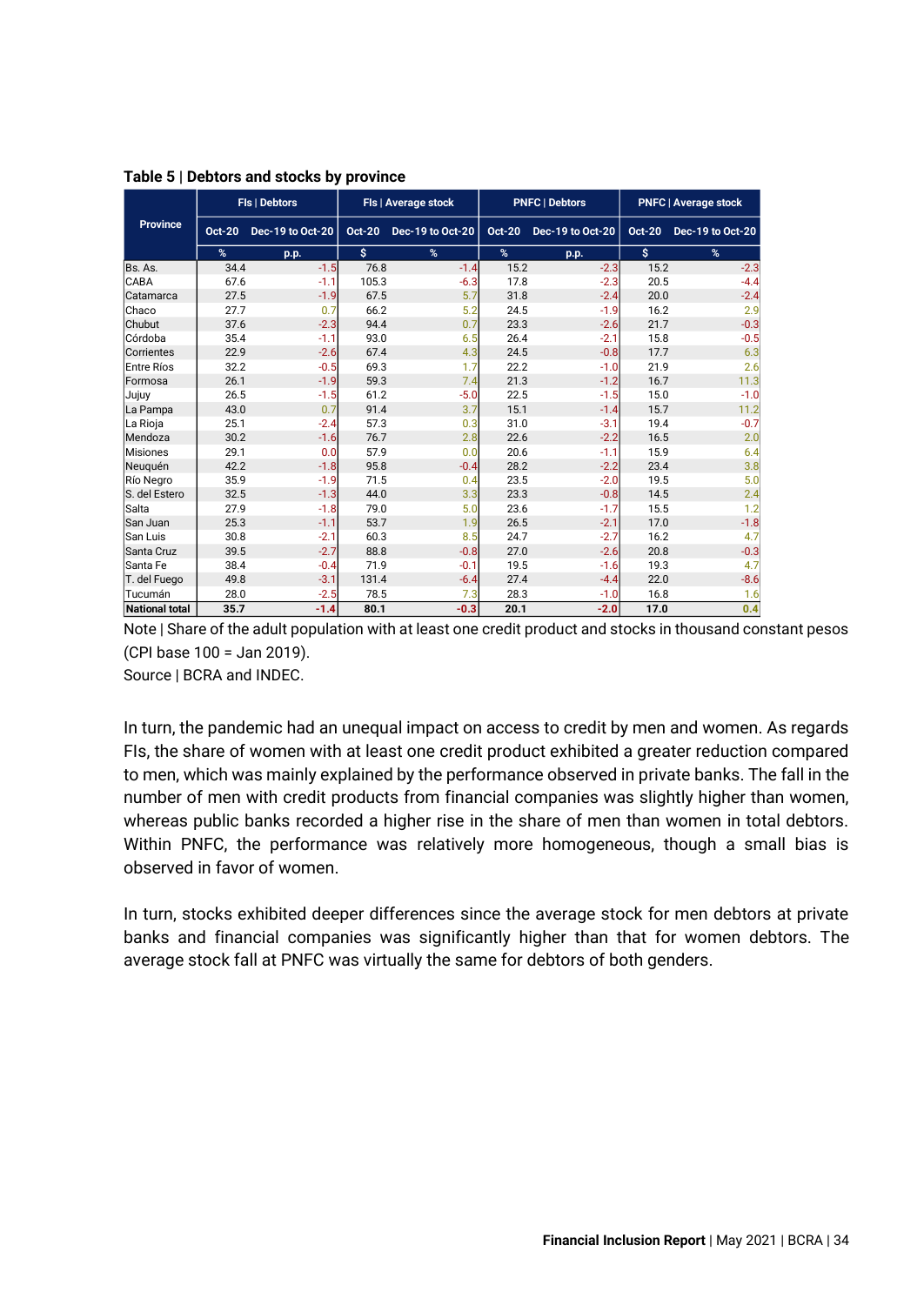#### **Table 6 | Gender gaps**

| <b>Group of suppliers</b> |                   |               | <b>Share of debtors</b> |                  | <b>Average stock</b> |               |                  |  |
|---------------------------|-------------------|---------------|-------------------------|------------------|----------------------|---------------|------------------|--|
|                           |                   | <b>Dec-19</b> | <b>Oct-20</b>           | Dec-19 to Oct-20 | <b>Dec-19</b>        | <b>Oct-20</b> | Dec-19 to Oct-20 |  |
|                           | Private banks     | 27.5          | 25.3                    | $-2.1$           | 44.8                 | 45.2          | 0.4              |  |
|                           | Public banks      | 11.3          | 11.4                    | 0.1              | 85.7                 | 80.8          | $-4.9$           |  |
|                           | Finance companies | 2.3           | 1.8                     | $-0.4$           | 34.8                 | 38.7          | 3.9              |  |
| Women                     | Fis               | 35.3          | 33.8                    | $-1.5$           | 64.5                 | 63.1          | $-1.3$           |  |
|                           | <b>ETCNBs</b>     | 16.0          | 14.9                    | $-1.1$           | 12.8                 | 13.5          | 0.6              |  |
|                           | <b>OPNFCs</b>     | 8.3           | 6.9                     | $-1.4$           | 16.0                 | 15.8          | $-0.2$           |  |
|                           | <b>PNFCs</b>      | 21.6          | 19.7                    | $-2.0$           | 15.7                 | 15.8          | 0.1              |  |
|                           | <b>BFS</b>        | 46.2          | 44.4                    | $-1.8$           | 57.6                 | 55.8          | $-1.8$           |  |
|                           | Private banks     | 31.6          | 29.7                    | $-1.9$           | 68.2                 | 70.5          | 2.3              |  |
|                           | Public banks      | 11.0          | 11.2                    | 0.3              | 127.7                | 122.6         | $-5.1$           |  |
|                           | Finance companies | 2.6           | 2.1                     | $-0.5$           | 67.7                 | 78.5          | 10.8             |  |
| S                         | Fis               | 38.8          | 37.6                    | $-1.2$           | 96.0                 | 96.5          | 0.5              |  |
|                           | <b>ETCNBs</b>     | 16.2          | 15.0                    | $-1.2$           | 15.8                 | 16.3          | 0.6              |  |
|                           | <b>OPNFCs</b>     | 8.9           | 7.6                     | $-1.3$           | 17.6                 | 17.4          | $-0.2$           |  |
|                           | <b>PNFCs</b>      | 22.5          | 20.5                    | $-2.0$           | 18.3                 | 18.4          | 0.1              |  |
|                           | <b>BFS</b>        | 52.0          | 49.9                    | $-2.0$           | 81.4                 | 81.6          | 0.2              |  |

Note | Stock in thousand constant pesos (CPI base 100 = Jan 2019). Source | BCRA and INDEC.

Last, delving into age groups, private banks show larger differences in access to credit by men and women among the 30 to 64 years of age, while for the younger and elder people the gender gap is not as significant. Average debt stocks were significantly higher for men than for women of all age groups at public and private banks, though at public banks the gender gap was higher. As for ETCNB and OPNFC, the gap between men and women in all age groups was slighter and more homogeneous.



Note | Data as of Oct-20. Stocks in thousand constant pesos (CPI base 100 = Jan 2019). Source | BCRA and INDEC.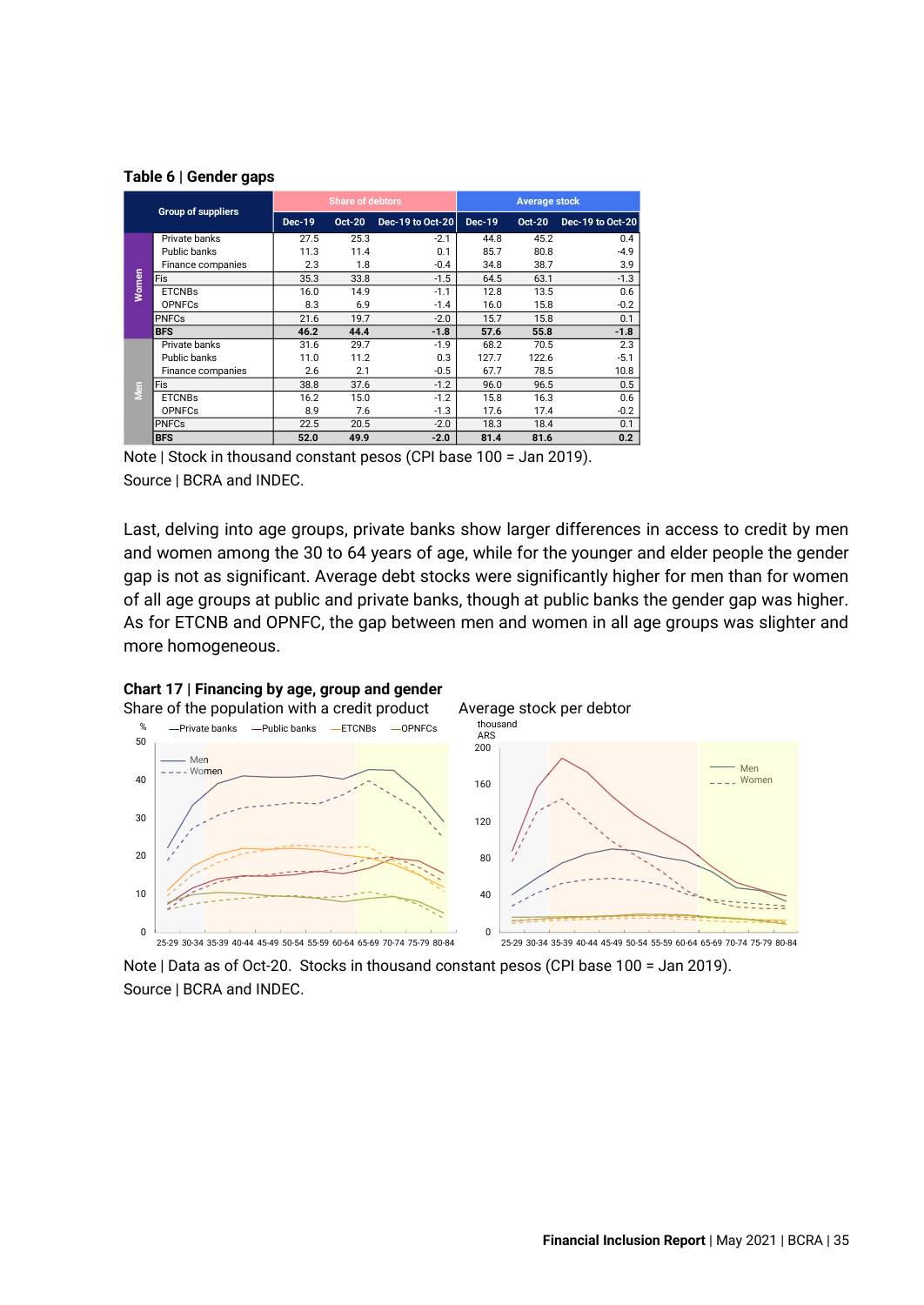### <span id="page-36-0"></span>Exhibit 1 | Approach to Comprehensive Measuring of Financial Inclusion in Argentina

The financial inclusion process certainly requires monitoring actions that go beyond the simple record of indicators for access to and usage of financial services. As seen in Exhibit 3, there are deeper concepts such as financial well-being and health that are more comprehensive and useful to assess improvements in financial inclusion and to make detailed policy more effective for dealing with exclusion situations. Anyway, for a first analysis, it is useful to have an aggregate indicator that summarizes different aspects related to the access to and usage of financial services. The construction of an index faces a challenge: to summarize its multiple dimensions in only one figure, and to make comparisons over time.

First, the creation of an index requires the selection of variables and the definition of their relative weights in the calculation. Given that the index was compiled for the first time, the selection of variables and the calibration of their relative weights was based on the guidelines of a document in which the Economic Commission for Latin America and the Caribbean (ECLAC)<sup>57</sup> developed financial inclusion indexes for Uruguay. This document uses the deterministic approach technique (DA) to construct three financial inclusion indexes —access, usage and global indexes. Thus, weighing figures result from a context analysis carried out by a research team.

In addition, variables were standardized on the basis of their minimum and maximum figures over the period under analysis<sup>58</sup>, which means that indexes vary from 0 to 1. These indexes compare the degree of financial inclusion between different time units (months or quarters) in the period under analysis, so time evolution becomes more prominent than the specific value. That is, closeness to index 1 in one month does not mean ideal financial inclusion, but it simply means that it is better than other months included in the calculation.

As regards the access dimension, the elements in the physical infrastructure are presented individually, given the different functionality that each of them develops. ATMs were allocated the highest weight since they stand for 40% of all access points.<sup>59</sup> Branches were considered in a second place of importance judging by the range of transactions offered. In addition, self-service terminals (TASs) and supplementary agencies of financial services (ACSFs) are undergoing an expansion process.<sup>60</sup> However, they are still on the way to meet people's financial needs more comprehensively.<sup>61</sup>

<sup>57</sup> Sanroman Graciela, Ferre Zuleika and Rivero José Ignacio, September 2016, ["Financial Inclusion in Uruguay:](https://repositorio.cepal.org/bitstream/handle/11362/40632/1/S1600840_es.pdf) [Analysis](https://repositorio.cepal.org/bitstream/handle/11362/40632/1/S1600840_es.pdf)  [through synthetic indexes"](https://repositorio.cepal.org/bitstream/handle/11362/40632/1/S1600840_es.pdf).

 $58$  (X - minimum) / (maximum - minimum)

<sup>59</sup> As of December 2020.

<sup>60</sup> See Chapter 1, section 1.1. Evolution of PDAs i[n](https://www.bcra.gob.ar/Pdfs/PublicacionesEstadisticas/iif0219.pdf) [Financial Inclusion Report, April 2020.](https://www.bcra.gob.ar/Pdfs/PublicacionesEstadisticas/iif0219.pdf)

 $61$  An alternative to this calculation may be to determine the weights on the basis of the number of transactions made in each access point, but this data is not available by now.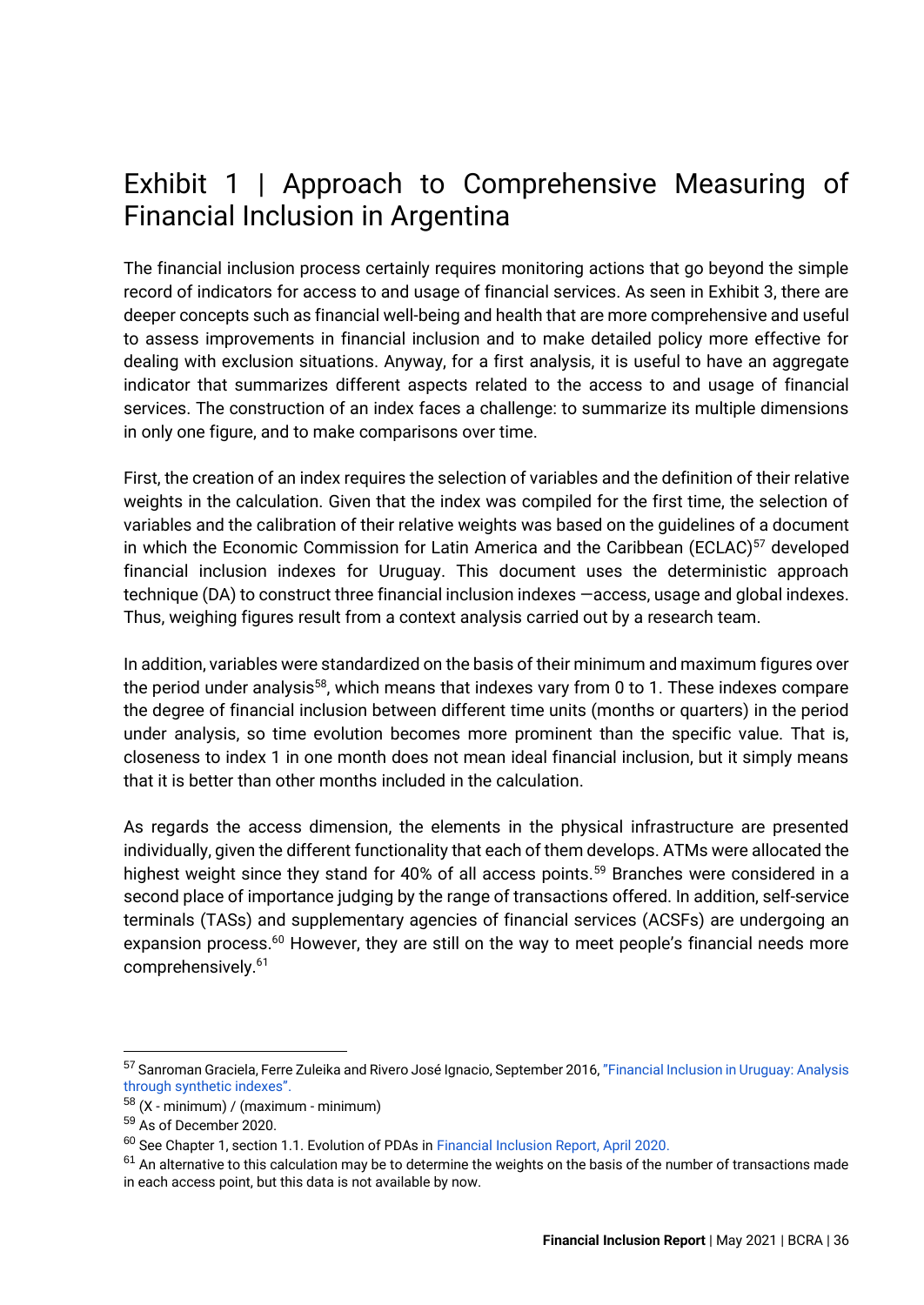| <b>Access</b>                | 0.5  | <b>Usage</b>                          | 0.5  |
|------------------------------|------|---------------------------------------|------|
| Physical Infrastructure:     |      | Electronic means of payment:          |      |
| -Branches per adult;         | 0.20 | -Electronic transfers per adult;      | 0.25 |
| -ATMs per adult;             | 0.30 | -Payments on debit cards per adult;   | 0.30 |
| -TAS per adult;              | 0.15 | -Payments on credit cards per adult;  | 0.20 |
| -ACSF per adult;             | 0.10 | -Payments on prepaid cards per adult; | 0.10 |
| Bank accounts:               |      | Other debits:                         |      |
| -Deposit accounts per adult. | 0.25 | -Debits per adult.                    | 0.15 |
|                              |      |                                       |      |

**Table A.1.1 | Selection of indicators and weights**<sup>62</sup>

The metrics of the usage dimension have been mainly represented according to electronic transfers and payments on different types of cards. Debit cards and electronic transfers, which use increased over the last few years, had a higher relative weight compared to the rest of electronic means of payment.

As a result, the access index together with the usage index exhibited an improvement in the global index of financial inclusion in the period under analysis, with a five-time growth. The upward trend of the global index, with positive y.o.y. change rates over all months, replicated the variations in the usage index, which posted seasonal peaks and a growth that more than doubled the access index. Also, the occasional modest jumps of the access index were usually triggered by specific needs such as the opening of accounts to channel income transfers due to the COVID-19 pandemic.





Source | BCRA and INDEC.

The significant increase in the usage index over the period under analysis is explained by the growing use of electronic means of payment. It is worth noting that electronic transfers per adult grew by five times between January 2016 and December 2020. In turn, payments on debit cards<sup>63</sup> and debits in terms of the population increased 97% and 99%, respectively. The higher adoption

 $62$  In this first stage, data on financing and saving have not been included, even though their role is important for the evolution of financial inclusion.

<sup>&</sup>lt;sup>63</sup> See Chapter 2, section 2.2. Transactions through Electronic Means of Payment and Cash Withdrawals in Financial [Inclusion Report, April 2020](https://www.bcra.gob.ar/Pdfs/PublicacionesEstadisticas/iif0219.pdf) and [Communications A 6212](http://www.bcra.gov.ar/pdfs/comytexord/A6212.pdf) and [A 6425.](http://www.bcra.gov.ar/pdfs/comytexord/A6425.pdf)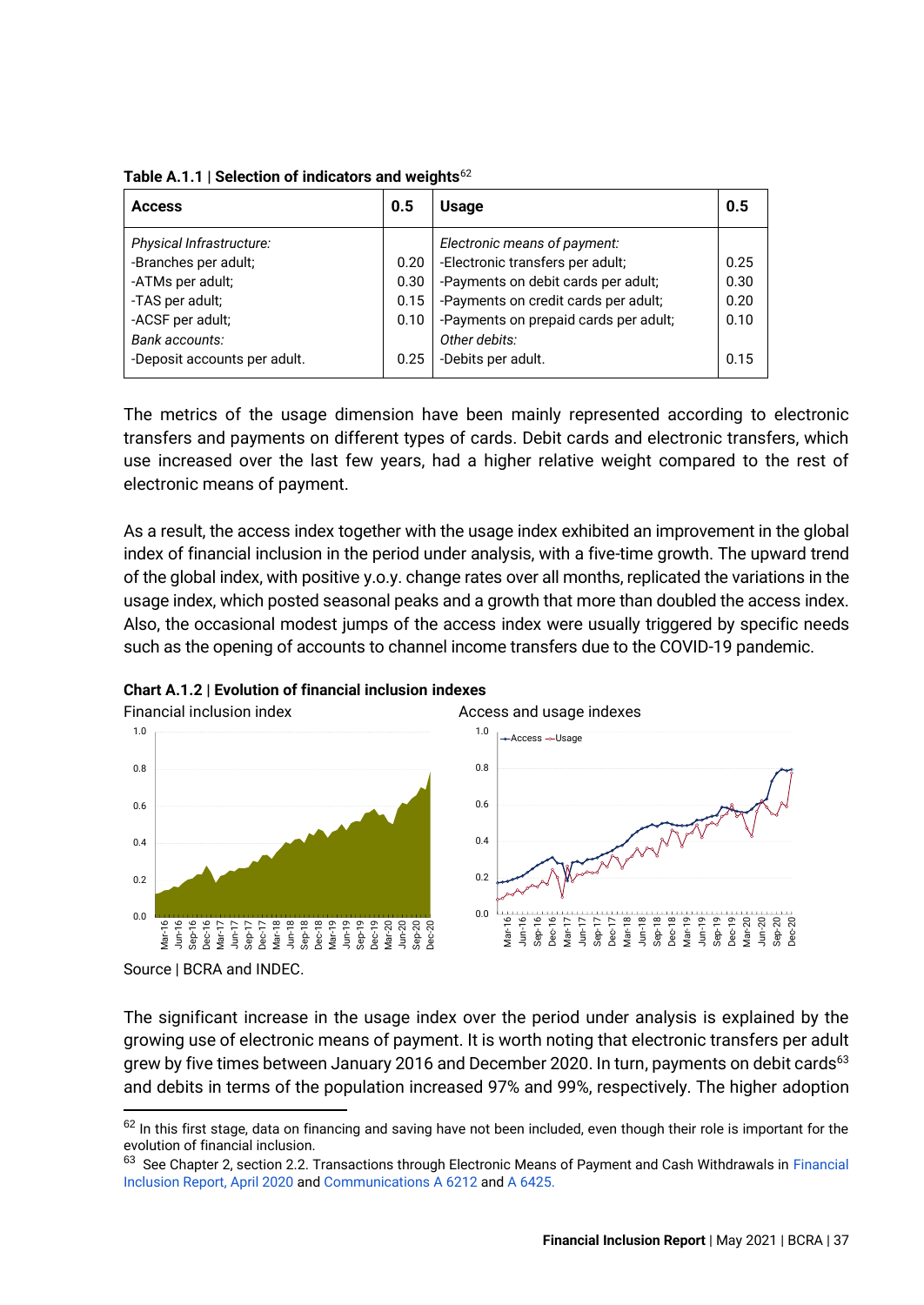of electronic means of payment was boosted by new regulations which sought to expand the number of suppliers, to reduce interchange rates, and to offer more payment alternatives, with safer and quicker transactions in a framework of technology advance. 64

The access index recorded a slighter rise, up 3.6 times. Some of the factors that triggered this growth were as follows: a rise in the number of deposit accounts per adult; a higher number of ATMs throughout the period (30%); and the launching of ACSFs that reached 3.67 every 10,000 adults in December 2020.

Certainly enough, the index is at a germinal stage and naturally calls for more exhaustive work. However, it may be concluded that the construction of a global index contributes to the measuring of financial inclusion by quantifying, in a single metric, its improvement over time and allowing the comparison of its components' dynamics.

 $64$  Some regulations on this topic are: payments through QR codes, creation of single virtual code (CVU)-it identifies PSP customers and streamlines interoperability—, expansion of the electronic transfers system (through banks and PSPs), among others.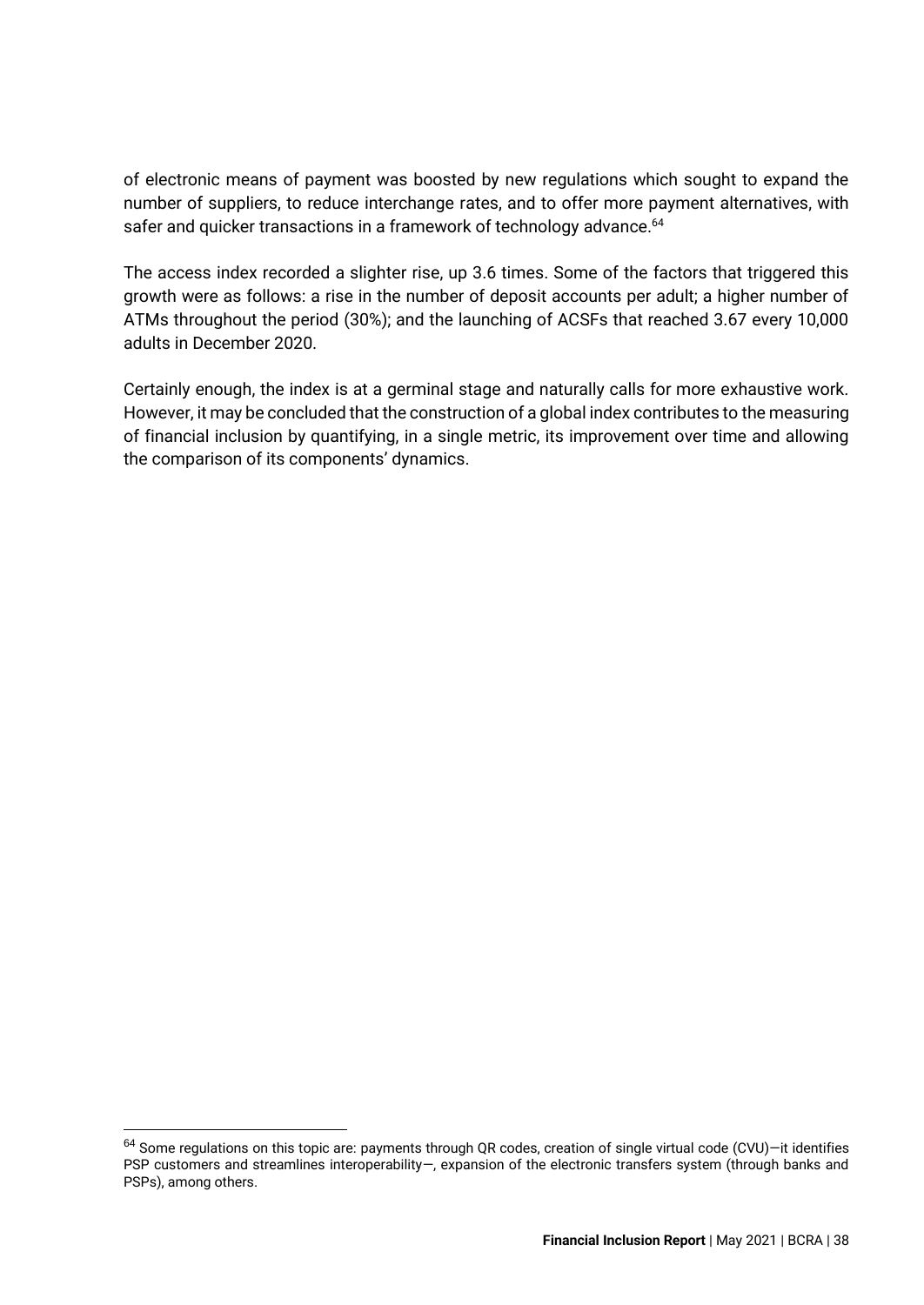# <span id="page-39-0"></span>Exhibit 2 | Access Tools for the Visually Impaired

Interaction with both physical and digital financial services may post a challenge to people with disabilities if appropriate applications are not available to ensure adequate access and usage. In line with the goal of achieving greater financial inclusion for all segments of the population, the BCRA has required FIs to include certain elements that allow such people to use financial services safely and on their own, thus taking part in the economic and financial system on an active basis.

The specific case of financial users with severe sight loss is addressed in this exhibit. In Argentina, 2.6% of the population suffers from some type of sight disability, out of which 96% have severe sight loss and 4% cannot see at all.<sup>65</sup>

The audio system is the main tool for such people to access financial services more easily. This system guides users on the steps to make the transactions available in physical and remote electronic channels. It also warns users about undesirable events such as leaving their debit card behind at an ATM. This tool is available at ATMs, online banking, and mobile banking. Using it with headphones provides users with self-sufficiency and security.<sup>66</sup>

Additionally, in-person electronic channels, such as ATMs, have keyboards in Braille or standard keyboards with high contrast letters, $67$  which help users with visual impairments to make any transactions (from the creation of a password to a fund transfer) on their own. Also, in the near future, ATMs will be equipped with fingerprint readers<sup>68</sup> so that users have the option of validating their identity, thus, seeking to facilitate the interaction between users and electronic devices. By mid-2022, all ATMs in Argentina will be equipped with biometric readers.

These devices are intended to be mainly connected to ATMs, the most numerous access points to financial services in the financial system: 41% of Argentine municipalities have ATMs—most of them are open 24/7, and offer many and different transactions, such as cash withdrawals, payment of bills, and funds transfers.

By the end of 2020, the number of ATMs for users with visual impairments reached 7,561, i.e., 43% of all ATMs and 2.19 units every 10,000 adults. In the last few years, the number of such ATMs grew over all the regions, even exhibiting a rise above the growth of the total number of ATMs, except for Cuyo.

<sup>65</sup> ["National Study on the Profile of People with Disabilities"](https://www.indec.gob.ar/ftp/cuadros/poblacion/estudio_discapacidad_12_18.pdf), National Institute of Statistics and Censuses (INDEC), 2018 final results.

<sup>66</sup> See item 2.2.2 in Consolidated Text on ["Financial Services Consumer Protection"](https://www.bcra.gob.ar/Pdfs/Texord/t-pusf.pdf).

<sup>67</sup> See item 2.2.2 in Consolidated Text on ["Financial Services Consumer Protection"](https://www.bcra.gob.ar/Pdfs/Texord/t-pusf.pdf).

<sup>68</sup> [Communication A 7208.](https://www.bcra.gob.ar/Pdfs/comytexord/A7208.pdf)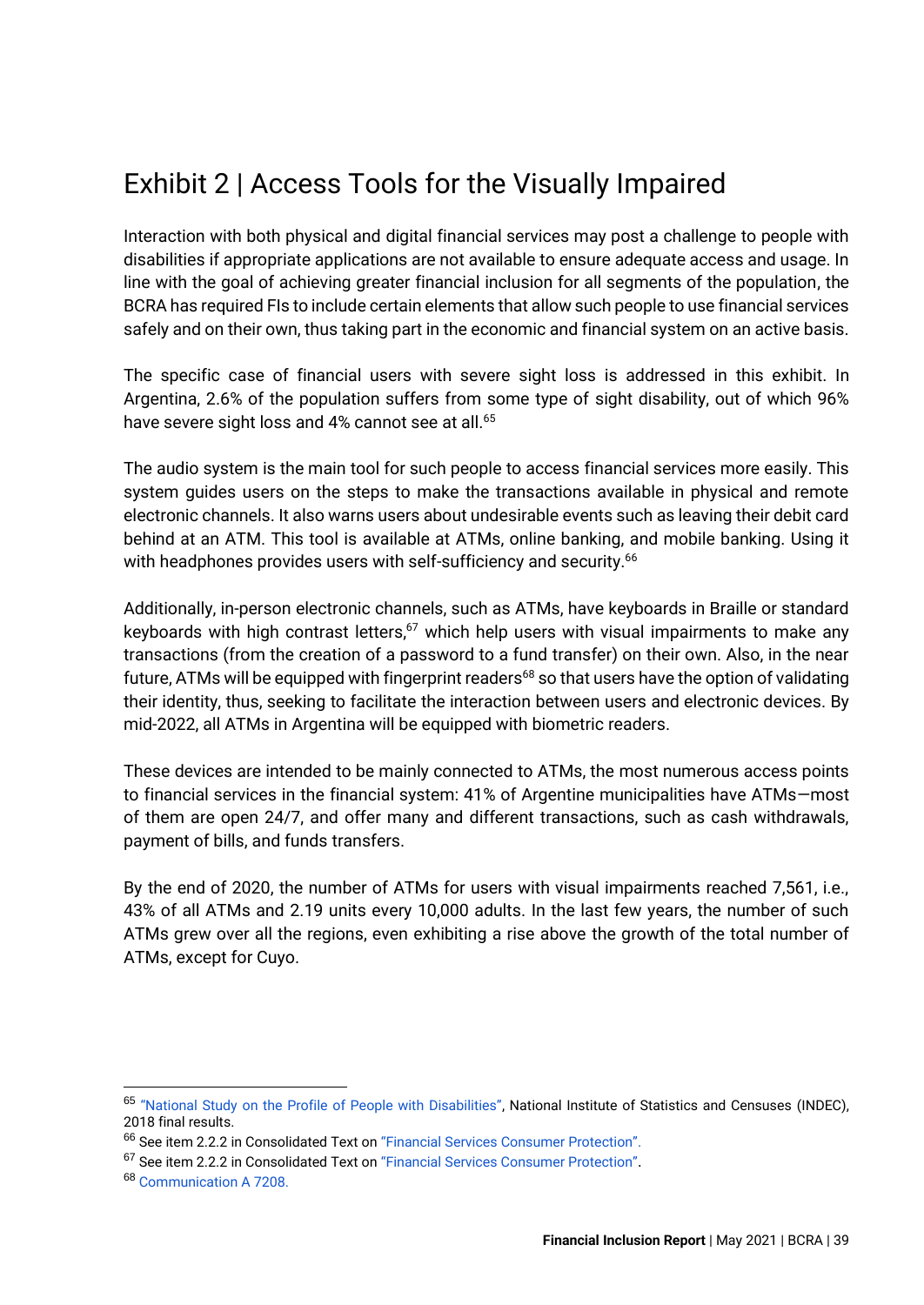

### **Table A.2.1 | ATMs' geographical distribution for the visually impaired**

Note | Distribution by province every 10,000 adults as of Dec-20. Source | BCRA and COELSA.

Likewise, all the regions posted a significant number of ATMs for users with visual impairments compared to the total number of ATMs. The northwestern region holds the highest share of ATMs for such users in the total (66%), almost twice the share recorded in Patagonia (37%), which posts the lowest figure.

However, as for the adult population, the distribution of ATMs for users with visual impairments by province has dissimilar results. Most ATMs are allocated in CABA with 5 ATMs every 10,000 adults, doubling the national average. The province of Buenos Aires, though being the jurisdiction with the highest absolute number of ATMs for users with visual impairments, exhibits a much lower number  $(1.4)$ .<sup>69</sup>

Within each region, the province with the highest number of ATMs for users with visual impairments in relation to the adult population more than doubles the province with the lowest number, posting an unequal intraregional distribution. The northwestern region is the exception: the province of Jujuy exceeds the province of Catamarca by 1.4 times, but all the provinces that make up this region have more than 2.15 ATMs every 10,000 adults. Thus, the share of ATMs for users with visual impairments, both in the total and in terms of the adult population, is not necessarily in line with the geographical distribution of total ATMs.

Moreover, the supply of ATMs for users with visual impairments was analyzed in terms of FIs' size. FIs were sorted in quintiles in ascending order according to the number of account holders, where the first quintile stood for the lowest number of account holders and the fifth, for the highest. In 2020, the share of ATMs for users with visual impairments grew in all groups, except for the first quintile that remained constant and exhibits the lowest ratio. Likewise, such ATMs

 $69$  A more precise metrics would be to express the number of ATMs for users with visual impairments in terms of the number of adults with such difficulties. However, the denominator used was the adult population in general, in the absence of data by region and by province.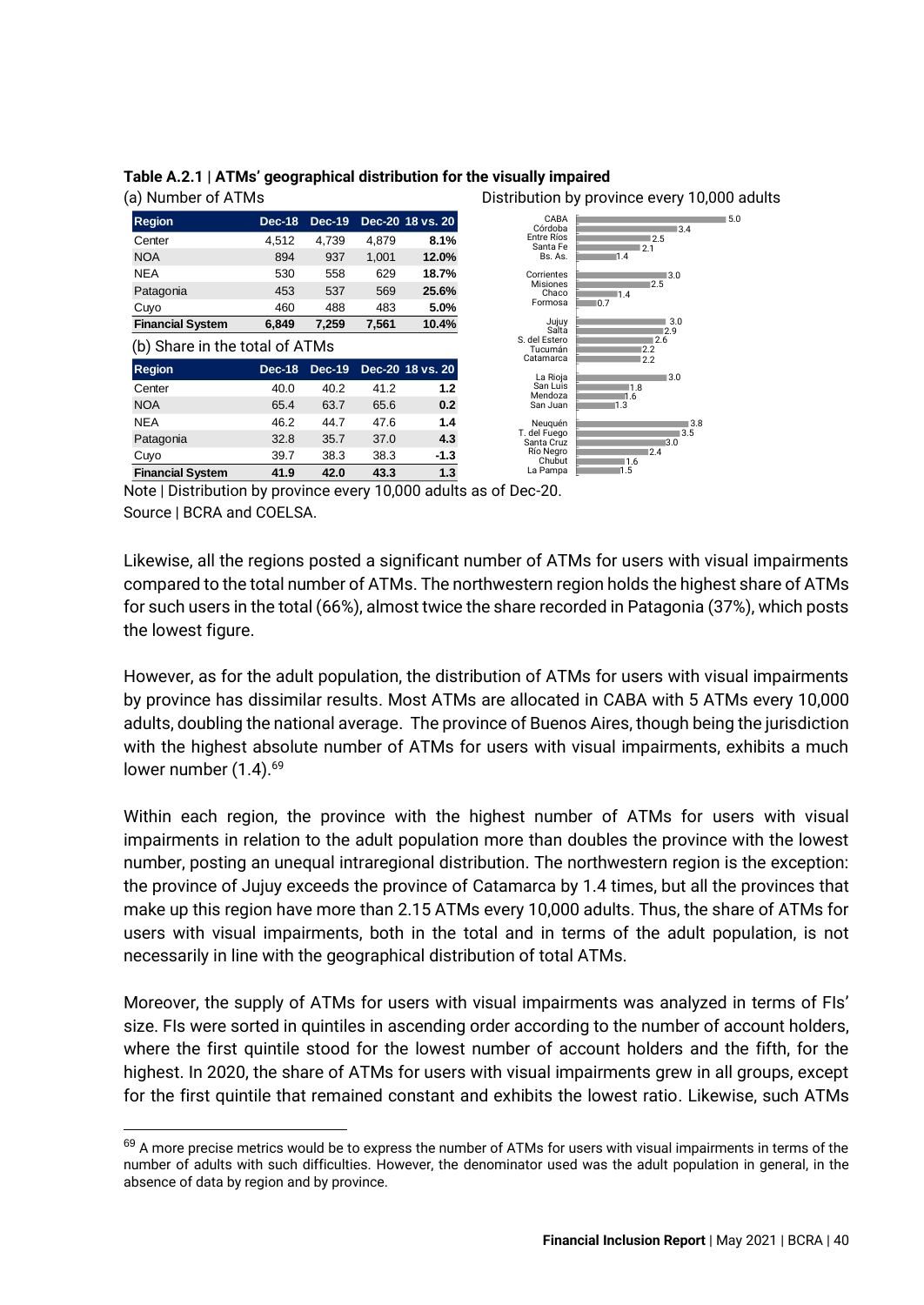recorded higher growth than total ATMs in the same period, which implies that new ATMs are already equipped with the tools for visual impaired people and/or with the inclusion of functionalities to preexisting ATMs.

In turn, no significant differences are observed when considering the coefficient of ATMs for users with visual impairments in terms of the number of account holders. It is worth noting that the first quintile posts a slightly higher figure since the FIs computed in this group hold very few account holders compared with the rest of the groups.

**Chart A.2.2 | ATMs for the visually impaired in terms of the number of account holders** Share in total ATMs Devices every 10,000 account holders



Note Quintile 1: 0 K - 75 K, Q2: 75 K - 345 K Q3: 345 K - 750 K Q4: 750 K - 1,600 K Q5: 1,600 K - 10,000 K: Quintiles and devices every 10,000 account holders are estimated as of Dec-20 and "K" means thousands. Source | BCRA and COELSA.

It is worth mentioning that, in terms of geographical coverage and share of FI´s account holders the supply of ATMs for users with visual impairments is thoroughly higher than the one the regulation requires.<sup>70</sup> Going beyond in-person assistance, there are also access and usage barriers to financial services through other electronic channels, in particular the difficulties that users with visual impairments face when they interact with a computer or a mobile phone. This is exacerbated by the transition to the virtual world and by the COVID-19 pandemic. Accordingly, online banking and mobile banking gain momentum. The challenge of the financial system is called to expand the tools for users with visual impairments to a higher number of ATMs and TAS and design functionalities in all assistance channels to streamline its use. **Example 1.** Countile 2. Our other and devices over the cumbine of the cumbine of cumbine 1. 0 K - 75 K, Q2: 75 K - 345 K Q3<br>Quintiles and devices every 10,000 account hol<br>Source | BCRA and COELSA.<br>It is worth mentioning

<sup>&</sup>lt;sup>70</sup> The regulation requires FIs to have audio systems in at least 10% of total ATMs ("F[inancial Services Consumer](https://www.bcra.gob.ar/Pdfs/Texord/t-pusf.pdf) Protection").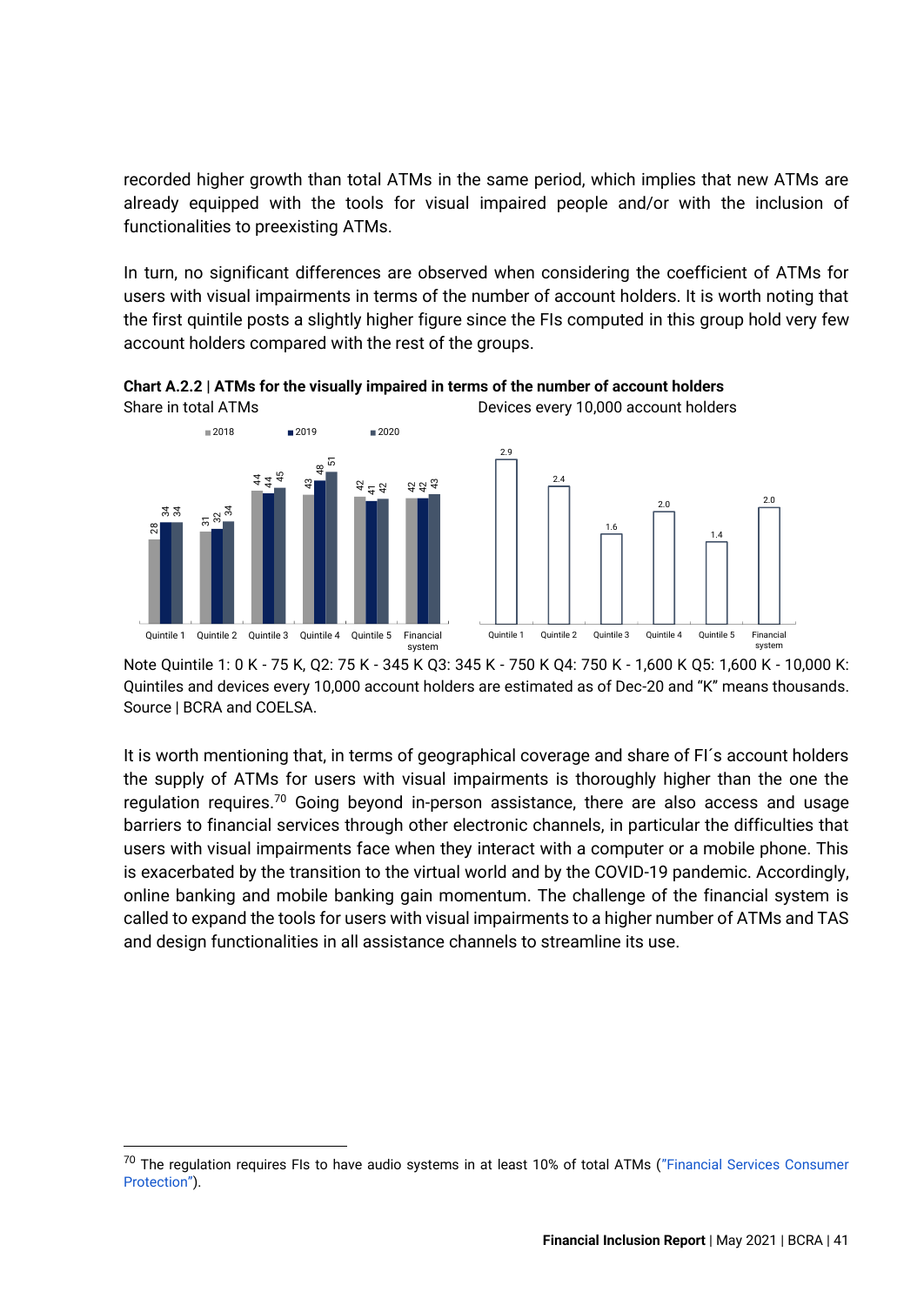### <span id="page-42-0"></span>Exhibit 3 | What Is Financial Health and Why Should It Be Taken into Account?

Researchers in the field of financial inclusion are addressing a rather new concept which gained momentum with the impact of the COVID-19 pandemic on the economy and financial markets. It has even been considered in some recent initiatives, such is the case of national financial inclusion strategies, $71$  among others.

The notion of financial health, on which there is still no full consensus regarding its definition and measurement, emerged in 2015, when the Center for Financial Services Innovation<sup>72</sup> [668] (CFSI) defined it and created the framework of its implementation in the United States of America. Unlike narrower metrics used in that country such as credit scores,<sup>73</sup> financial health is a global measurement of a person's financial life: *it assesses whether individuals spend, save, borrow, plan their financial life, and look for opportunities over time.* The framework included 8 indicators to assess behaviors and financial results of individuals.<sup>74</sup>

In turn, international organizations, research centers, governments, among others, have been boosting financial inclusion for a decade as a way to strengthen economic development. Accordingly, the global community has begun to wonder about the link between financial inclusion and economic development. From the perspective of the financial inclusion impact on people's well-being, a need has emerged to address and adapt, if necessary, the concept of financial health for the rest of the world and, in particular, for developing countries.

In 2017, the CFSI<sup>75</sup> concluded that the main aspects of financial health could be applicable to other economies: *daily financial management, resilience and ability to take advantage of opportunities.* However, according to research, the measuring framework should consider developing countries' background factors. A group of 6 (instead of 8) financial health indicators was presented for developing countries and 4 external factors linked to each background that determine a person's financial health (see Computer graphics A.3.1).

Even though supporters of financial inclusion agreed with the new CFSI approach, the work posts important challenges: (i) the research was based only on two countries (India and Kenya) where it was not representative at national level; (ii) the use of abstract terms could hardly be translated into gradable questions.<sup>76</sup> This shows that data collection through large-scale surveys posts a challenge for sure.

<sup>71</sup> OCDE/CAF (2020), National financial inclusion and education strategies in Latin America and the Caribbean: implementation challenges.

<sup>72</sup> At present, [Financial Health](https://finhealthnetwork.org/) Network.

<sup>73</sup> The *credit score* indicates an individual's capacity to be eligible for a loan.

<sup>74</sup> [Financial Health Measurement.](https://finhealthnetwork.org/research/financial-health-measurement/)

<sup>&</sup>lt;sup>75</sup> With the support of Center for Financial Inclusion at Accion, Bill & Melinda Gates Foundation and Dalberg' s Design Impact Group. [Beyond Financial Inclusion:](https://content.centerforfinancialinclusion.org/wp-content/uploads/sites/2/2017/03/FinHealthGlobal-FINAL.2017.04.11.pdf) [Financial Health as a Global Framework.](https://content.centerforfinancialinclusion.org/wp-content/uploads/sites/2/2017/03/FinHealthGlobal-FINAL.2017.04.11.pdf) [March 2017](https://content.centerforfinancialinclusion.org/wp-content/uploads/sites/2/2017/03/FinHealthGlobal-FINAL.2017.04.11.pdf)

<sup>76</sup> [Measuring Financial Health:](https://www.cgap.org/blog/measuring-financial-health-not-easy-it-looks) [Not as Easy as It Looks.](https://www.cgap.org/blog/measuring-financial-health-not-easy-it-looks) CGAP. April 2017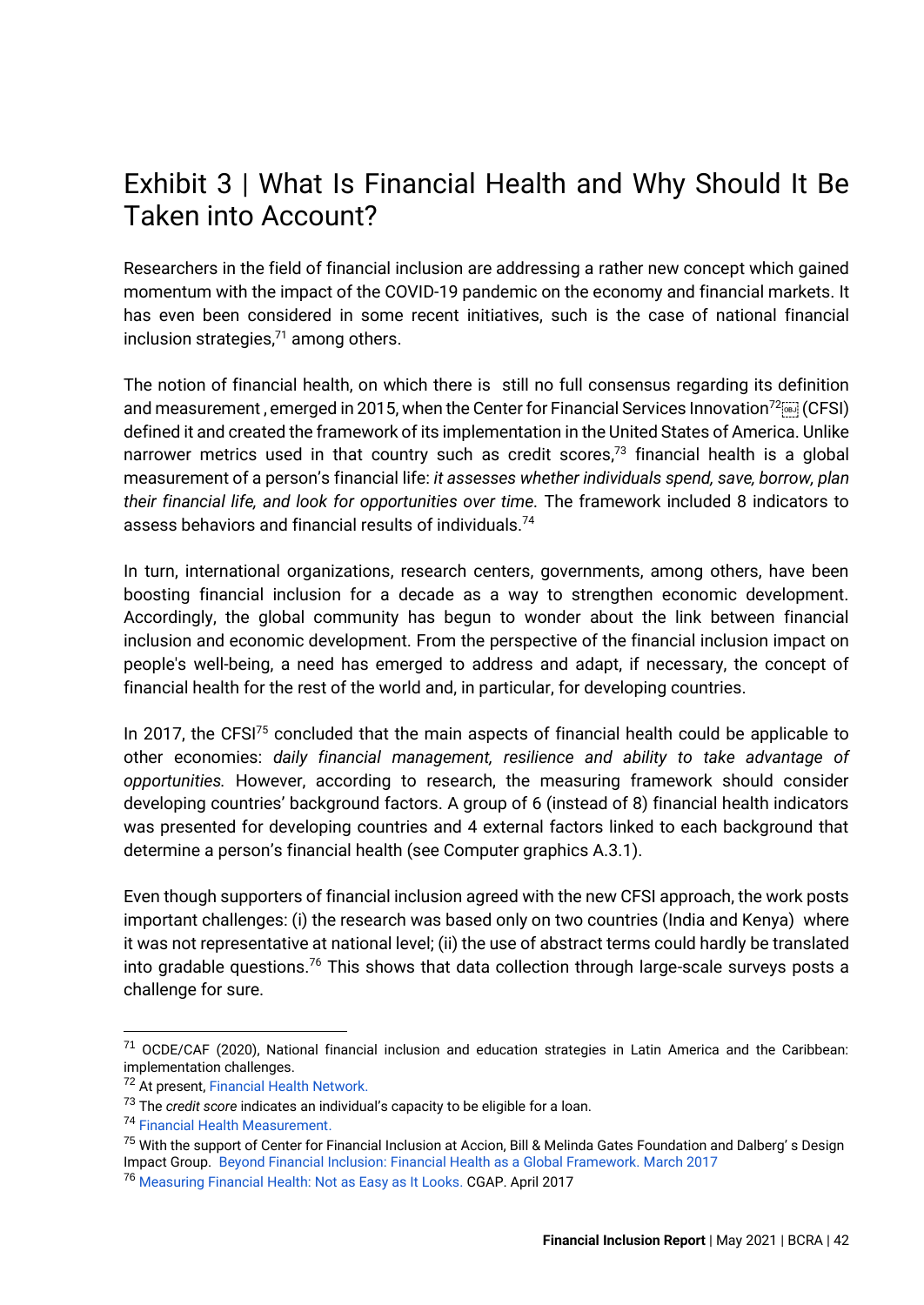**Graphics A.3.1 | Financial health for developing countries**



Source | Beyond Financial Inclusion Financial Health as a Global Framework. March 2017.

Similarly, the literature has delved into the relationship between financial education and financial health. Recent research based on Latin American evidence has found that financial education has a positive effect on financial health, highlighting the importance of educational programs to improve financial knowledge, behavior and awareness<sup>77</sup>

The concept of financial health is a remarkable contribution to financial inclusion, as it focuses on the measuring of the effects of financial services usage. As access to and usage of financial services spread, researchers wonder whether individuals satisfy their needs or not.<sup>78</sup> Consequently. the idea of financial health supplements and sheds light on, at least in part, $79$  a key aspect of financial inclusion: an improvement in the population's quality of life. Focusing on the impact of people's financial lives, it allows building bridges on the understanding of how the access and usage of financial services influence their financial well-being. *For instance, does access to a bank account or a loan really improve financial health?* Last, but not least, the idea of financial health highlights a critical and visible aspect in the face of the world health crisis. It offers a mechanism to get to know if people manage their daily financial resources effectively and if they are ready to face unexpected situations. Thus, it provides key information to develop policies seeking to strengthen individuals' financial performance and to monitor its evolution over time.

<span id="page-43-0"></span><sup>77</sup>Arellano, A., Camara, N. and Mejia, D. (2019)." Disentangling Vulnerability through Consumer Behavior: The Role of Financial Health," Working Papers 19/11, BBVA Bank, Economic Research Department.

<sup>78</sup> [Measuring financial health.](https://cenfri.org/wp-content/uploads/Measuring-Financial-Health.pdf) [What policymakers need to know.](https://cenfri.org/wp-content/uploads/Measuring-Financial-Health.pdf) Insight2impact & Cenfri. May 2020

<sup>&</sup>lt;sup>79</sup> Since it does not consider non-financial results. See A Research and Learning Agenda for the Impact of Financial [Inclusion.](https://www.cgap.org/sites/default/files/publications/2020_12_Focus_Note_Impact_Research_and_Learning_Agenda.pdf) CGAP. December 2020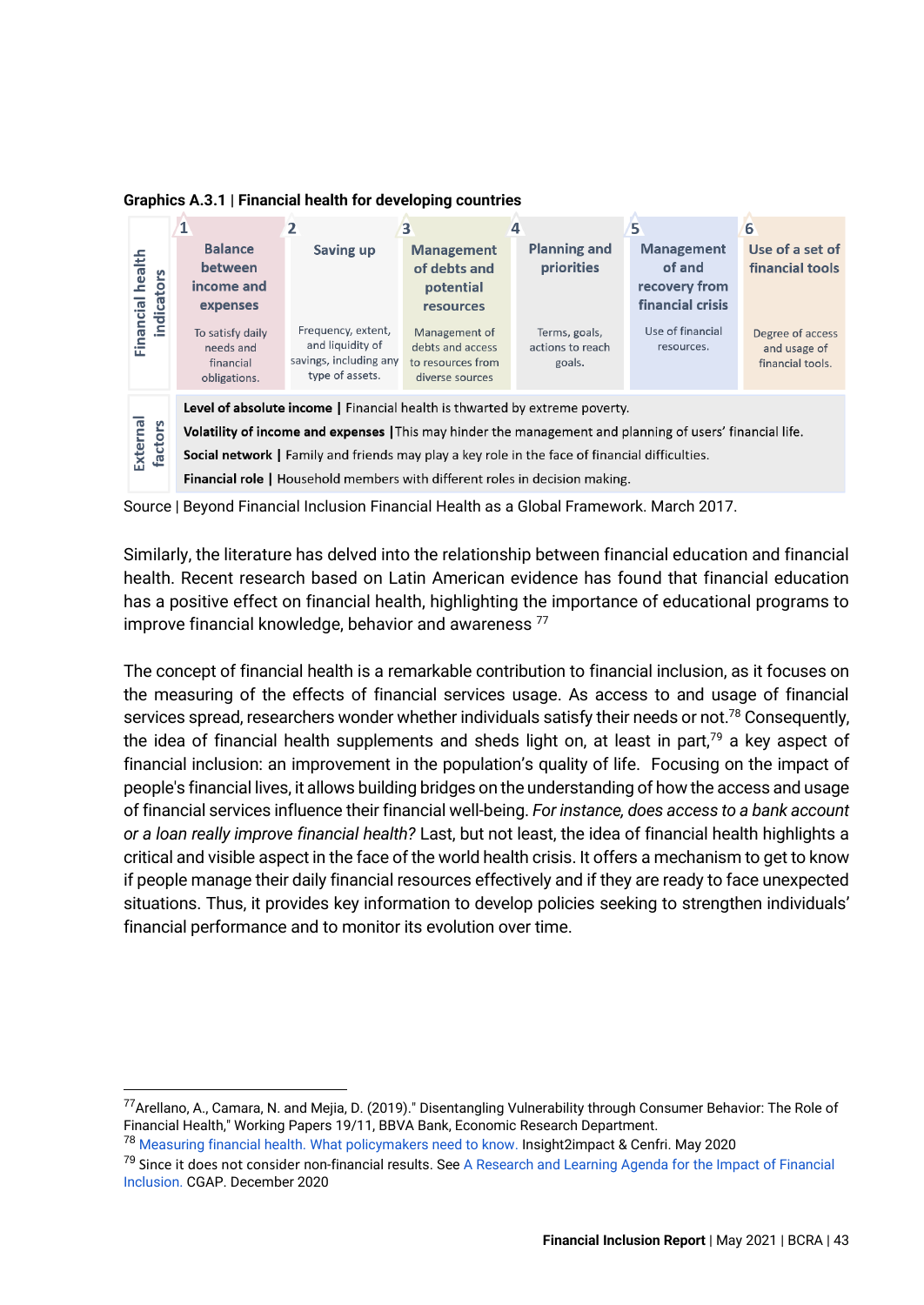### Note on Methodology

### **Data on Population**

This Financial Inclusion Report presents indicators that are disaggregated by demographic and geographic variables. These indicators were calculated on population projection data handled by the National Institute of Statistics and Censuses of Argentina (INDEC). Given that the INDEC does not release a series that simultaneously contains all the disaggregations used in this Report of Financial Inclusion (gender, age group, and geographical location for each province, district and municipality), different series were used according to the definition of each indicator.

In the case of national and provincial indicators, the series known as "Population by Sex and 5- Year Age Groups across the Country and Provinces. Years 2010-2040" was used. District-level indicators were based on the series known as "Population Estimated as of July 1 of each Calendar Year by Sex, according to District". Finally, as the INDEC does not publish a projection on the number of inhabitants of each municipality over time, it was necessary to build the series for the indicator based on the results of the 2010 National Census (CN2010).

In this Financial Inclusion Report, an "adult" is any person aged 15 and over, following the standard used by the World Bank for its financial inclusion indicators.

### **Regionalization**

This Financial Inclusion Report follows the [regionalization criterion proposed by the Ministry of](https://www.economia.gob.ar/peconomica/dnper/reg_nota_meto.pdf)  [Economy and Public Finance](https://www.economia.gob.ar/peconomica/dnper/reg_nota_meto.pdf) (today Ministry of Economy) that sets out five regions, namely:

- NOA region (Northwestern Argentina): Salta, Jujuy, Tucumán, Catamarca and Santiago del Estero.

- NEA region (Northeastern Argentina): Formosa, Chaco, Misiones and Corrientes.

- New Cuyo: Mendoza, San Juan, San Luis and La Rioja.

- Patagonia: La Pampa, Neuquén, Río Negro, Chubut, Santa Cruz and Tierra del Fuego.

- Center and Buenos Aires: Córdoba, Santa Fe, Entre Ríos, Buenos Aires and the Autonomous City of Buenos Aires.

In this Report, "New Cuyo" is referred to as Cuyo, and "Center and Buenos Aires" as Center.

### **Non-Bank Withdrawal Points**

A survey was conducted to determine the number of shops that provide cash withdrawal services. Once data was collected and consolidated, the address reported by each withdrawal point was used to identify the shops operating through more than one brand of debit card simultaneously, and to make a list of shops, thus avoiding duplications. It is worth mentioning that there are differences in the number of reporting sources for different survey issues. In this issue, one of the respondents reported stores that recorded cash withdrawals in the last quarter of 2020 instead of the stores that usually offer the service, which led to a considerable difference in the total number of identified non-bank withdrawal points compared to the last data released.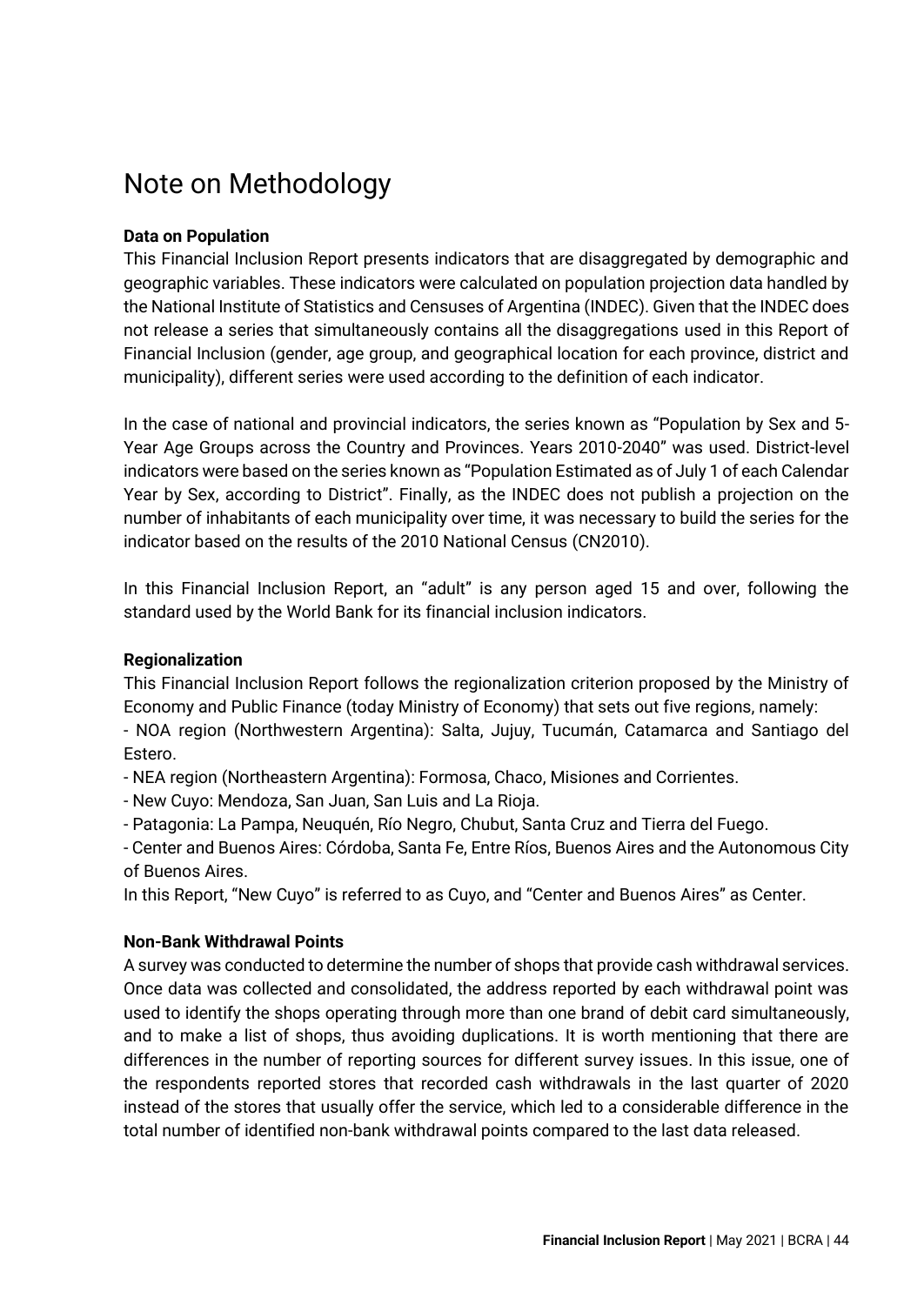### **Data on Internet Connection**

The information on Internet connection is disaggregated by municipality and by type as published by ENACOM. Given the different types of connections, access to the Internet in each municipality is assessed using a binary indicator ("yes/no" pattern), whereby "yes" shows that municipalities with, at least, one type of connection available are deemed to have connectivity. This applied to access to both fixed Internet (ADSL, dial-up, fiber optic, satellite, landline phones) and mobile Internet (Wireless, 3G, 4G), regardless of the connection quality.

Then, the fixed and mobile connectivity of municipalities (out of 3,538 surveyed in the CN2010) was assessed in terms of the "yes/no" indicator. In some cases, the data on Internet connection is reported at a lower disaggregation level than that of a municipality (neighborhood or institution involved). In other cases, the municipality with the highest number of inhabitants in the district does not have available information, but the other municipalities in the same district do. Based on this information, the "Yes" value assigned to the jurisdictions under analysis shows that 50% or more of their towns or the municipalities around them have connectivity. Last, a group of 717 municipalities could not be surveyed for lack of information.

### **Non-Financial Credit Providers (PNFC)**

Among PNFC, some providers are recorded as both non-bank credit card issuers (ETCNB) and other non-financial credit providers (OPNFC). For the purpose of this report and with the aim of avoiding double count, natural persons with financing from these providers are allocated to the institutional group (either ETCNB or OPNFC) in which the provider first enrolled.

### **Financial Inclusion Index**

ECLAC document ["Financial Inclusion in Uruguay:](https://repositorio.cepal.org/bitstream/handle/11362/40632/1/S1600840_es.pdf) [Analysis through synthetic indexes"](https://repositorio.cepal.org/bitstream/handle/11362/40632/1/S1600840_es.pdf) was taken as a reference. The selection of variables was comparable to that of Uruguay, taking January 16- Decemeber 20 as the period under analysis due to the data availability.

Like ECLAC, weights were obtained by taking the deterministic approach, whereby the research team chooses the weights according to the information from economic facts. For indexes calculation, the variables were standardized by means of the *(X-minimum)/(maximum-minimum)* formula so that indexes vary from 0 to 1. Once variables are standardized, access, usage and global indexes are calculated using the chosen weights according to this formula.

| <b>Global financial inclusion indexes:</b>                                                         |
|----------------------------------------------------------------------------------------------------|
| In order to calculate the global index, a 0.5 weight<br>was allocated to the access and usage sub- |
| indexes.                                                                                           |
|                                                                                                    |
| $IIFg = 0.5 \cdot IIFa + 0.5 \cdot IIFu$                                                           |
|                                                                                                    |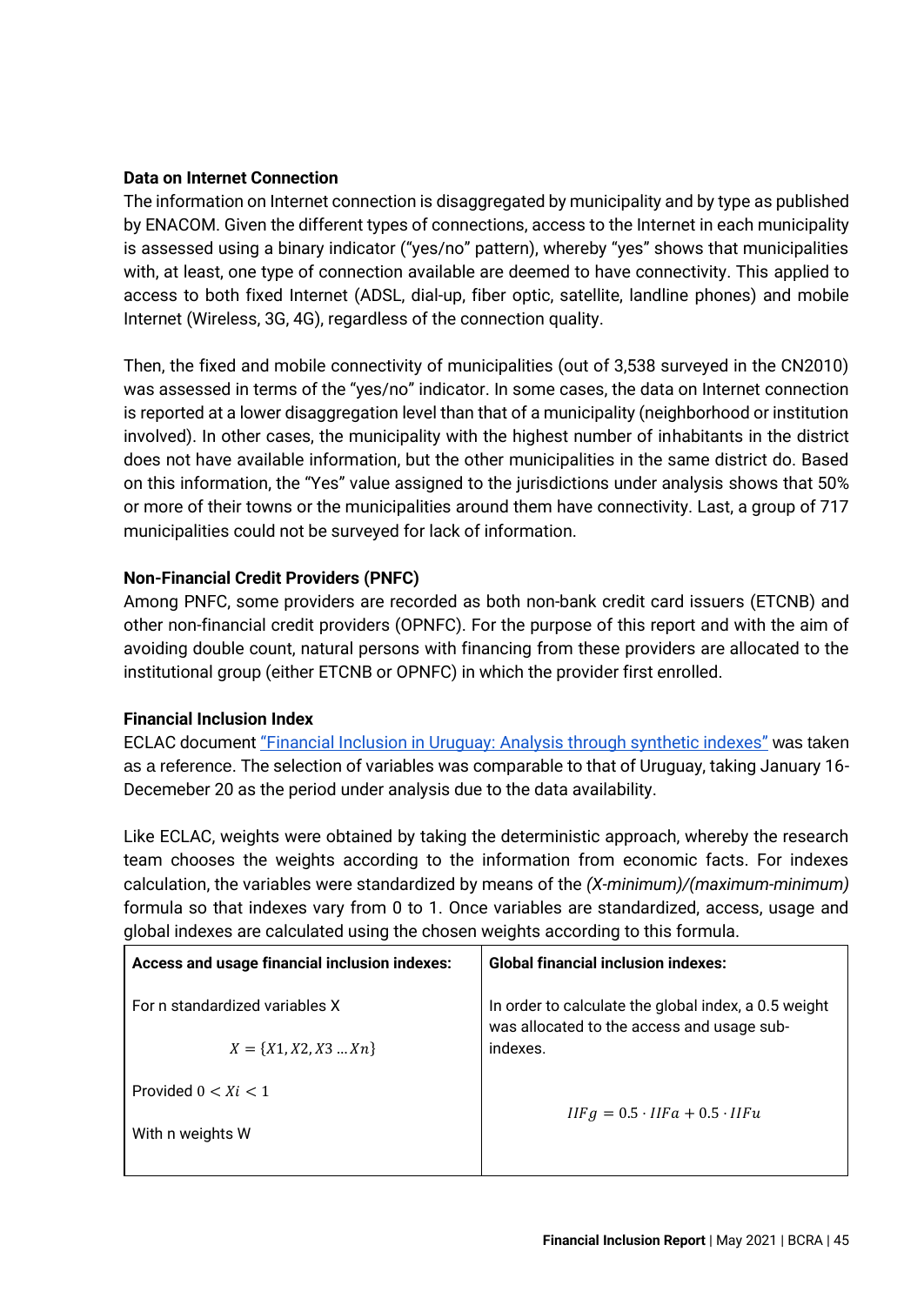| $W = \{W1, W2, W3 \dots Wn\}$ |  |
|-------------------------------|--|
| Provided                      |  |
| $0 < Wi < 1$ and              |  |
| $\sum W_i = 1$                |  |
| $IIFa = \sum Wi \cdot Xi$     |  |
| $IIFu = \sum Wi \cdot Xi$     |  |
|                               |  |

It is worth mentioning that these indexes compare the financial inclusion situation between different time units (months or quarters) in the period under analysis, so time evolution becomes more prominent than the specific value. That is, closeness to index 1 in one month does not mean ideal financial inclusion, but it simply means that it is better than other months.

The selection of variables that measure different aspects of financial inclusion and the bearing of its relative weighting were based on ECLAC's document *Financial Inclusion in Uruguay: Analysis through synthetic indexes"*. In this document, different indexes are analyzed to measure financial inclusion in Uruguayan households. The Central Bank of Uruguay has information available on retail payments and banking systems, which is critical to the construction of a financial inclusion index from the supply side on a quarterly basis. Indicators are built on the access and usage dimensions.<sup>80</sup>

 $80$  For further information on methodology and results in Uruguay, read the following paper: Sanroman Graciela, Ferre Zuleika and Rivero José Ignacio, September 2016, ["Financial Inclusion in Uruguay:](https://repositorio.cepal.org/bitstream/handle/11362/40632/1/S1600840_es.pdf) [Analysis through synthetic indexes"](https://repositorio.cepal.org/bitstream/handle/11362/40632/1/S1600840_es.pdf)